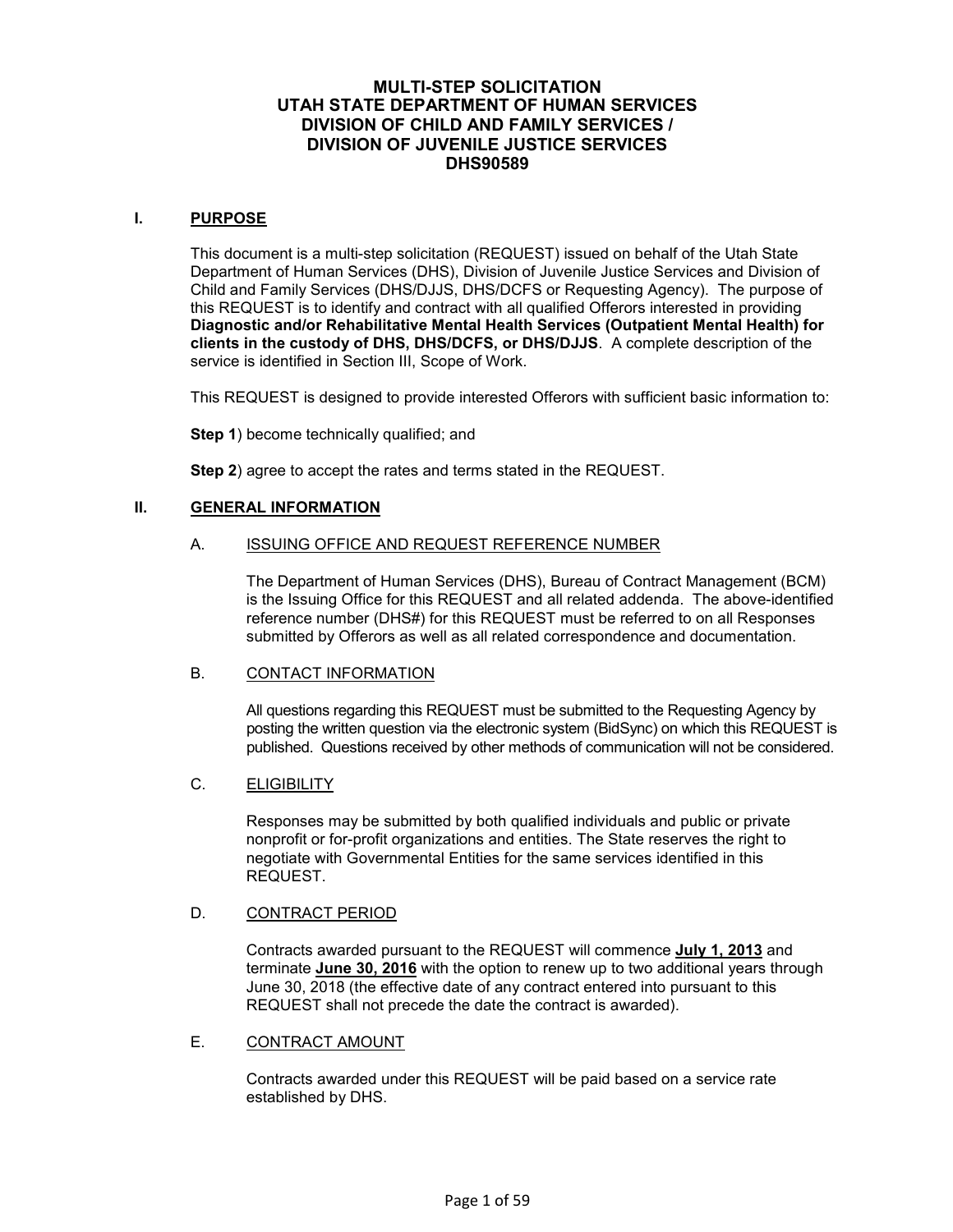#### F. SUBMISSION OF RESPONSES

Incomplete Responses may be rejected. Offerors shall have no more than 3 opportunities to submit a Response and receive an award under this REQUEST. By submitting a Response the Offeror certifies that all of the information provided is accurate, that it is willing and able to furnish the item(s) and/or service(s) specified, and that rates are acceptable.

**Hard Copy Submissions Only:** All Responses shall be submitted in hard copy form. Offerors shall submit **one** original and **one** identical copy of their Response as outlined below. The REQUEST number (DHS#) must appear on the outside of the envelope. **Faxed or e-mailed Responses will not be accepted.**

#### **Mailing Address:** Mailing Address: Mailing Address:

 Department of Human Services Department of Human Services Attn: DHS Purchasing Agent First Floor Information Desk<br>Bureau of Contract Management Attn: DHS Purchasing Agent Bureau of Contract Management 195 North 1950 West 195 North 1950 West Salt Lake City, UT 84116 Salt Lake City, UT 84116

All costs incurred in the preparation and submission of Responses and/or Addenda pursuant to this REQUEST are the responsibility of the Offeror and will not be reimbursed. In addition, all materials submitted become the property of the State of Utah and will not be returned.

#### G. ADDENDA TO RESPONSES

An addendum to a Response, including an addendum to add new services to a contract previously awarded under this REQUEST, will be accepted at any time during the time the REQUEST is open. Addenda must be submitted to the DHS Purchasing Agent at the above address. **Faxed addenda will not be accepted.** 

#### H. REQUEST AMENDMENTS

All changes to this REQUEST will be made through written addendum only. Answers to questions submitted through BidSync shall be considered addenda to the solicitation documents. Offerors are cautioned not to consider verbal modifications.

#### I. INITIAL SUBMISSION DATE AND REQUEST EXPIRATION DATE

**The initial submission date for Responses is May 13, 2013***.* Offerors seeking the earliest possible review of their Responses must submit them **on or before 3:00 p.m. on this date**. Responses received after the initial submission date will be reviewed at the discretion of the Requesting Agency for a period of three months. After the three month period, Responses will be reviewed quarterly. During the quarterly review period, Responses received after December 19<sup>th</sup>, March19<sup>th</sup>, June 19<sup>th</sup>, or September  $19<sup>th</sup>$  may be reviewed the following quarter.

**This REQUEST will expire** and Responses will be accepted for consideration for the award of a contract through **3:00pm on September 30, 2014** unless rescinded earlier at the discretion of the Requesting Agency.

#### J. EVALUATION OF RESPONSES AND AWARD OF CONTRACTS

Page 2 of 59 The Issuing Office will open and register all Responses and Addenda received. The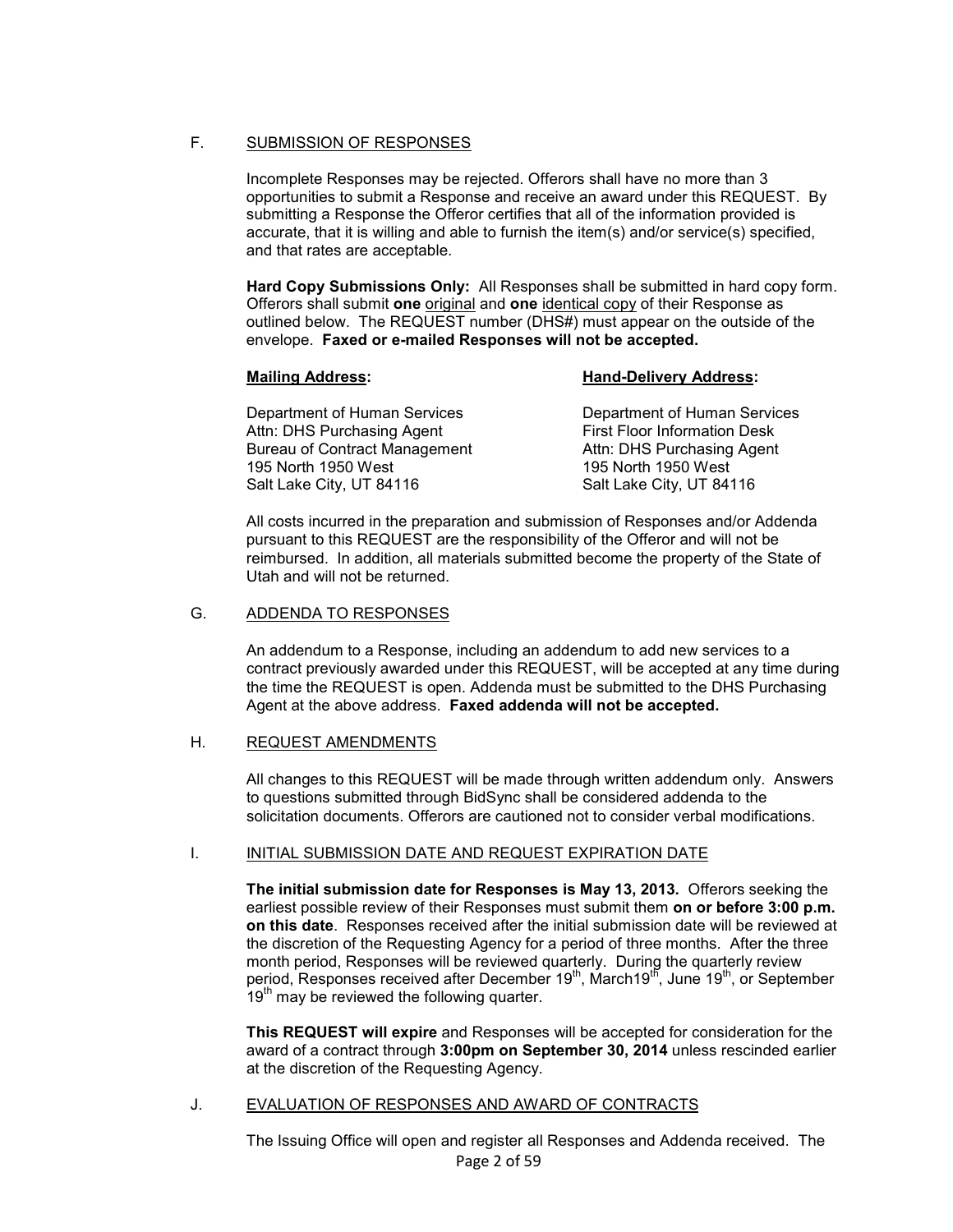names of registered Offerors are public information. Responses shall be evaluated against the criteria stated in this REQUEST. No other factors or criteria will be used in the evaluation.

Contracts will be awarded with reasonable promptness, by written notice, to all qualified responsive and responsible Offerors taking into consideration the evaluation factors set forth in the REQUEST. The contract file shall contain the basis on which the award is made. Before, or after, the award of a contract DHS has the right to inspect the Offeror's premises and all business records to determine the Offeror's ability to meet contract requirements. During the evaluation process, Responses will be seen only by authorized DHS staff and those selected by DHS to evaluate Responses. Following the award decision, all Responses become public information except for protected information (see Paragraph M). Utah has a reciprocal preference law which will be applied against Offerors offering products or services produced in states which discriminate against Utah products. For details see Utah Code § 63G-6- 404 and 63G-6-405.

#### K. SERVICE SELECTION

- 1. The award of a contract under this REQUEST **is not a guarantee** that the Offeror/Contractor will be requested to provide any services.
- 2. The Requesting Agency reserves the right to select the most appropriate contractor to provide services from among those awarded contracts.

#### L. CONTRACT TERMS AND CONDITIONS

All contracts resulting from this REQUEST will be prepared using the current DHS/DCFS/DJJS Contract for Services template. A copy of the current DHS/DCFS/DJJS Contract for Services template may be viewed at:

www.hsofo.utah.gov/services\_contract\_forms.htm

The State of Utah and DHS reserve the right to make changes to the contract template at any time prior to the time a contract is executed with an Offeror. Contracts are subject to the written approval of the DHS Purchasing Agent and are not binding until fully executed. Upon execution and written contract approval the Offeror will be referred to as "Contractor".

#### M. PROTECTED INFORMATION:

The Government Records Access and Management Act (GRAMA), Utah Code Annotated, Subsection 63G-2-305, provides in part that:

> *the following records are protected if properly classified by a government entity:*

> *(1) trade secrets as defined in Section 13-24-2 if the person submitting the trade secret has provided the governmental entity with the information specified in Section 63G-2-309 (Business Confidentiality Claims);*

 *(2) commercial information or non-individual financial information obtained from a person if:* 

 *(a) disclosure of the information could reasonably be expected to result in unfair competitive injury to the person submitting the information or would impair the ability of the governmental entity to obtain necessary information in the future;* 

 *(b) the person submitting the information has a greater interest in prohibiting access than the public in obtaining access; and* 

 *(c) the person submitting the information has provided the*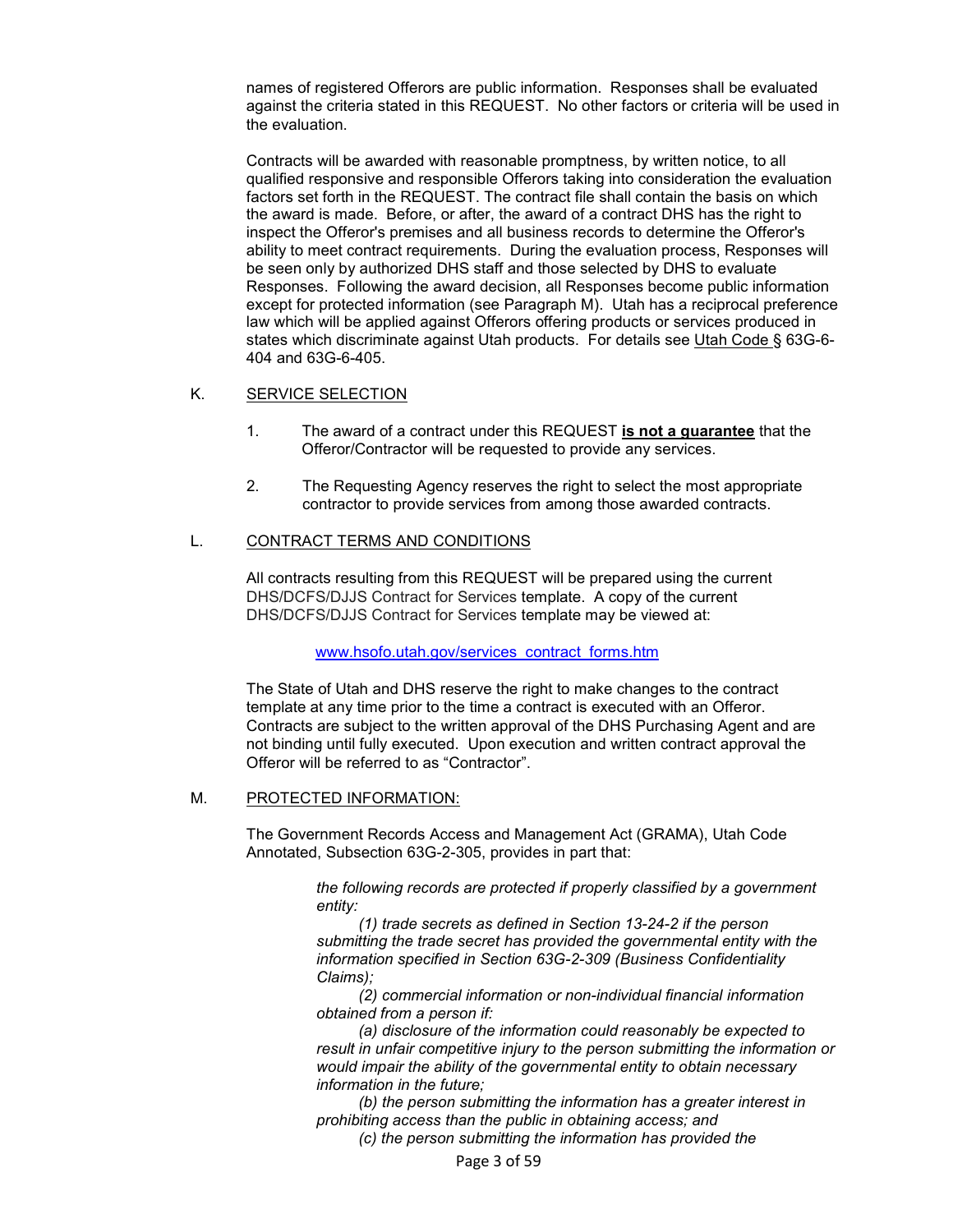*governmental entity with the information specified in Section 63G-2-309; \* \* \* \* \** 

 *(6) records the disclosure of which would impair governmental procurement proceedings or give an unfair advantage to any person proposing to enter into a contract or agreement with a governmental entity, except that this Subsection (6) does not restrict the right of a person to see bids submitted to or by a governmental entity after bidding has closed; ....*

Pursuant to GRAMA, the above information may be protected by submitting a written claim of business confidentiality. To protect information in the Offeror's Response under a claim of business confidentiality, the Offeror shall:

- 1. Provide a signed "Claim of Business Confidentiality" form at the time it submits its Response that includes a concise statement of reasons supporting the claim of business confidentiality. The "Claim of Business Confidentiality" form may be accessed at: http://www.purchasing.utah.gov/contract/documents/confidentialityclaimform.d oc
- 2. Clearly identify any specific information the Offeror claims is "PROTECTED"; and
- 3. Submit one "redacted" (excludes the protected information) copy of its Response that is clearly marked "Redacted Version."

An entire Response may not be protected under a claim of business confidentiality. A claim of business confidentiality may be appropriate for information such as Client lists and non-public financial statements; however, pricing and service elements may not be protected.

#### N. RESERVATION OF RIGHTS

The Requesting Agency reserves the right to reject any or all Responses received or to withdraw this REQUEST at any time. Furthermore, if only one Response to this REQUEST is received, the Requesting Agency may ask the Issuing Office to either make an award and/or re-solicit for the purpose of obtaining additional Responses.

#### O. DEBARMENT

The Offeror certifies that neither it nor its principals are presently debarred, suspended, proposed for debarment, declared ineligible, or voluntarily excluded from participation in this transaction (contract) by any governmental department or agency. If the Offeror cannot certify this statement, attach a written explanation for review by DHS.

#### P. GOVERNING LAWS AND REGULATIONS

All State of Utah purchases are subject to the Utah Code § 63G-6 and the Utah Procurement Rules as adopted by the Utah State Procurement Policy Board (Utah Administrative Code R33).

#### **III. SCOPE OF WORK**

Below is a description of the basic service requirements and expectations Offerors will be expected to meet if awarded a contract to provide any of the services stated in this Procurement. Because only Offerors awarded contracts will be allowed to provide services, contract terminology is used in this Section III, "Scope of Work". For example, the term "Contractor" is used rather than the term "Offeror" and any references in the Scope of Work to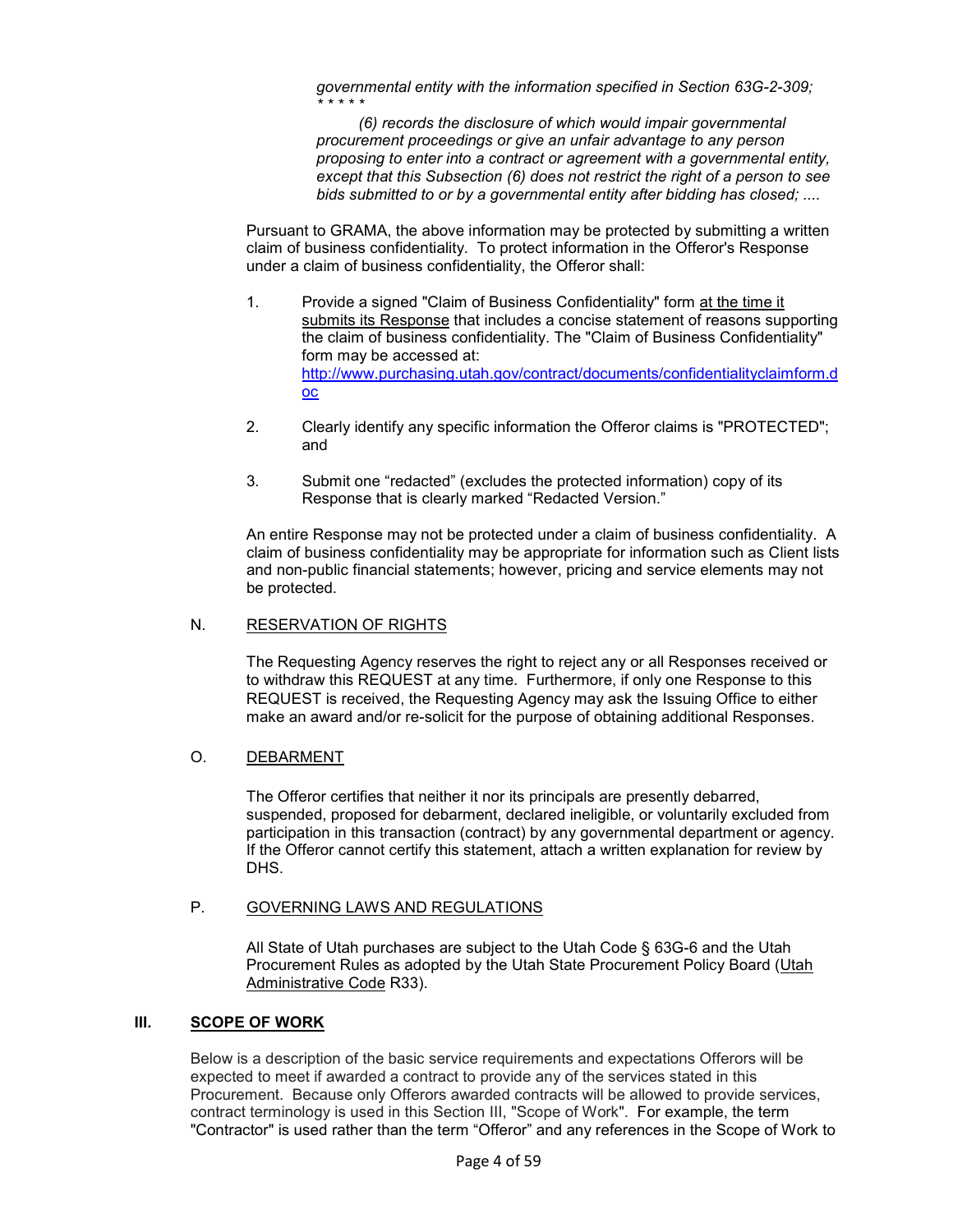parts or sections are referring to parts or sections in the contract template that will be used to prepare any contracts awarded pursuant to this Procurement and not this Procurement document.

 This Scope of Work contains service requirements that apply to multiple services. The Contractor is only authorized to provide the services awarded.

#### **A. BACKGROUND**

Clients in the Utah State Department of Human Services Division of Child and Family Services (DHS/DCFS) custody have been removed from their own homes because of neglect, abuse, parental inadequacy or other family problems. Clients in the DHS Division of Juvenile Justice Services (DHS/DJJS) custody have criminal involvement and may have been involved in DHS/DCFS custody before becoming involved in juvenile crimes. Many Clients of DHS/DCFS and DHS/DJJS have severe emotional and behavioral disorders and are in need of mental health services and other specialized or supportive services and care to help them appropriately function in community settings. Clients in State custody are in a unique situation of living outside their home environment, thus underlying grief, loss, and trauma issues may co-exist with the mental health diagnosis and should not be left unaddressed.

Qualified Contractors shall provide psychiatric diagnostic interview examinations that evaluate the mental health needs and diagnosis of the Client, if warranted, in conjunction with the safety factors that brought the Client into care. Psychiatric diagnostic interview examinations (commonly called mental health assessments) should be targeted towards detecting prior and undiagnosed/untreated mental health needs. Often Clients involved with the DHS/DCFS and DHS/DJJS have many overlapping factors that may require the mental health provider to re-assess and revise the rehabilitative mental health services and diagnoses of Clients throughout intervention services. Treatment should be provided in a manner consistent with public safety.

Qualified Contractors shall provide rehabilitative mental health and related services that promote the Client's mental health, reduce the Client's mental disability, restore the Client to the highest possible level of functioning, promote the Client's selfsufficiency, and systematically reduce the Client's reliance on mental health support systems. Rehabilitative mental health and related services should be provided in collaboration with the Client's family and the proctor family in such a way that promotes stability and long-term permanence for each Client. Both the Client's family and current proctor family need to be included in the Client's ongoing treatment to understand how to best address their current and future mental health needs.

## **B. DEFINITIONS**

For purposes of this Scope of Work, the following definitions apply:

#### **1. Action Step:**

 Action steps are behavior criteria, or subtasks that Clients must demonstrate to meet the SMART goal. Actions steps are a behavioral way to measure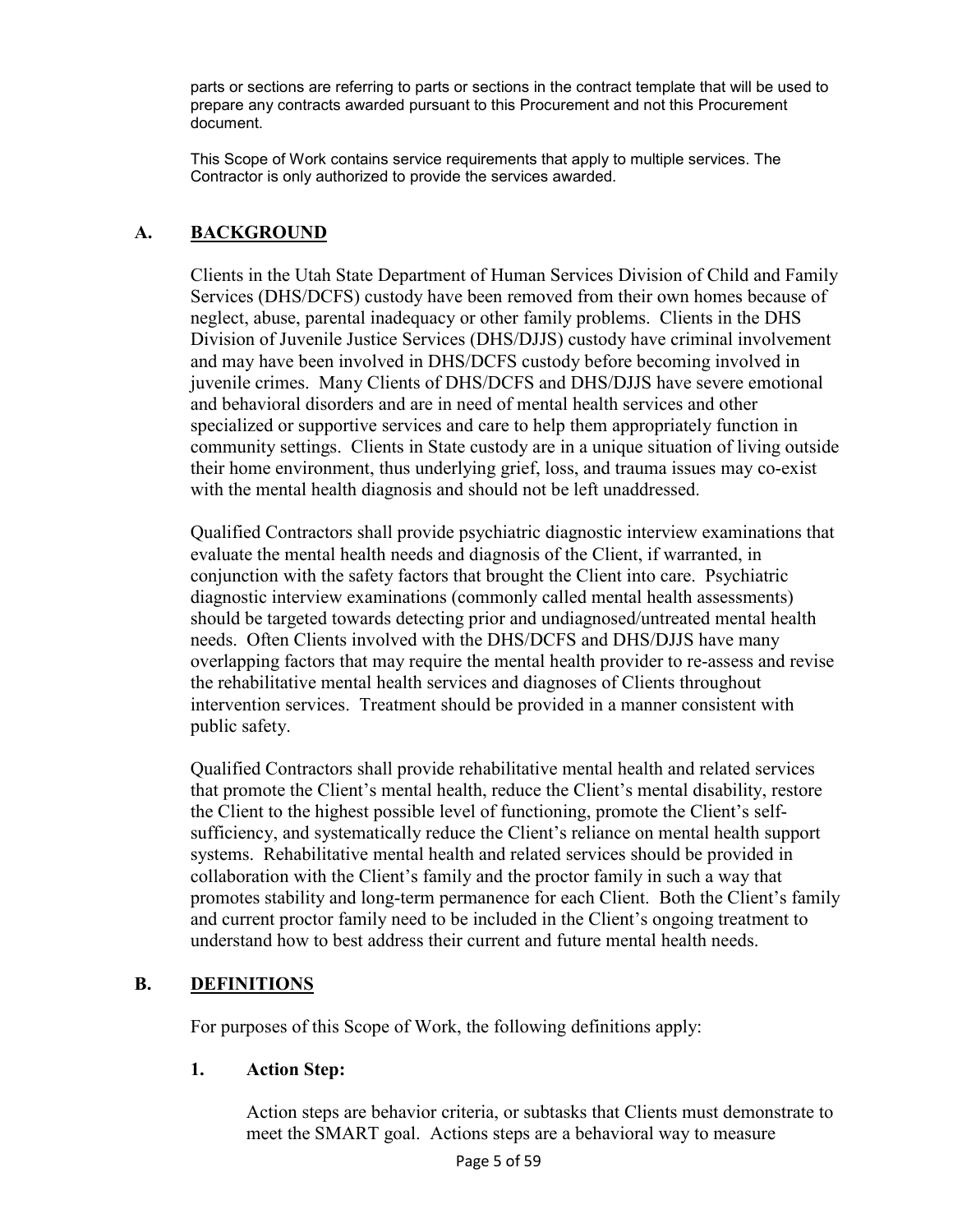progress. Action steps are determined by the treatment team.

#### **2. Administrative Staff:**

 The Contractor's management staff that do not supervise or provide direct services to Clients.

#### **3. Applicant:**

An individual who has requested a background screening.

#### **4. Autism Spectrum Disorder (ASD):**

 ASD is a disorder in which a child's brain does not develop typically, and neurons form connections in unusual ways. The major features of autism are impaired social interaction and communication - such as delayed language development, avoiding eye-contact and difficulty making friends - as well as rigid, restricted and repetitive behavior, such as repeatedly making the same sound or intense fascination with a particular toy.

#### **5. Background Screening:**

The review of an applicant's criminal history and abuse, neglect, or exploitation history through one or more criminal, abuse, neglect, or exploitation databases for the purpose of determining whether the applicant may have direct access to Clients.

## **6. Background Screening Clearance:**

- a. For Contractors licensed through the Department of Human Services Office of Licensing (DHS/OL), DHS/OL has conducted an applicant's background screening and has cleared the applicant to have direct access to Clients.
- b. For Contractors licensed through the Department of Health Bureau of Health Facility Licensure (DOH), and for whom DOH has conducted an applicant's Background Screening, DOH has cleared the applicant.
- c. For Contractors who are not licensed through the DHS/OL or the DOH, the DHS/DCFS Background Screening Coordinator has reviewed an applicant's background screening and has cleared the applicant to work with DHS Clients.

#### **7. Case Manager:**

A DHS/DCFS or DHS/DJJS employee with primary responsibility for a Client in custody.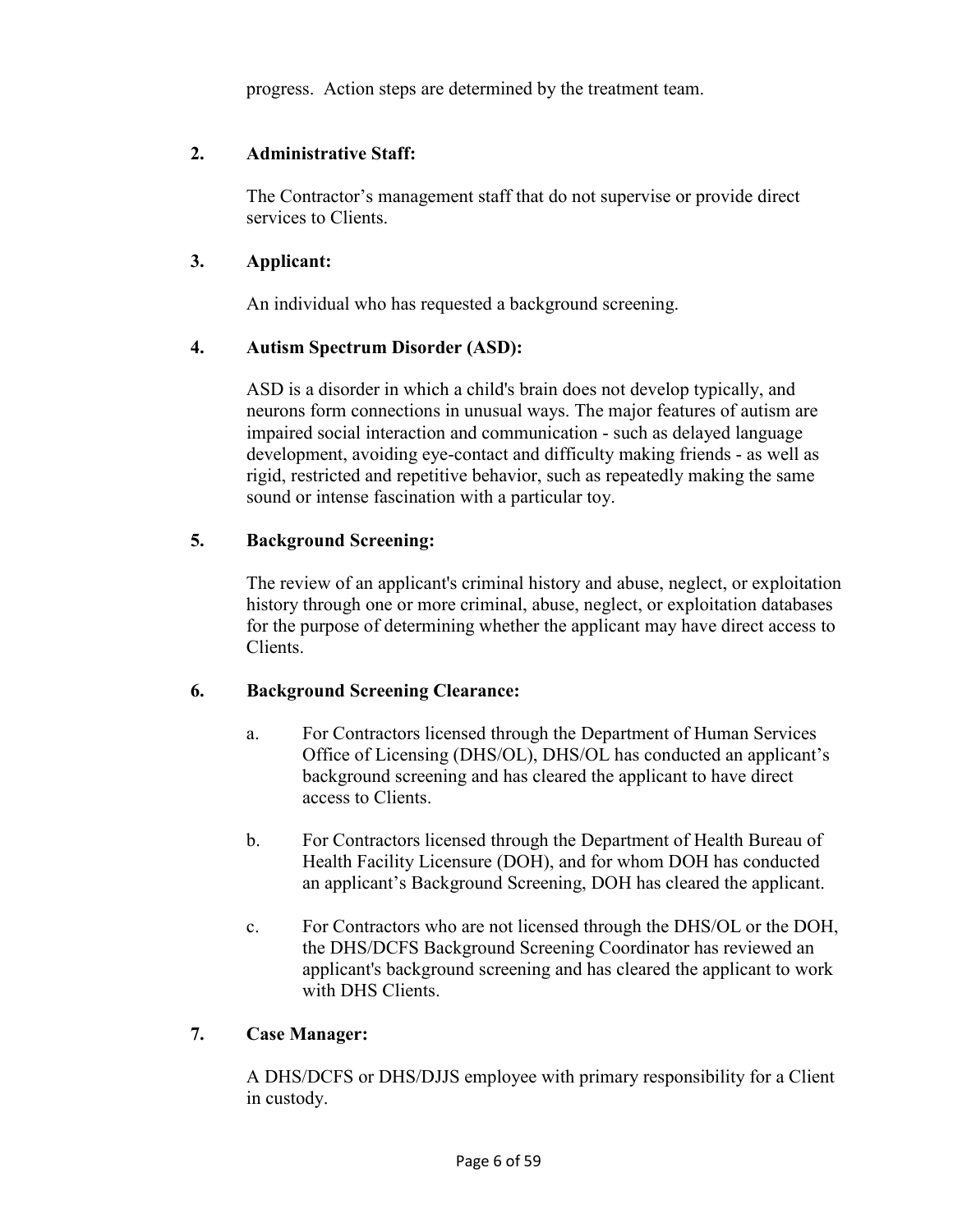#### **8. Client:**

A child or youth in the custody of DHS or DHS/DCFS or DHS/DJJS.

## **9. Client Identifying Information:**

 Any information that identifies or leads to the identity of the Client or Client's family. Identifying information may be verbal or written communication, photographs or digital images and video clips, and data.

#### **10. Contract Monitor:**

 Division staff that provide consultation and technical assistance to Contractors and Division staff for compliance with all contract requirements, and reviews and approves or denies submitted billings. DHS/DCFS Contract Monitors are also known as Contract Coordinators. DHS/DJJS Contract Monitors are also known as Support Services Coordinators.

#### **11. Diagnostic Mental Health Services:**

 Medical procedure(s) recommended by a physician or other licensed mental health therapist within the scope of his or her practice under State law to enable him/her to identify the existence, nature, or extent of a mental health disorder in a Client that are included in this Contract and defined in the current Utah Medicaid Provider Manual.

#### **12. Direct Access:**

 An individual has or will have contact with or access to a Client that provides the individual with an opportunity for personal communication or touch.

#### **13. Direct Care Staff:**

The Contractor's staff that provide supervision of a Client, or care directly to a Client, and may include staff that provide educational, vocational, therapeutic, or non-clinical treatment services, but does not include support staff, administrative staff, or volunteers.

#### **14. Direct Supervision:**

 The person being supervised is under the uninterrupted visual and auditory surveillance of the person doing the supervising.

#### **15. Division:**

The Division with which this Contract is written (either DHS/DJJS or DHS/DCFS).

#### **16. Evidence-Based Practice:**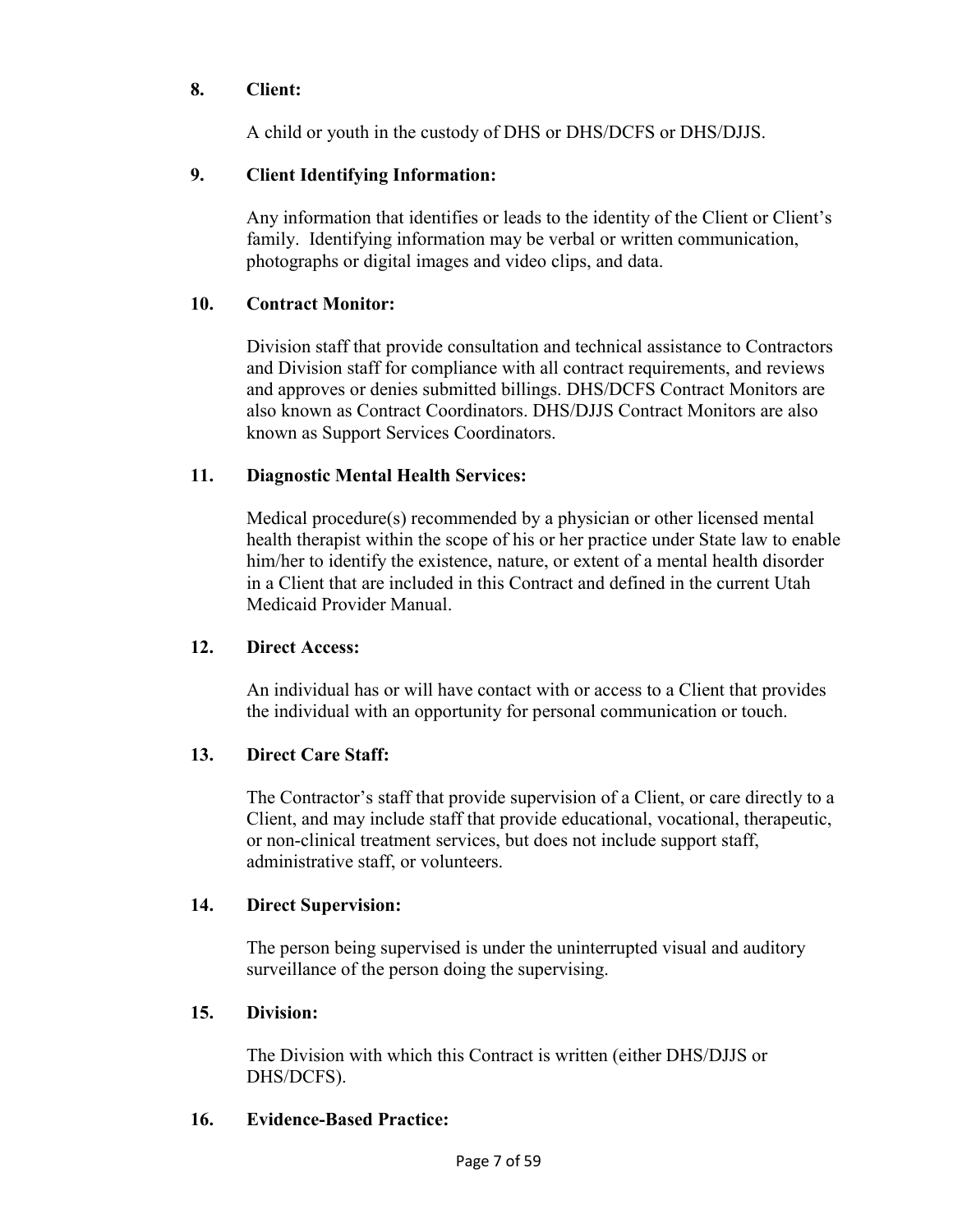A DHS/DCFS or DHS/DJJS Director-approved modality, practice, strategy, or a formal program based on research that has been independently validated through scientific methodology in which findings have demonstrated effective and measurable outcomes for children and youth.

#### **17. Evidence-Informed Practice:**

 A DHS/DCFS or DHS/DJJS Director-approved treatment or program modality integrating best available strategies that have some quantitative data showing positive outcomes over a period of time, but do not have enough scientific research or replication to demonstrate effective outcomes for the target population. This informed practice allows for innovation and incorporates the lessons learned from the existing research literature.

#### **18. Face-to-Face**:

 The Client is present with the mental health provider in the setting in which the service is being provided, or when conducting telehealth or other interactive video communication sessions.

#### **19. Family:**

 Family includes the Client's biological family of origin, a kinship caregiver's family, adopted family, or other identified permanent caregiver's family.

#### **20. Fetal Alcohol Spectrum Disorders (FASD):**

 FASD results from the consumption of alcohol during pregnancy. Children with FASD have a high risk of psychiatric problems, particularly attention deficit hyperactivity disorder (ADHD), conduct disorder, or both. Children with FASD have more severe behavioral problems overall. These children experience a higher frequency of social cognition and emotional regulation challenges and impulsivity. They are likely to engage in behaviors, such as cheating, stealing lying and acting immature.

#### **21. Foster:**

 The provision of substitute care which is conducive to the physical, social, emotional and mental health of children or adjudicated youth under the age of 21 who are temporarily unable to remain in their own homes but are able to participate in family and community life without danger to themselves or others. Clients in foster care are placed in the care of DHS/DCFS.

 A generic term for an out of home family-based placement which includes "proctor." For example, a reference or requirement relating to a foster parent includes a certified proctor parent, foster care includes proctor care, and a foster home includes a certified proctor home.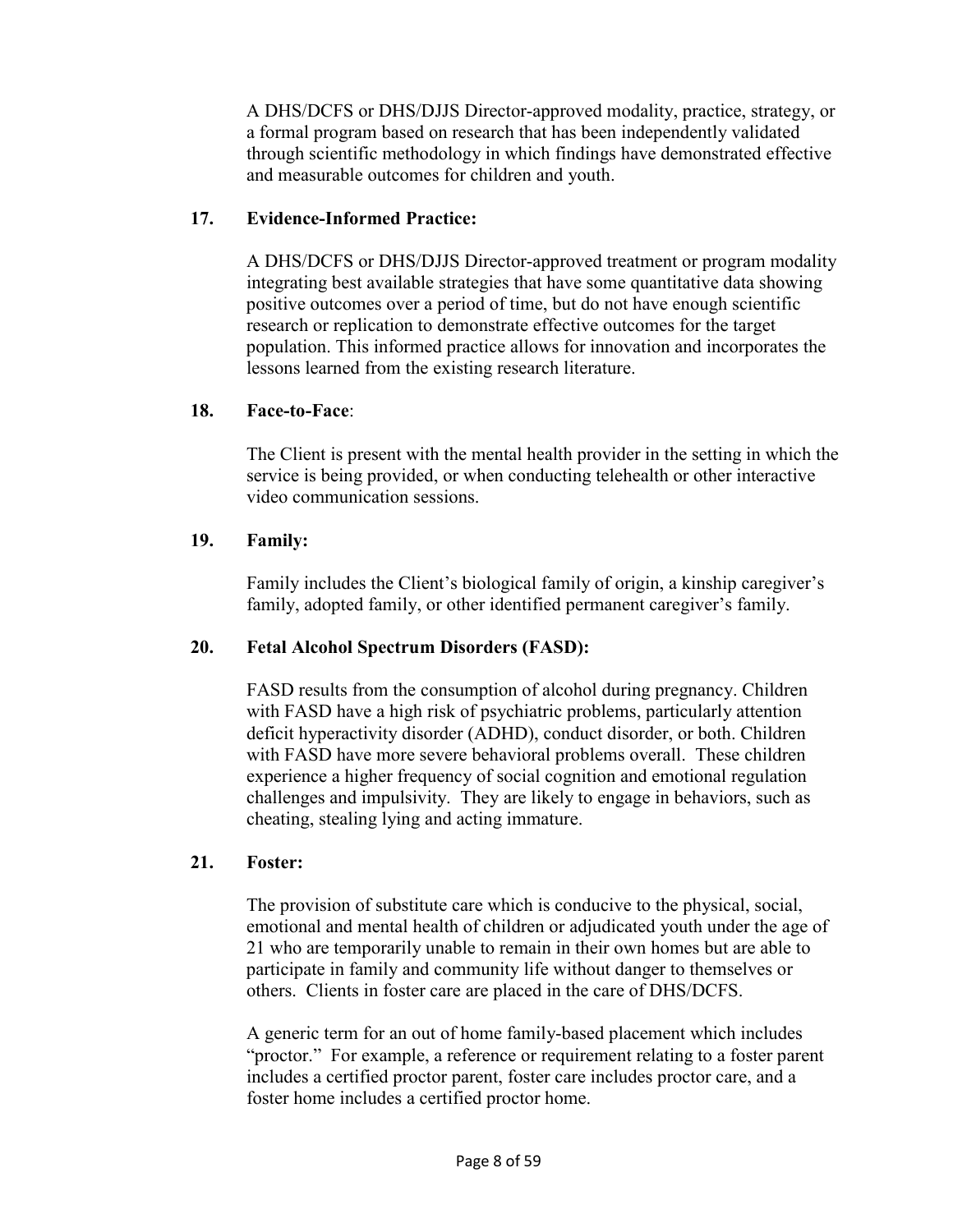#### **22. Grievance:**

A formal claim or allegation regarding a condition, circumstance, incident or action involving the Contractor or provider.

#### **23. Parent:**

 The biological parent of origin, legal guardian, a kinship caregiver, adopted parent, or other identified permanent caregiver.

#### **24. Proctor Care:**

 Care and supervision for a Client by proctor parents in a family home setting under the authority and supervision of a licensed child placing foster care agency.

#### **25. Proctor Parent:**

 An employee or subcontractor of the contractor who provides substitute care to a Client under the authority and supervision of a licensed child placing foster care agency that is contracted with the Division.

#### **26**. **Protective Risk Assessment (PRA):**

An assessment process for identifying the strengths and weaknesses of delinquent youth.

#### **27. Psychiatric Diagnostic Interview Examination:**

A mental health assessment used to identify trauma and/or mental health services needed by the Client.

## **28. Purchased Service Authorization (PSA):**

An authorization to purchase specific clinical and placement services.

#### **29. Rehabilitative Mental Health Services:**

 Medical or remedial services included in this Contract and defined in the most current Utah Medicaid Provider Manual that are recommended by a physician or licensed mental health therapist, within the scope of his or her practice under Utah law, for maximum reduction of a Client's mental health disorder and restoration of a Client to his/her best possible functional level.

## **30. Responsivity Principle (DHS/DJJS Only):**

 Services provided that are tailored to match the teaching style of the program to the learning style of the Client, varying treatment according to the relevant characteristics of the Client such as gender, culture, developmental stages,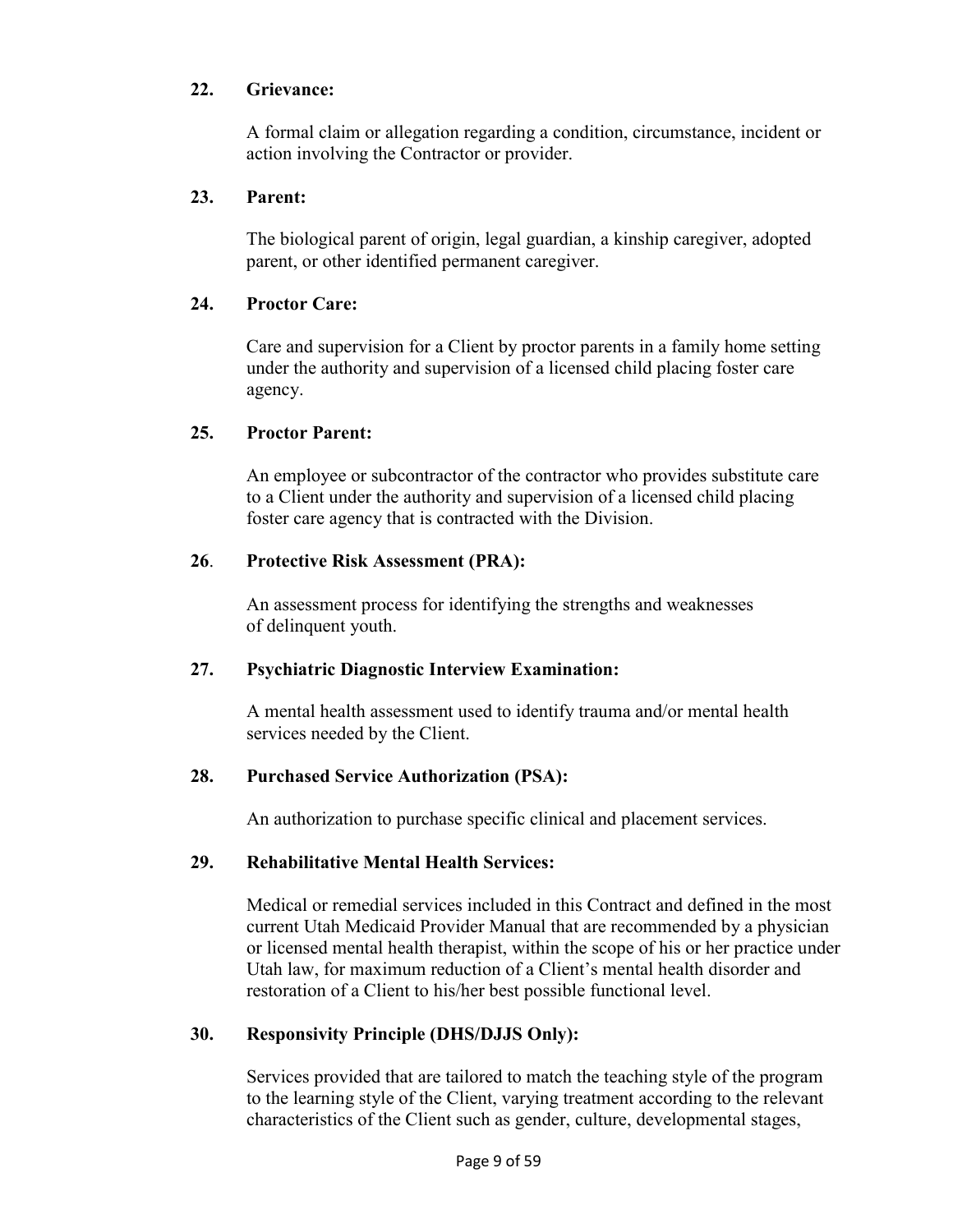trauma, IQ, motivation, mental disorders, and psychopathy

#### **31. Risk Level:**

The level of probability and degree of harm to self or others.

## **32. SMART Goal (DHS/DJJS Only):**

 Specific, measurable, attainable, realistic and timely (SMART) goals that describe the criteria that must be met to reduce identified dynamic risk factors. Smart goals are determined by the Case Manager with treatment team input.

## **33. Social Networking Mediums:**

 Forums that include but are not limited to blogs, email, social network sites such as Facebook or Myspace, letters, and newsletters.

## **34. Support Staff:**

 The Contractor's staff, not including the administrative staff, that do not supervise or provide direct services to Clients.

## **35. Team or Treatment Team:**

 A Child and Family Team for DHS/DCFS or Treatment Team for DHS/DJJS consisting of individuals authorized by the Case Manager that participate in planning, providing, and monitoring supports and services for the Client and family / legal guardian, such as the Case Manager, service provider, Client, family members, legal guardian, proctor parents, community specialists, friends, and other people approved by the Case Manager.

## **36. Team Meeting:**

 A Child and Family Team Meeting for DHS/DCFS or a Treatment Team Meeting for DHS/DJJS.

## **37. Telehealth:**

 "Telehealth" is the practice of mental health care delivery through interactive video communications when distance or other hardships create difficulty with consistent access to services. Telehealth occurs in real-time or near real-time.

## **38. Transition to Adult Living (TAL):**

 A program for Clients that aids them in the development of the skills needed for successful adult life. TAL services include course work, home studies, community involvement, and/or placement.

#### **39. Trauma-Informed Care:**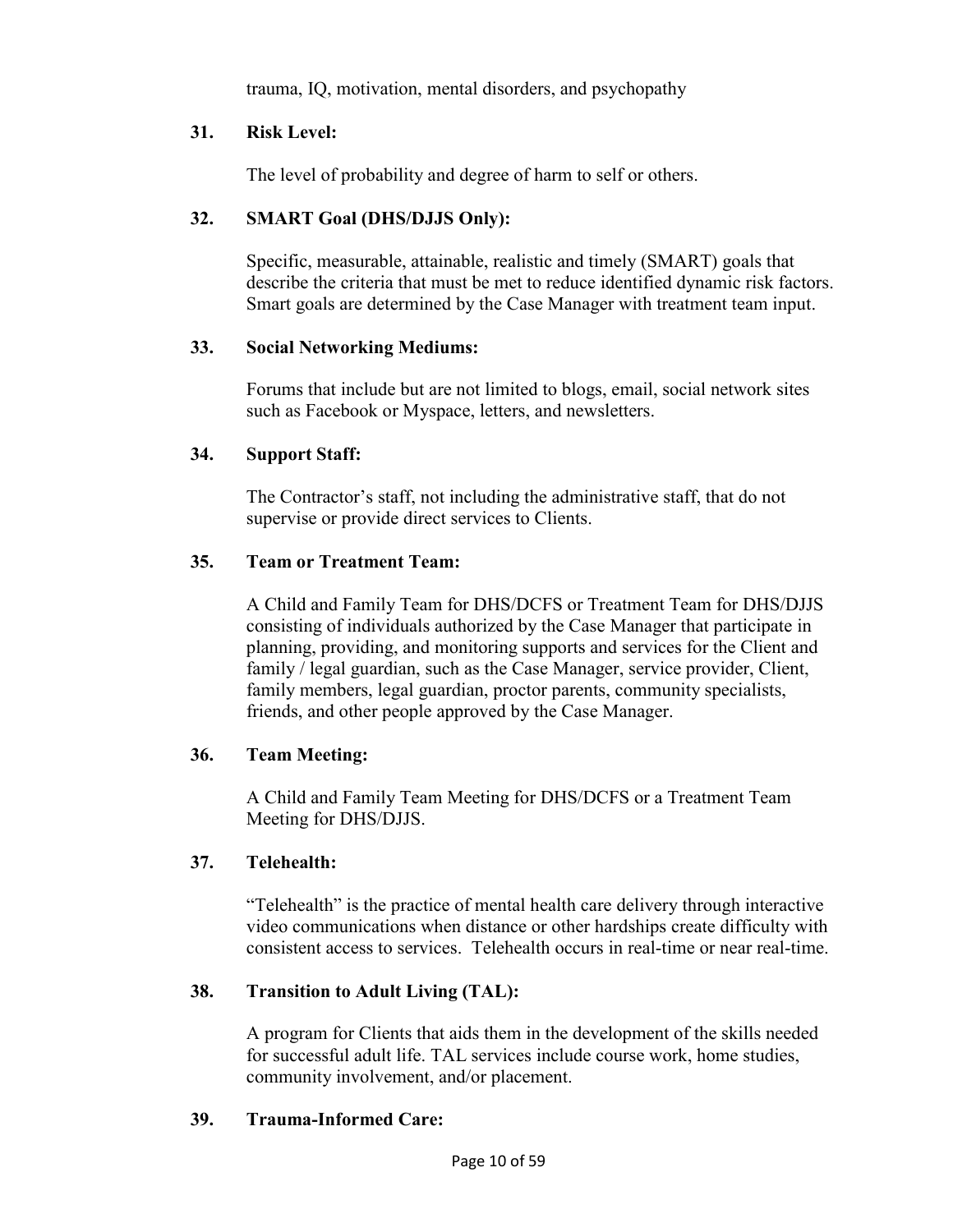The philosophy that providers must assess childhood maltreatment and may need to modify treatment based on the understanding of neurological, biological, psychological and social effects of trauma. It is not a set of specific services but a set of principles that place trauma at the center of treatment.

#### **40. Traumatic Brain Injury (TBI):**

 A TBI is caused by a bump, blow or jolt to the head or a penetrating head injury that disrupts the normal function of the brain. TBI can cause a wide range of functional short- or long-term changes affecting:

- a. **Thinking** (i.e., memory and reasoning);
- b. **Sensation** (i.e., touch, taste, and smell);
- c. **Language** (i.e., communication, expression, and understanding); and
- d. **Emotion** (i.e., depression, anxiety, personality changes, aggression, acting out, and social inappropriateness).

#### **41. Treatment Plan:**

A written, individualized plan that contains measurable treatment goals related to problems identified in the Psychiatric Diagnostic Interview Examination.

#### **42. Volunteer:**

A person who performs a service willingly without pay.

#### **43. "What Works" Principles:**

Five principles of correctional intervention having a greater likelihood of reducing recidivism, including:

- a. Risk Principle: Interventions should target offenders who are most at risk. The intensity of services provided should mimic the risk to reoffend level of the Client, with the most intense services tailored to the highest risk to re-offend Clients.
- b. Need Principle: Services provided should address criminogenic needs (dynamic, changeable needs associated with re-offending behavior). The strongest factors associated with crime are peer relationships, family factors, substance abuse, antisocial attitudes toward authority, education, and employment.
- c. Treatment Principle: Employ evidence-based treatment approaches. These services should incorporate cognitive behavioral theoretical foundations (i.e., reinforcement of pro-social behaviors) and be structured, and focused on developing skills.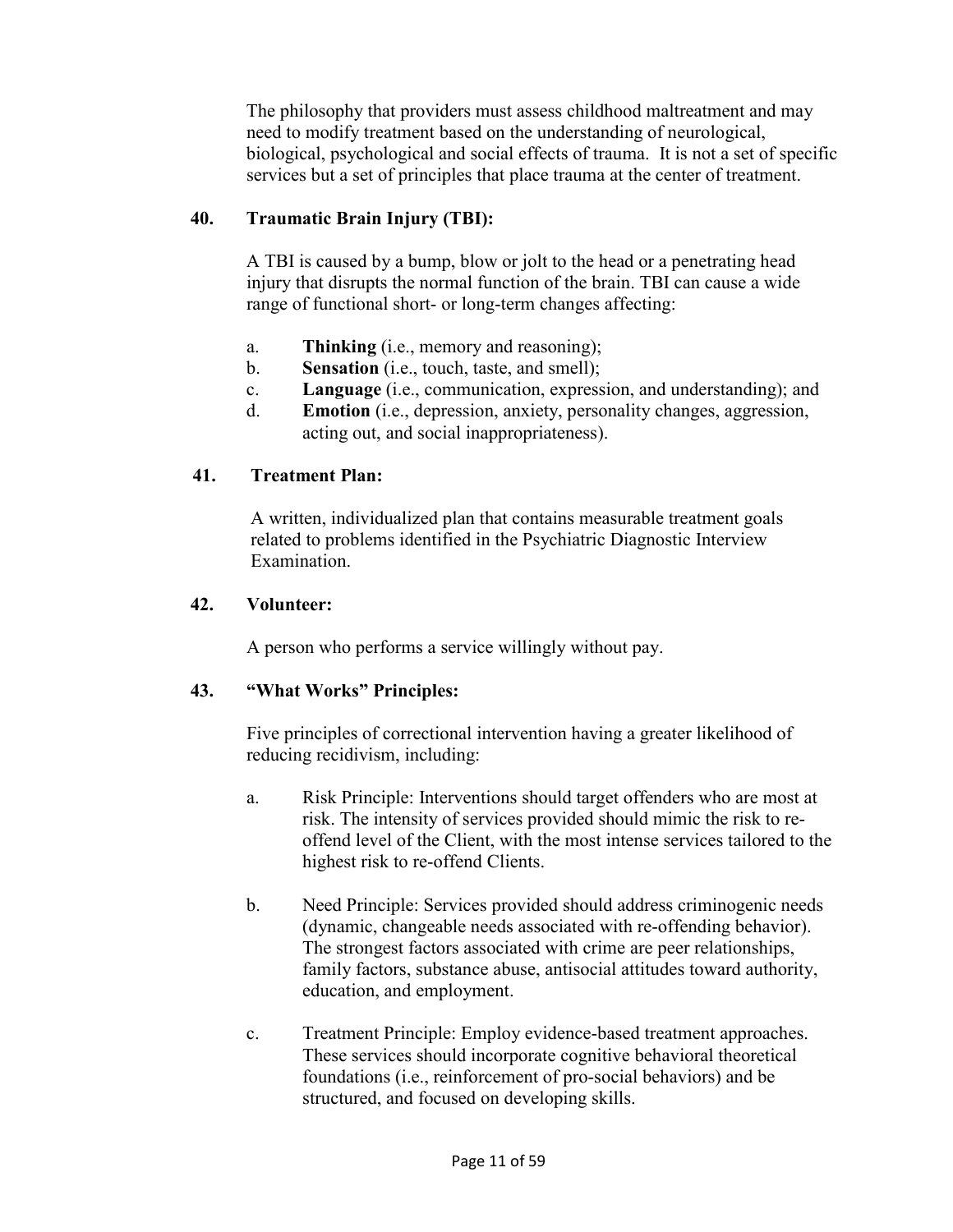- d. Responsivity Principle: Services provided should be tailored with respect to matching the teaching style to the learning style of the Client, varying treatment according to the relevant characteristics of Clients such as gender, culture, developmental stages, IQ, motivation, mental disorders, and psychopathy.
- e. Fidelity Principle: Monitor the implementation quality and treatment fidelity to ensure programs are delivered the way in which they were designed and intended to maximize program success and recidivism reduction.

#### **44. Wrap Services:**

A coordinated set of services that are part of an individualized care plan for a Client.

## **C. POPULATION TO BE SERVED**

Clients who demonstrate emotional and behavioral disorders requiring mental health services and other specialized or supportive services to help them function appropriately in community settings and to safely transition back home or to another permanent living arrangement.

## **D. GENERAL PROGRAM REQUIREMENTS**

 The Contractor shall comply with the following requirements, in addition to the requirements for individual services the Contractor is providing.

## **1. CONTRACTOR REQUIREMENTS**

## **a. Licensure**

The Contractor shall:

- (1) Ensure each mental health professional employed by or under contract with the Contractor that is providing diagnostic and/or rehabilitative mental health services maintains a current professional license from the Utah Department of Commerce, Utah Division of Occupational and Professional Licensing (DOPL).
- (2) Maintain a current license issued by the Utah Department of Human Services Office of Licensing (DHS/OL) for Outpatient Treatment if providing individual, family, or group psychotherapy, including sole proprietors that employ two or more employees.

## **b. Background Screening Requirements**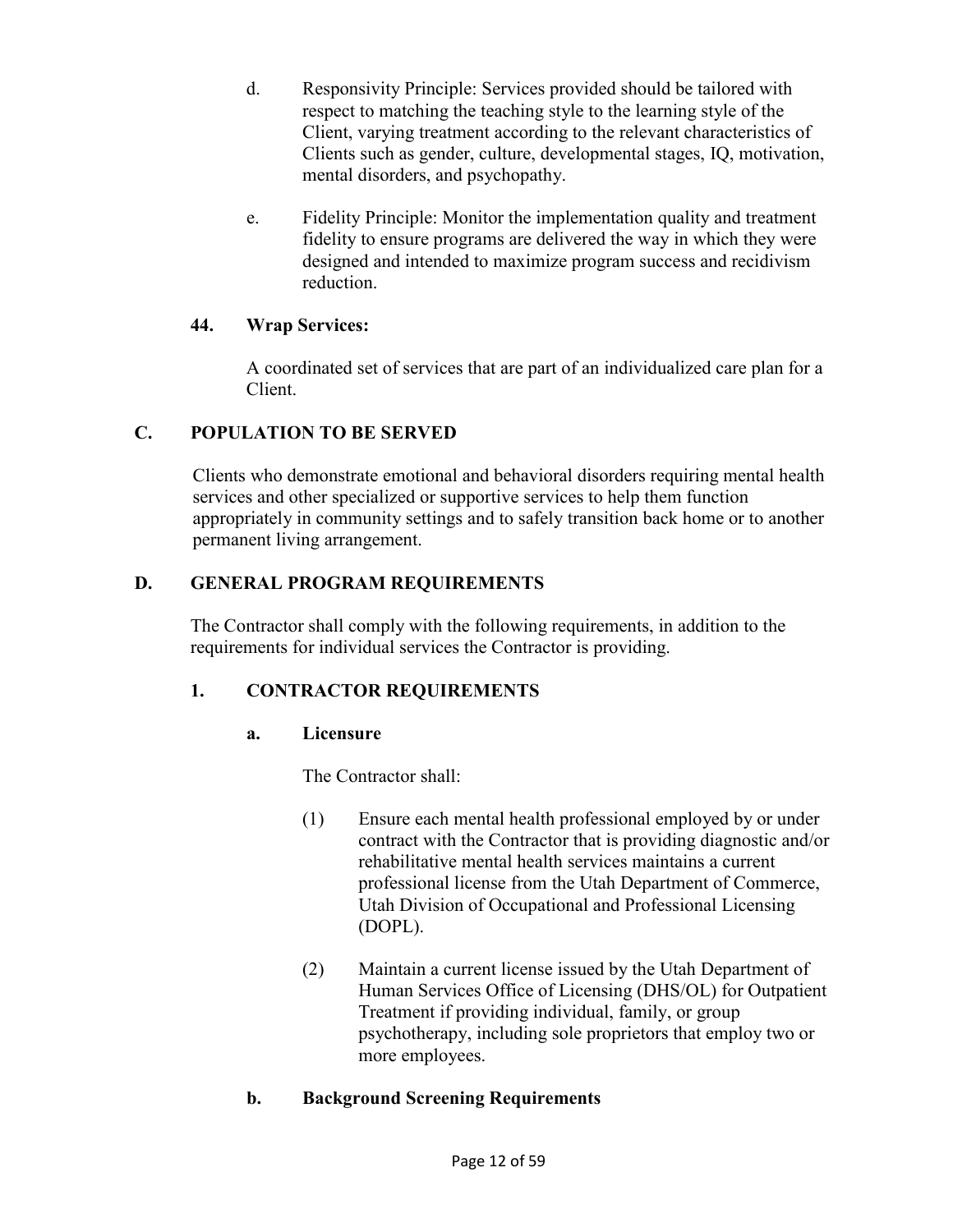- (1) For purposes of this Contract, "direct access" means that an individual has, or likely will have, contact with or access to a client that provides the individual with an opportunity for personal communication or touch, and "direct supervision" means that the person being supervised is under the **uninterrupted visual and auditory surveillance** of the person doing the supervising.
- (2) Contractors licensed through DHS/OL shall provide direct supervision of all persons with direct access to clients until the applicant receives written verification of background screening clearance from DHS/OL. Direct supervision shall be performed only by an individual who has a current written verification of background screening clearance from DHS/OL.
- (3) Contractors licensed through DOH shall provide direct supervision of all persons with direct access to clients until the applicant receives written verification of background screening clearance from DOH. Direct supervision shall be performed only by an individual who has a current written verification of background screening clearance from DOH.
- (4) Contractors who are not licensed through DHS/OL or DOH shall provide direct supervision of all persons with direct access to clients until the applicant receives written verification of background screening clearance from the designated DHS/DCFS Background Screening Coordinator. Direct supervision shall be performed only by an individual who has a current written verification of background screening clearance from the designated DHS/DCFS Background Screening Coordinator. If the Contractor does not employ an individual qualified to provide direct supervision, then the Contractor shall have no direct access to clients until the Contractor receives written verification of background screening clearance from the designated DHS/DCFS Background Screening Coordinator. An applicant shall apply for a background screening clearance from the designated DHS/DCFS Background Screening Coordinator as follows:
	- a. Applicants shall complete a background screening application provided by the designated DHS/DCFS Background Screening Coordinator within 7 days of the date of hire, and annually thereafter. The application shall include the applicant's written authorization for DCFS to access and use information in the Utah SAFE Management Information System (MIS), the Utah Licensing Information System (LIS) and any criminal history information.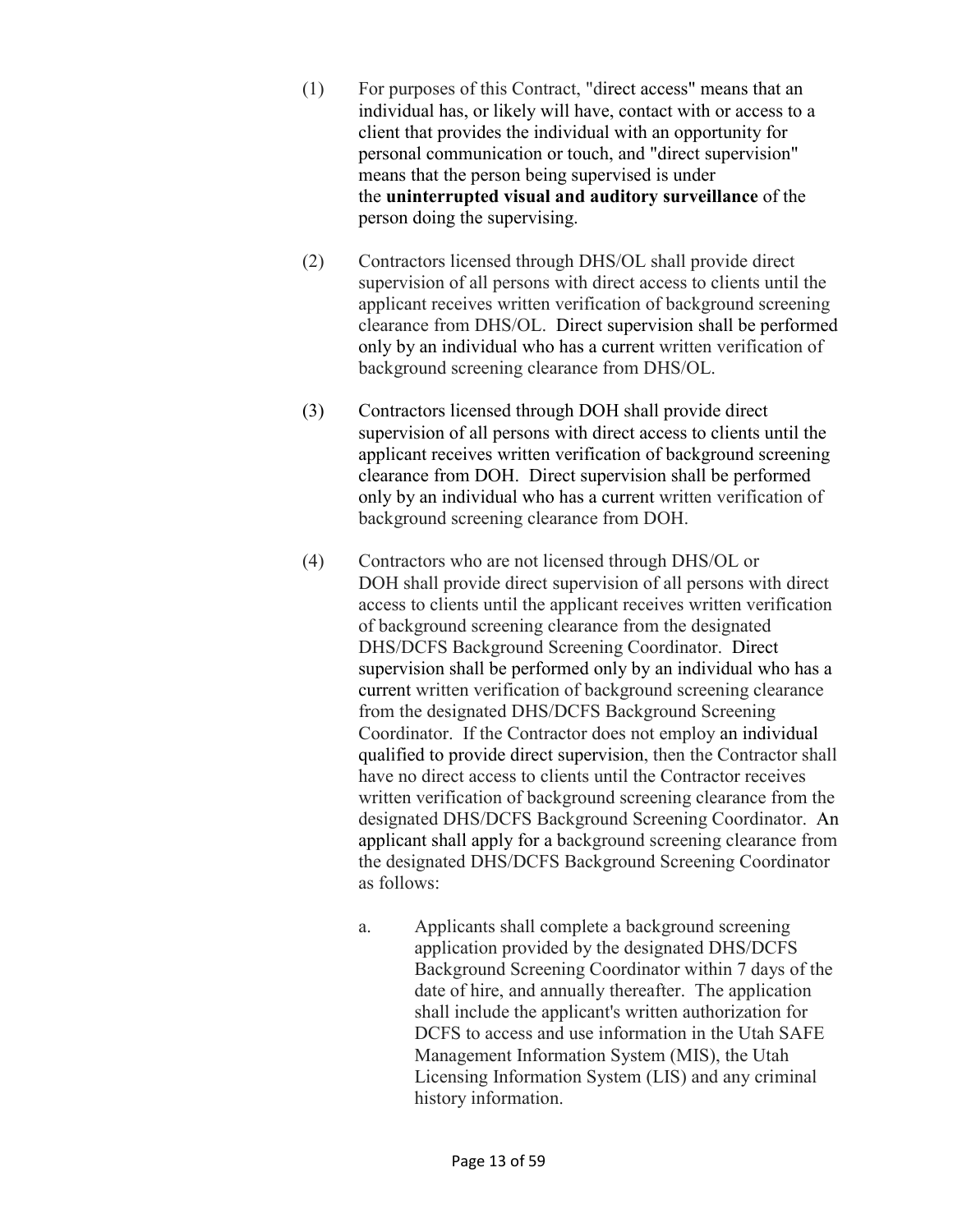- b. The designated DHS/DCFS Background Screening Coordinator shall access and review information in the Utah SAFE Management Information System (MIS), the Utah Licensing Information System (LIS), and the Utah Computerized Criminal History (UCCH) through the Utah Department of Public Safety, Bureau of Criminal Identification (BCI).
	- i. If a review of the applicant's UCCH reveals nationwide criminal history information, the applicant shall submit fingerprints for a FBI national criminal history record check.
	- ii. If an applicant has lived outside of the State of Utah at any time during the past five years, the applicant shall submit fingerprints for a FBI national criminal history record check.
- c. An applicant who refuses to provide all authorizations and information required by the designated DHS/DCFS Background Screening Coordinator in order to access MIS, LIS, and criminal history information, shall have no direct access to clients.
- d. The designated DHS/DCFS Background Screening Coordinator shall provide written verification of an applicant's background screening **clearance** to the Contractor if the applicant has no supported or substantiated findings in the LIS or the MIS, has not entered a plea of guilty or no contest to any pending criminal charge, and has no criminal history record, except as specified below:
	- i. The designated DHS/DCFS Background Screening Coordinator shall provide written verification of background screening clearance if the only convictions in the applicant's criminal history record are misdemeanors or infractions that **do not** involve violence or sex, including but not limited to domestic violence, stalking, lewdness, assault, battery, pornography, sexual exploitation, or prostitution.
- e. The designated DHS/DCFS Background Screening Coordinator shall provide written verification of background screening **denial** to the Contractor if the applicant has any supported or substantiated findings in the LIS or the MIS, any felony convictions, has entered a plea of guilty or no contest to any pending criminal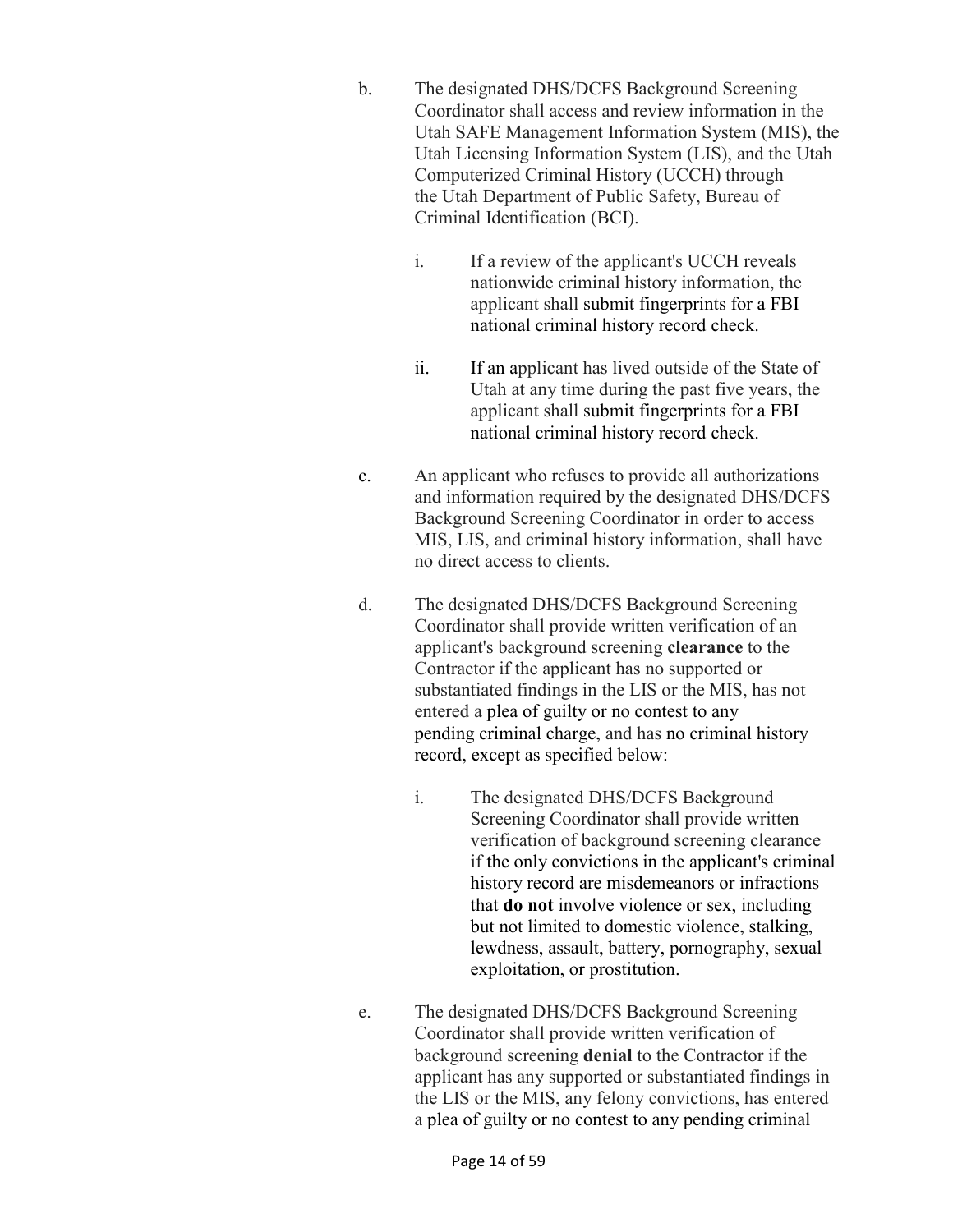charge, or has any convictions for misdemeanors or infractions that involve violence or sex, including but not limited to domestic violence, stalking, lewdness, assault, battery, pornography, sexual exploitation, or prostitution.

- (5) The Contractor shall not permit an applicant whose background screening has been **denied** to have any further direct access to clients.
- (6) The background screening applications and clearances required pursuant to this Contract shall be maintained in each applicant's personnel file.
- (7) The Contractor shall require all individuals with direct access to clients to submit a new background screening application immediately after being charged with any criminal offense and immediately after being substantiated or supported for abuse, neglect or exploitation."

#### **c. General Training Requirements**

The Contractor shall ensure that all of the following training requirements are met:

- (1) All staff, volunteers, and mental health providers are trained and receive at a minimum four hours of training on the following topics within the first week of employment and prior to working with Clients. The Contractor shall obtain employee signature or electronic verification that employees understand the training they have received:
	- (a) An orientation to requirements of this Contract.
	- (b) Review of the DHS Provider Code of Conduct.
	- (c) The Contractor's emergency management and business continuity plan, including emergency response and evacuation procedures.
	- (d) Abuse and Harassment training, including but not limited to physical, emotional, and sexual abuse and harassment, for all staff coming in contact with Clients that includes the following:
		- i. A zero-tolerance policy for abuse and harassment;
		- ii. How to comply with Contractor's abuse and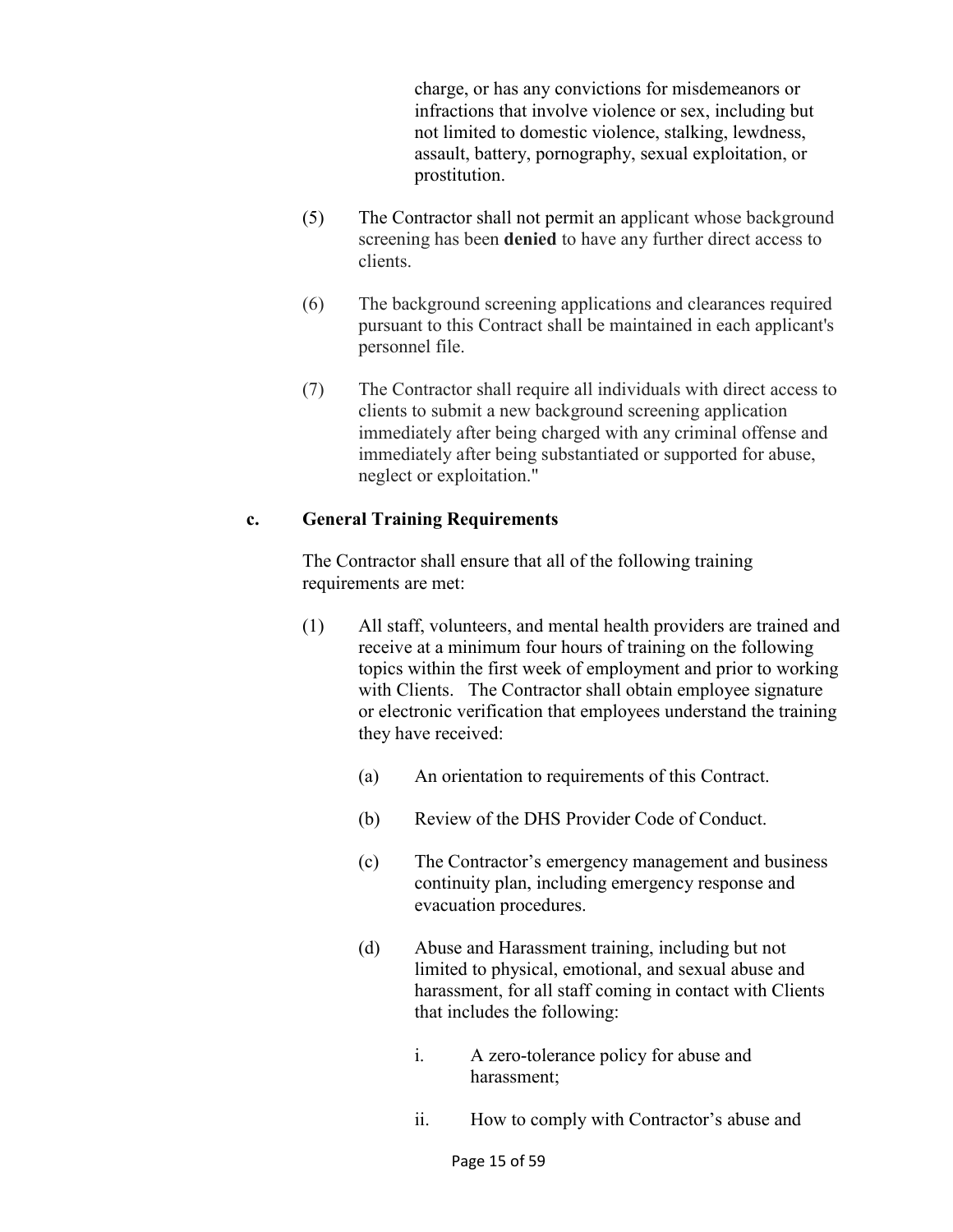harassment prevention and response policy and procedures;

- iii. A Client's right to be free from abuse and harassment;
- iv. The right of Clients and employees to be free from retaliation for reporting abuse and harassment;
- v. How to detect and respond to signs of threatened and actual abuse;
- vi. How to avoid inappropriate relationships with Clients;
- vii. How to comply with laws related to mandatory reporting of abuse to outside authorities; and
- viii. Laws regarding unlawful sexual activity with a minor.

#### (2) Volunteers:

- (a) The Contractor shall provide volunteers with direct supervision unless the volunteer has received the training listed above in c. (1).
- (b) The level and type of training provided to volunteers in addition to the training listed in c.(1) shall be based on the services the Contractor provides and level of contact they have with Clients.
- (c) The Contractor shall maintain documentation confirming that volunteers have received and agree to comply with the training they have received.

#### **d. Training Requirements for Non-clinical Direct Care Staff**

In addition to the above training, the Contractor shall ensure staff members providing wrap services or other non-clinical direct care staff also meet the following training requirements specified for direct care staff:

(1) Non-clinical direct care staff – First 60 days of employment

In addition to the above training, all non-clinical direct care staff shall receive an additional 32 hours of training covering all of the subjects listed below. Until these training requirements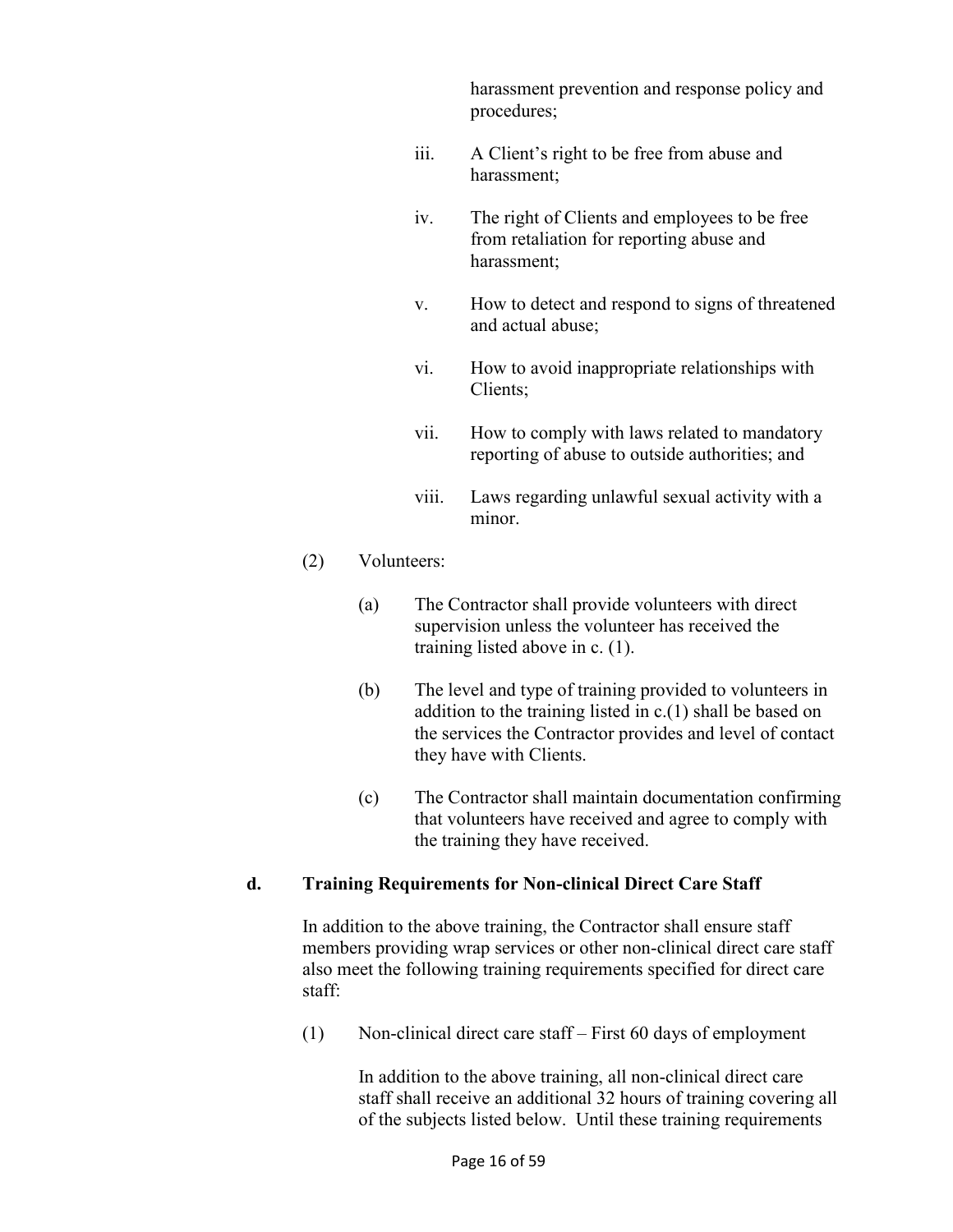are met, staff providing day group skills services shall not provide direct care or supervision of Client(s) unless staff are being supervised by a trained direct care staff that is on duty and in the presence of the Client. Intensive supervision staff/mentor shall not provide direct care or supervision of Client(s) until all training requirements are completed.

Non-clinical direct care staff may receive credit for prior training on an hour-for-hour basis provided there is written documentation of training content, where, when, and who provided the training, that the training was in the following areas and was received within a period of two years prior to employment with the Contractor.

- (a) Basic child/adolescent development and normal behavior.
- (b) How child abuse, neglect, and unstable family dynamics affect normal child development, including how to recognize indicators of abuse and neglect.
- (c) Trauma informed care, separation, grief, and loss, including:
	- i. How trauma impacts both behavioral and mental health issues;
	- ii. How separation from family or permanent caregivers affects the Client;
	- iii. How to assist the Client in handling feelings of sadness, loss, anxiety, and anger;
	- iv. The benefits of including the Client's family / legal guardian in the provision of care services and continuing visitation and contact;
	- v. The negative impact of multiple placements; and
	- vi. The importance of effective transition plan(s) between placements or when terminating treatment.
- (d) Cultural sensitivity in regards to recognizing each Client's cultural roots as well as the difference between race, ethnicity, and gender.
- (e) Practice guidelines found at DHS/DCFS website on Lesbian Gay Bisexual Transgender Questioning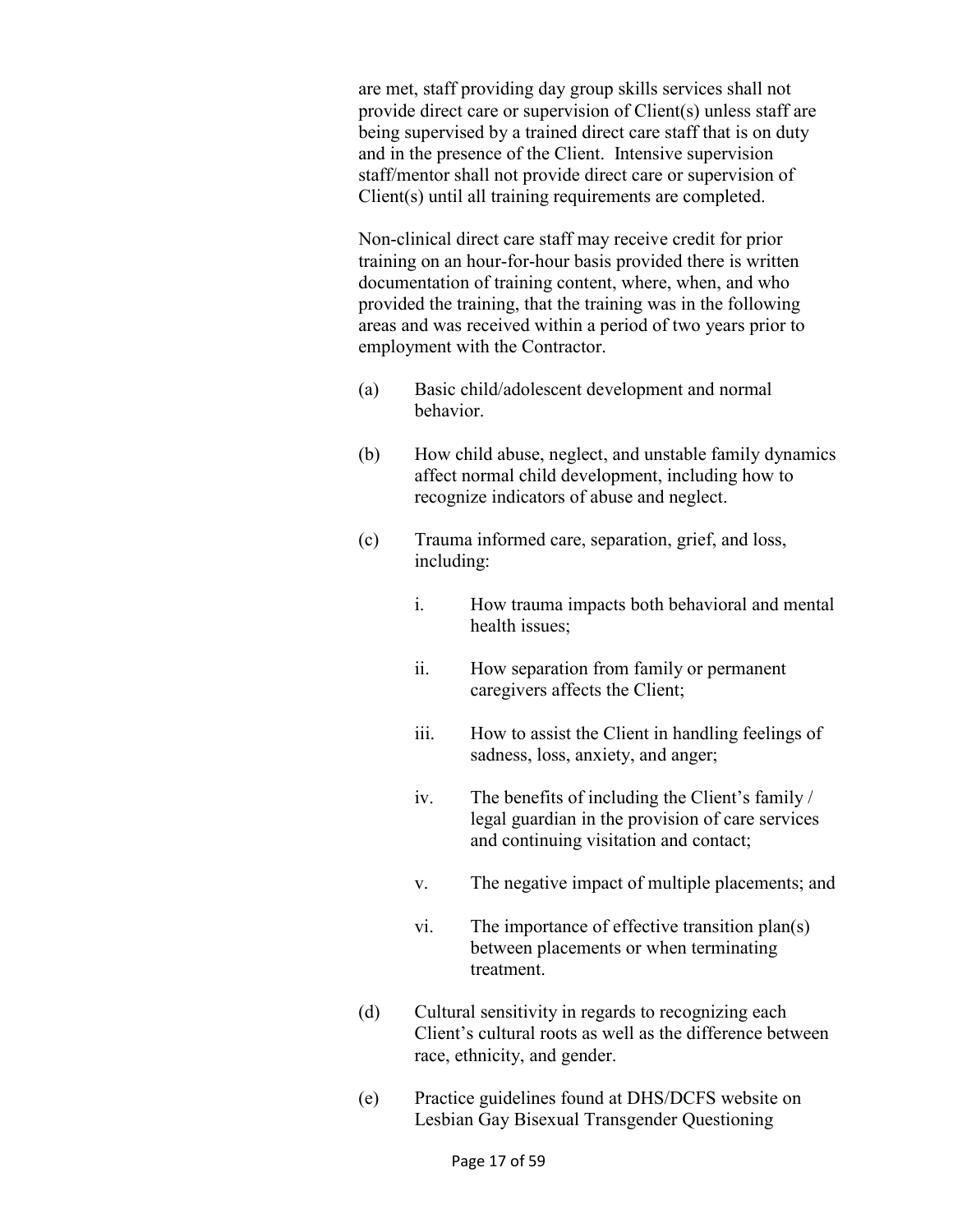(LGBTQ), to be used for both Divisions.

- (f) Behavior management including role play, positive reinforcement, de-escalation and skill building.
- (g) Discipline methods including natural and logical consequences, specialized skill training in aggression management, and the prohibition of physical punishment of Clients.
- (h) Requirements in regards to health care including medical, dental, and mental health appointments, medication management procedures, and documentation.
- (i) First-Aid and Cardiopulmonary Resuscitation (CPR) certification.
- (j) DHS/DJJS Incident Report Reference Guide (http://www.hspolicy.utah.gov, DHS/DJJS Policy Section 5) to be used for both Divisions.
- (k) Suicide Prevention which must include identification of warning signs and risk factors, observing and monitoring suicidal and self-harming Clients and coordinating with the Contractor's mental health professional(s) to determine necessary treatment and safety plans.
- (l) Emergency/Crisis Incidents: As described in this Contract.
- (m) Emergency Safety Intervention: As described in this Contract.
- (n) Programs shall provide pre-service training in gender specific services, programming, and issues for adolescents to include, at a minimum:
	- i. Adolescent gender-specific development and health issues;
	- ii. Effects of gender-specific abuse/trauma;
	- iii. Gender-specific philosophy;
	- iv. Gender-specific crime trends; and
	- v. Adolescent gender-specific risks and resiliency.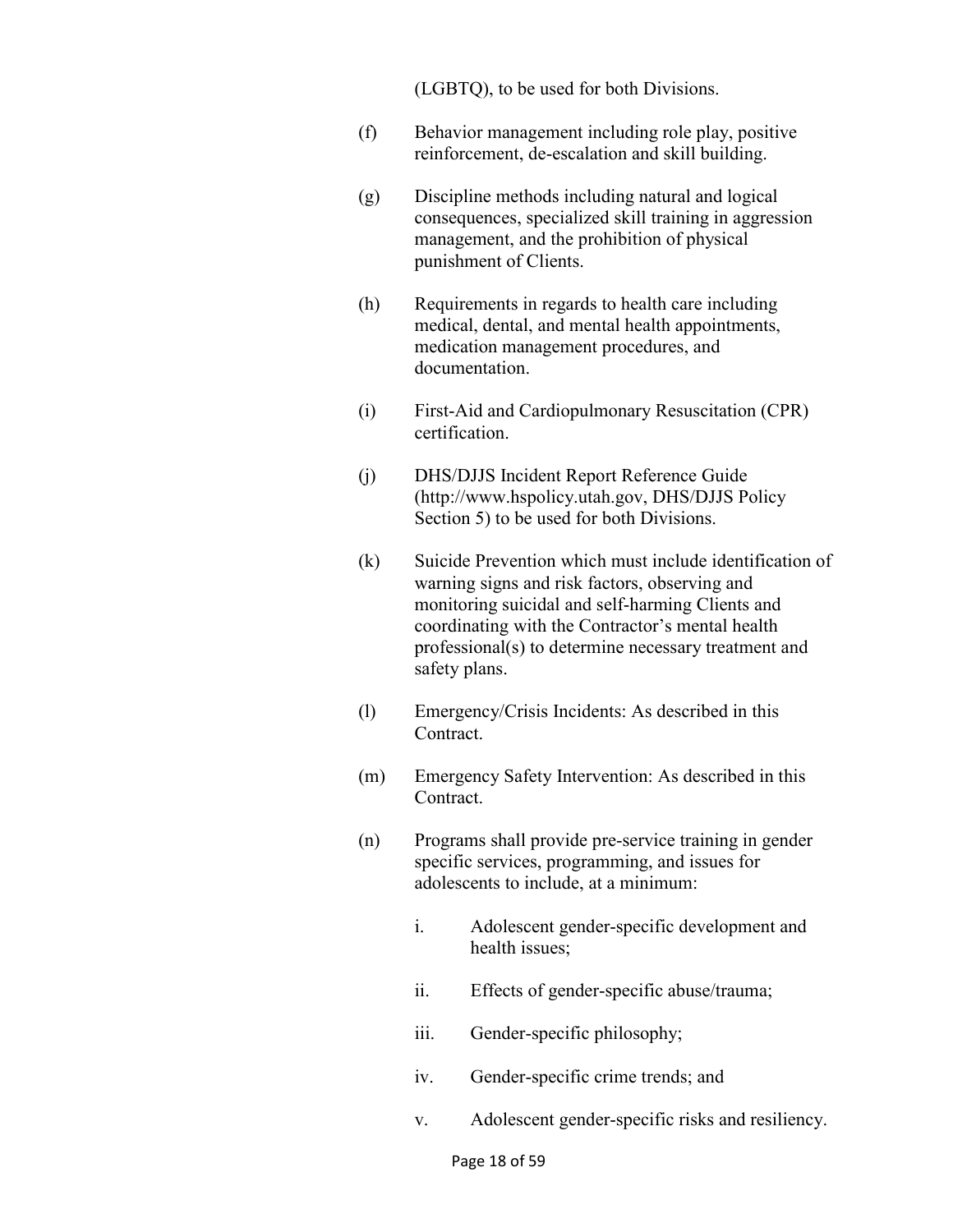- (o) Programs serving Clients who are victims of sexual abuse, or sexual offenders, shall provide pre-service training to address sexual abuse victim/sexual offender specific related training to include, at a minimum:
	- i. Behavioral characteristics of sexual abuse victims and Clients with sexual behaviors;
	- ii. Family dynamics;
	- iii. Supervision needs of Clients with sexual behaviors; and
	- iv. Specific training shall be required for programs treating sexual offenders.
- (p) Programs serving Clients who are substance dependent, or substance abusing, shall provide pre-service training to address substance dependency and abuse.
- (q) Programs serving Clients with specific mental health diagnoses of FASD, TBI and ASD, shall provide pre service training to address and include, at a minimum:
	- i. The need for individualized treatment planning;
	- ii. The organic nature of these diagnoses;
	- iii. Behaviors that are specific to these populations; and
	- iv. Programming shall be focused on structure and repetition to replace insight-based interventions.
- (r) Programs serving Clients with specific mental health diagnoses shall provide pre-service training to include, at a minimum:
	- i. How to understand the Clients' mental health diagnoses and appropriately interact;
	- ii. Use and effects of psychopharmacology; and
	- iii. Appropriate interaction with Clients based on their diagnoses.
- (s) Programs serving Clients with specific behavioral disorders shall provide pre-service training to include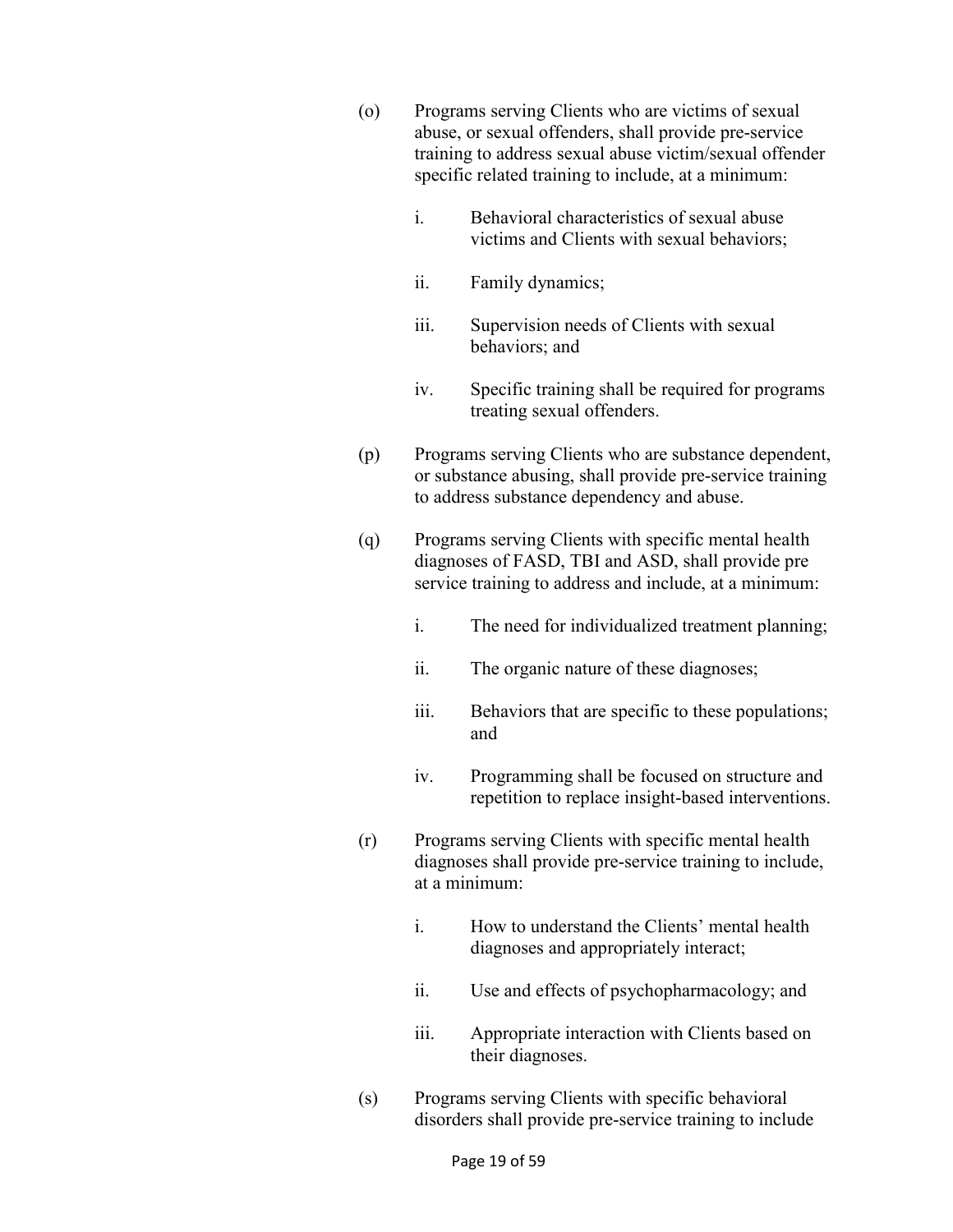applied behavioral analysis and how to carry out interventions.

- (t) Training that addresses the individual needs of a specific Client, such as how to care for a specific health care, behavioral, or developmental need.
- (2) **Non-clinical direct care staff for DHS/DJJS contract** First 12 months of employment

 In addition to the initial four hours, and subsequent 32 hours of training, all direct care staff (non-clinical) shall receive 12 hours of additional training based on the Contractor's program and the Contractor's evaluation of individual direct care staff training needs.

(3) **Non-clinical direct care staff for DHS/DCFS contract** – First 12 months of employment

> In addition to the initial four hours and subsequent 32 hours of training, all direct care staff (non-clinical) shall receive 12 hours of additional training consisting of:

- (a) Practice Model Provider Training provided by DHS/DCFS; and
- (b) Training based on the Contractor's program and the Contractor's evaluation of individual direct care staff training needs.
- (4) Existing Non-clinical direct care staff

 The Contractor shall ensure that all staff hired prior to this contract shall complete, or have completed, the above trainings, no later than 60 days after the effective date of this contract.

(5) Non-clinical direct care staff– Annual training

 After the first year and annually thereafter, all direct care (nonclinical) shall receive an additional 20 hours of training in the subjects listed below:

- (a) Review of requirements of Division contracts (DHS/DJJS and/or DHS/DCFS);
- (b) Review "Use of Confidential Information" section of contract;
- (c) Review of the DHS Provider Code of Conduct;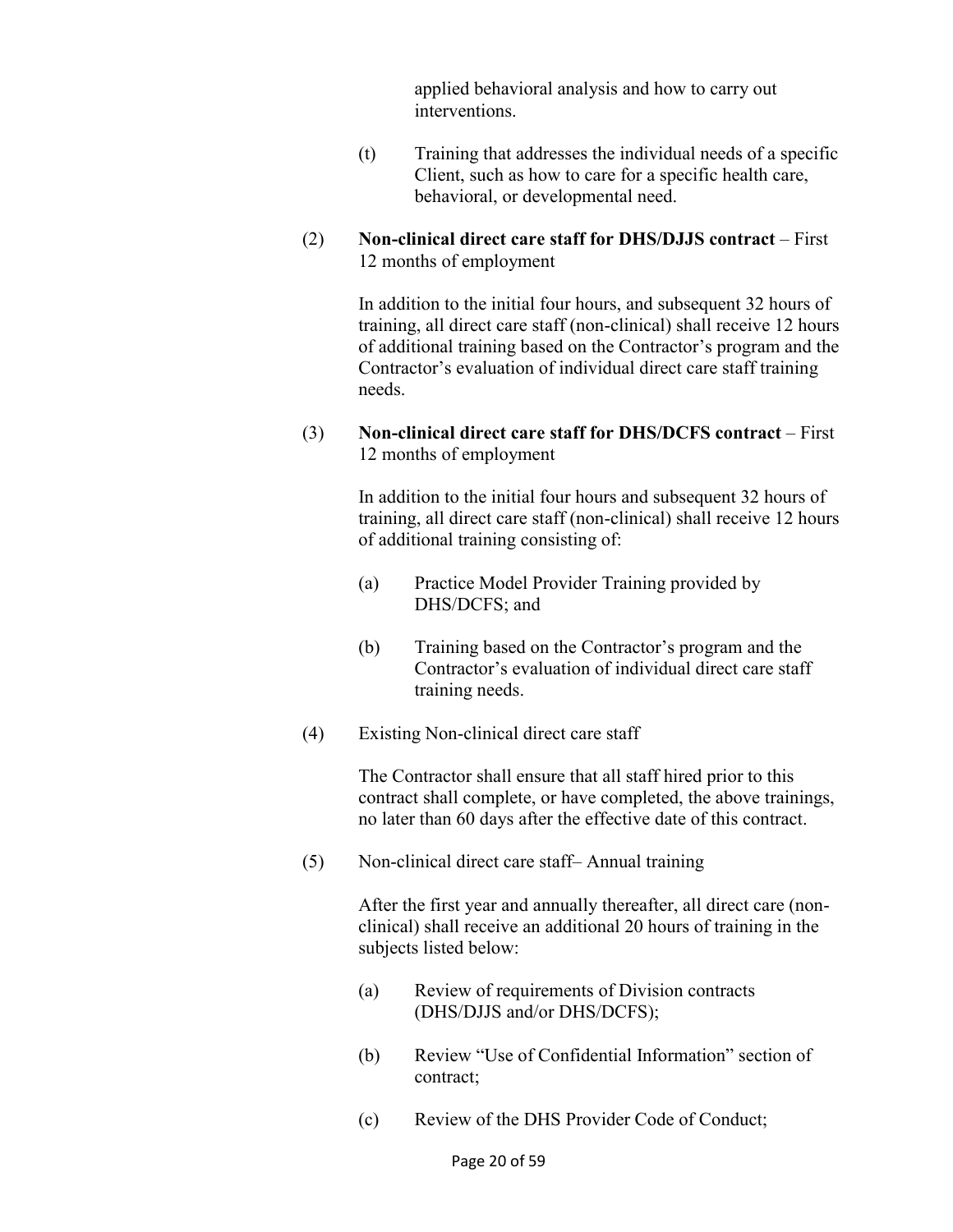- (d) Emergency management and business continuity, including emergency response and evacuation procedures;
- (e) Review medication management procedures, including documentation;
- (f) Maintenance of CPR and First-Aid certifications;
- (g) Review emergency/crisis incidents, emergency safety intervention, and DHS/DJJS incident report reference guide; and
- (h) Other training as needed based on the Contractor's program and the Contractor's evaluation of individual direct care staff training needs.

#### **e. Training Assessment and Documentation**

The Contractor shall ensure that all of the following training and documentation requirements are met:

- (1) Develop and implement a method to assess and measure the staff's understanding of the information and materials presented in each training session. The following are examples of types of measurements that may be used:
	- (a) Testing and scoring
	- (b) Written summary of training content
- (2) Documentation for all training shall include:
	- (a) Title and brief description of course content;
	- (b) Date training completed;
	- (c) Duration of training course;
	- (d) Instructor name and qualifications that relate to the subject matter;
	- (e) Signatures of employees who completed the training; and
	- (f) Documentation of each employee's competency in the training.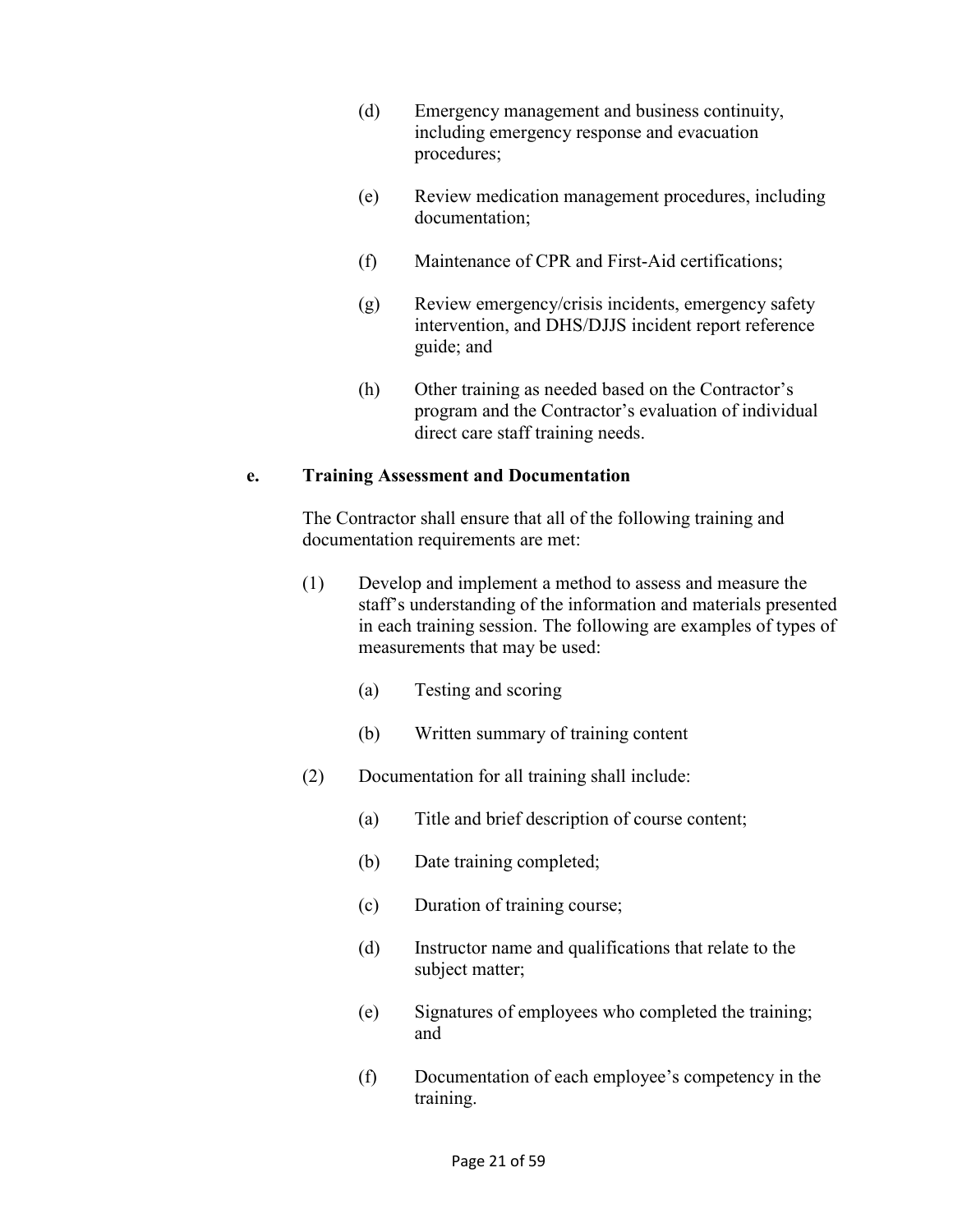#### **2. MEDICAID PROVIDER REQUIREMENTS**

#### **a. Medicaid Provider Compliance**

The Contractor shall comply with all requirements for providers of Medicaid outpatient mental health services, as specified in the Rehabilitative Mental Health Services for Children Under Authority of Department of Human Services, Division of Child and Family Services, or Division of Juvenile Justice Services Manual, including:

- (1) Section 1, "General Information";
- (2) Section 2, "Diagnostic and Rehabilitative Mental Health Services by DHS Contractors";
- (3) "General Attachments"; and
- (4) Any subsequent updates in the provider manuals or in Medicaid Information Bulletins.

The current version of the Medicaid Provider Manual may be accessed electronically at:

http://www.health.utah.gov/medicaid/manuals/directory.php.

In the event this Contract and Medicaid Provider Manuals do not agree, the Medicaid Provider Manual requirements apply except that the Contractor shall only bill Medicaid using the DHS approved rates in DHS Medicaid Service Rates.

#### **b. Medicaid Enrollment**

The Contractor shall be a Utah Medicaid Provider. If the Contractor is not a Utah Medicaid Provider, the Contractor shall become a Utah Medicaid Provider prior to providing Medicaid services.

- (1) The Contractor's business organization, each licensed clinician, and each qualified non-licensed staff must enroll separately as a Utah Medicaid Provider for diagnostic and rehabilitative mental health services;
- (2) Each of the Contractor's licensed clinicians and qualified nonlicensed staff must be affiliated with the Contractor.

#### **3. USE OF CLIENT IDENTIFYING INFORMATION AND ELECTRONIC MEDIA**

a. Client identifying information is confidential. The Contractor shall ensure its staff, volunteers, and subcontractors comply with all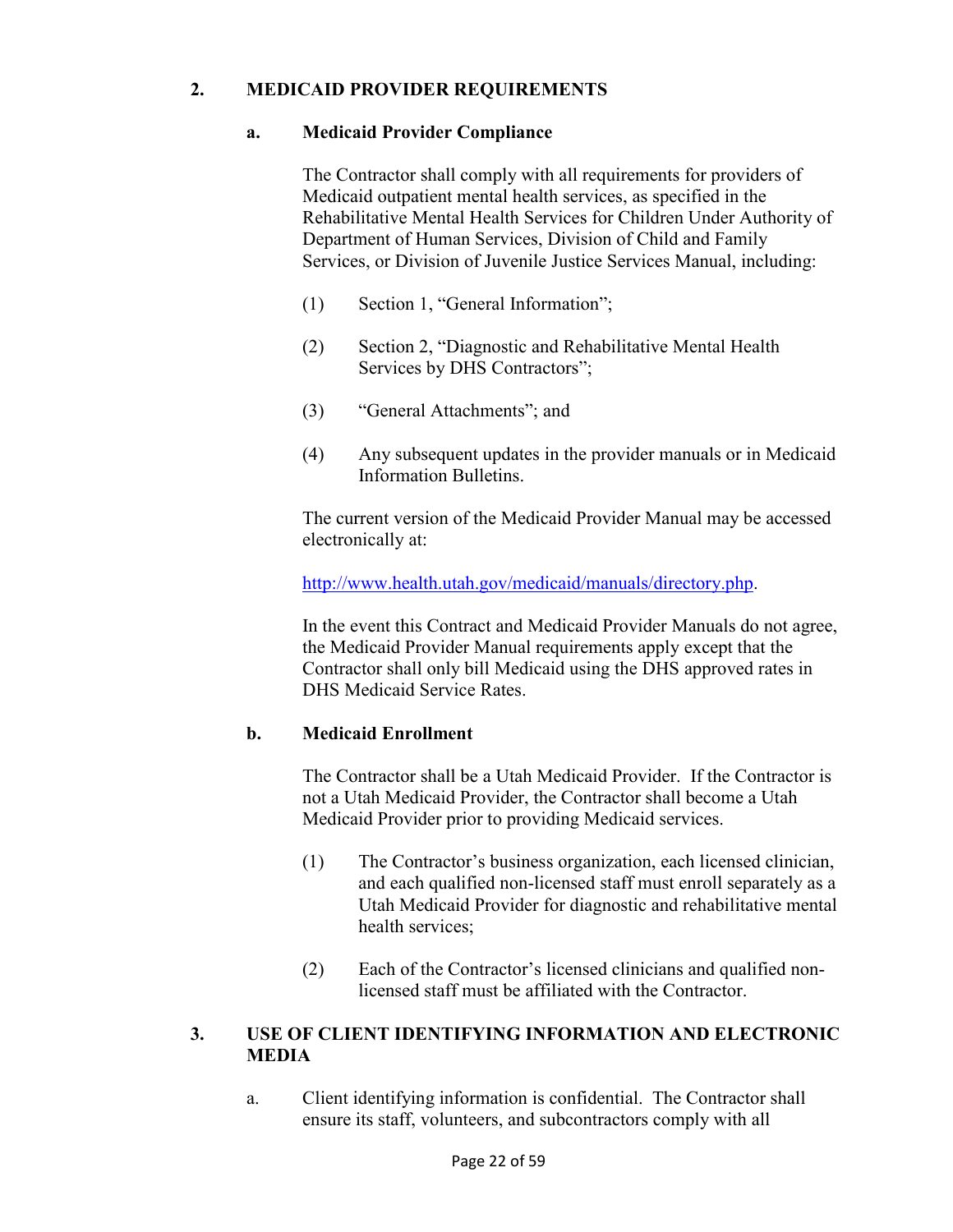confidentiality requirements described in this contract.

- b. The Contractor shall safeguard and shall not release Client information to social networking mediums or other public forums except as allowed below.
	- (1) If the Client's parents retain parental rights in regards to the Client, the Contractor shall obtain written verification of parental permission from the Case Manager prior to any images or information regarding the Client being used in social networking mediums or other public forums. The Case Manager may provide written permission if the parents' whereabouts are unknown, if contact with the parents cannot be made, or if parents do not retain parental rights.
	- (2) If the Client is over the age of eight years and has the mental capacity to understand, the Contractor shall also obtain written permission from the Client prior to any images or Client information being used in social networking mediums or other public forums.
	- (3) When parental permission is obtained or the decision is made to allow the Contractor or Contractor's staff to use information or images in a public forum, the images shall only contain the Client's first name and NOT identify the Client as a Client of the Contractor, or a DHS, DHS/DCFS, DHS/DJJS Client or foster or proctor child.
	- (4) The Contractor shall only share general information regarding the Client. No information may be shared that is case specific or that informs other parties of DHS involvement or the Client's treatment issues or history.

## **4. AUTHORIZATION TO PROVIDE SERVICE**

 Prior to the Contractor providing services, the PSA shall be completed by the Case Manager and must include the needed service description, rate of pay for each service, units authorized, start date, authorized signature, and the reason for selecting the provider. The Contractor shall:

- a. Obtain written authorization from the Case Manager before Client services are provided, in accordance with the Division's PSA process.
- b. Not bill for services which have not been authorized in writing on the PSA.
- c. Ensure that the PSA is signed by:

For DHS/DJJS: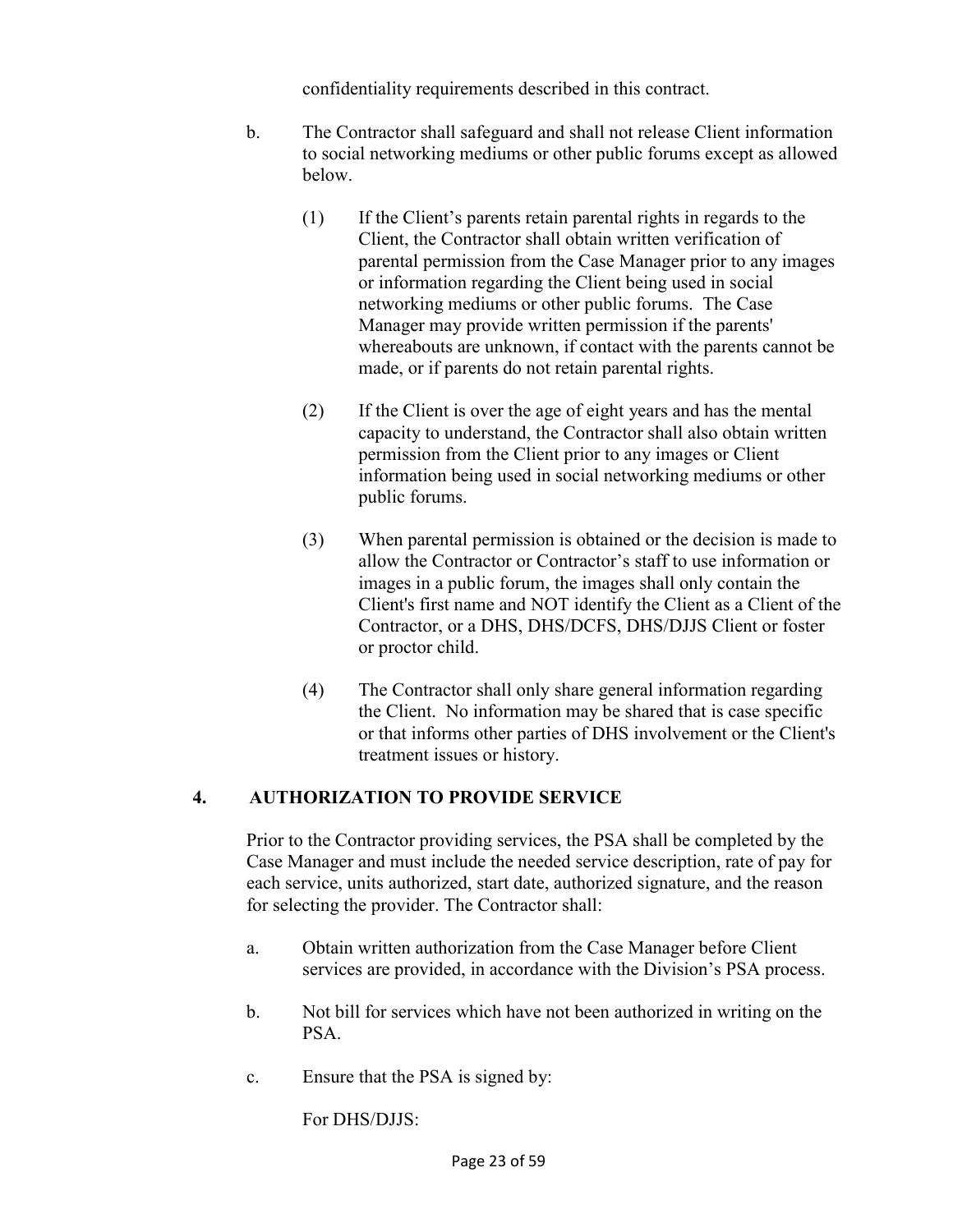- The Contractor;
- The DHS/DJJS Case Manager;
- The DHS/DJJS Case Manager's Supervisor; and
- The DHS/DJJS Support Service Coordinator (SSC)

#### For DHS/DCFS:

- The Contractor;
- The DHS/DCFS Case Manager;
- The DHS/DCFS Case Manager's Supervisor; and
- The DHS/DCFS Contract Monitor.
- d. For DHS/DCFS, a PSA is not required for services provided to a postadopt Client.

#### **5. SERVICE REQUIREMENTS**

 The Contractor shall provide diagnostic and rehabilitative mental health services for Clients in Division custody or Clients who were adopted after being in Division custody who are referred for services by the Division. In addition to providing diagnostic and rehabilitative mental health services, the Contractor shall provide the following:

#### **a. Evidence Based or Evidence-Informed Treatment**

The Contractor shall:

- (1) Provide a treatment regimen that is evidence-based treatment or evidence-informed treatment that has been previously approved in writing by the Division Director or approved through the bidding process of this contract. The treatment regimen shall be individualized based on the Client's age, diagnosis and circumstances. This includes, but is not limited to, addressing grief, loss, trauma, and criminogenic factors affecting the Client.
- (2) Maintain fidelity of the approved evidence-based or evidenceinformed treatment program through monitoring the effectiveness of the program.
- (3) Maintain documentation of staff training received and/or skills in the evidence based treatment for which the Client will be engaged to restore the highest possible level of function.

#### **b. Team and Team Meetings**

The Contractor shall: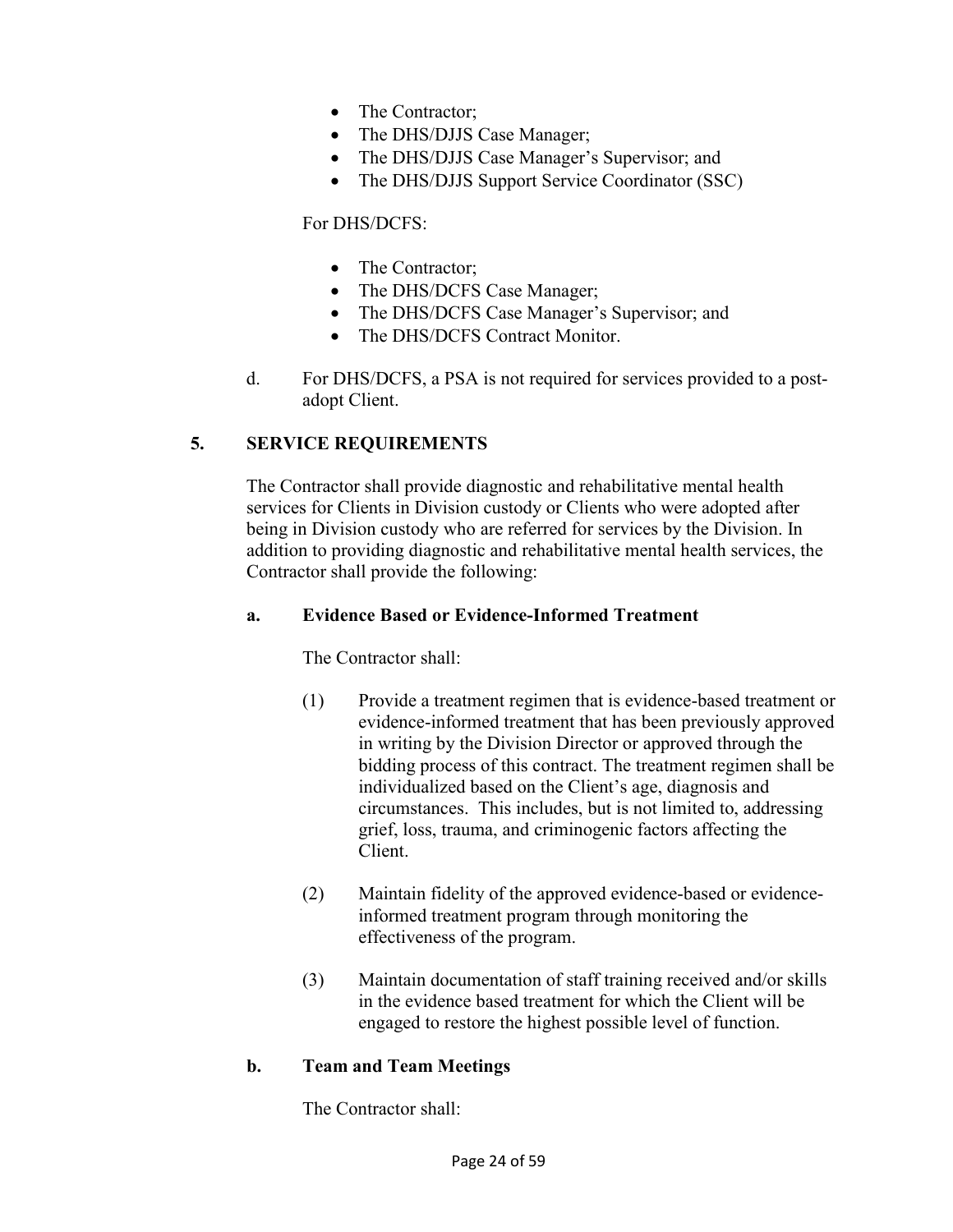- (1) As part of a clinical mental health service, actively participate as a member of the Team. The Contractor shall provide rehabilitative mental health and related services in collaboration with the Client's family and the foster/proctor family or other direct caregiver to promote stability and long-term permanence for each Client.
- (2) Include both the Client's family and foster/proctor family or other direct caregiver in the Client's ongoing treatment to facilitate understanding of how to best address the Client's current and future mental health needs. (Example: it is appropriate to convene members of a Team Meeting in the development of the treatment plan, quarterly treatment plan review, and to gather information from parents, proctor family, teachers, childcare providers, and Case Managers for the purpose of assessing the Client as part of the Psychiatric Diagnostic Interview Examination.)
- (3) Participate in all, and may also initiate any of the following, Team Meetings:

## **(a) Pre-Treatment Team Meeting:**

The Contractor shall participate in a Team Meeting prior to a Client beginning treatment.

## **(b) Ongoing Team Meeting:**

The Contractor shall participate in all ongoing Team Meetings to coordinate the Client's treatment plan with the Division service plan, the Client's permanency goal, and the long-term view.

## **(c) Change of Clinician/Treatment Team Meeting:**

Prior to any change in clinician/treatment provider, unless it is an emergency situation, the Contractor shall participate in a Team Meeting to discuss reasons, solutions, and transitions that are most beneficial to the overall treatment goals and service plan for the Client.

## **(d) Discharge Team Meeting:**

Prior to discharge, the Contractor shall participate in a Team Meeting to discuss progress, maintenance, and transitions for long-term stability of the Client.

## **c. Examination and Treatment Planning**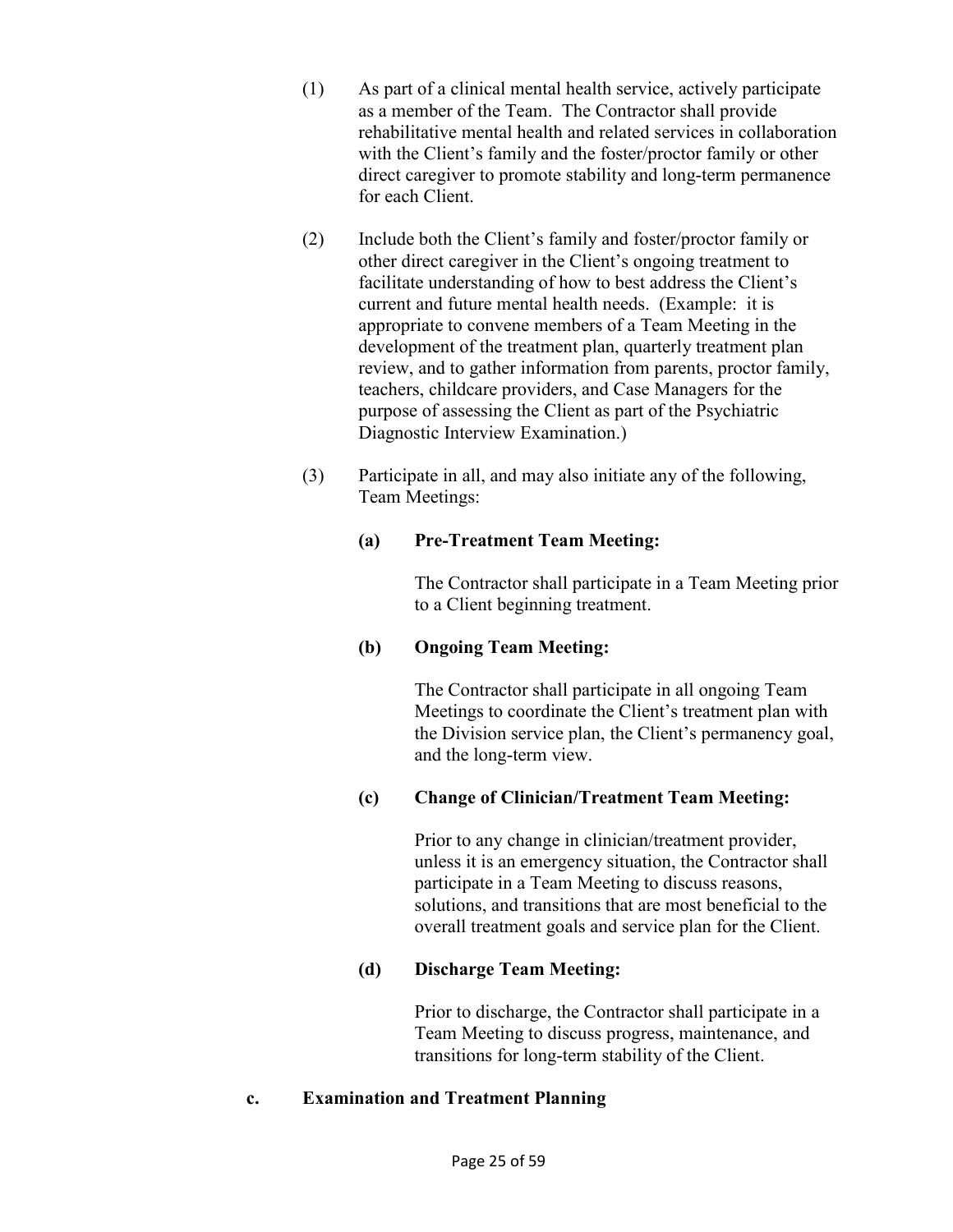- (1) The Contractor shall conduct an initial psychiatric diagnostic interview examination or an addendum to the most recent examination or psychological evaluation completed within the past 12 months. The examination or addendum shall assess the existence, nature, or extent of illness, injury or other health deviation for the purpose of determining the Client's need for mental health services*.* 
	- (a) Collect collaborative information from parents, proctor parents, schools/child care, mental/health care professionals and others as needed to determine the existence, nature and extent of a mental illness or disorder for the purpose of identifying the Client's need for mental health services.
	- (b) Convene a Team Meeting with Client to gather collaborative information from Client's parents, caretakers, teachers, child care providers, and Case Managers to facilitate in the assessment of the Client for the psychiatric diagnostic interview examination.
	- (c) Collect and review prior psychiatric diagnostic interview examinations, psychological testing, medical interpretations of laboratory or other medical diagnosis, and school records to develop a complete picture of the Client's mental health diagnosis and treatment needs.
	- (d) Conduct or obtain information from other sources concerning a psychosexual assessment or a Sexual Behavioral Risk Assessment as part of the psychiatric diagnostic interview examination, if it is determined that the Client has sexual behaviors that should be evaluated.
- (2) If it is determined the Client needs mental health services, the individual provider of mental health services conducting the psychiatric diagnostic interview examination or the individual provider of mental health services who actually delivers the mental health services shall develop a treatment plan. The treatment plan shall reflect the Client's therapeutic needs as identified in the psychiatric diagnostic interview examination, and shall be coordinated with the Division Service Plan and with the Team.
- (3) The treatment plan shall be designed to improve or stabilize the Client's conditions. Treatment goals shall match recommendations on the examination or addendum. The treatment plan shall be written within 30 days of admission to the Contractor's program.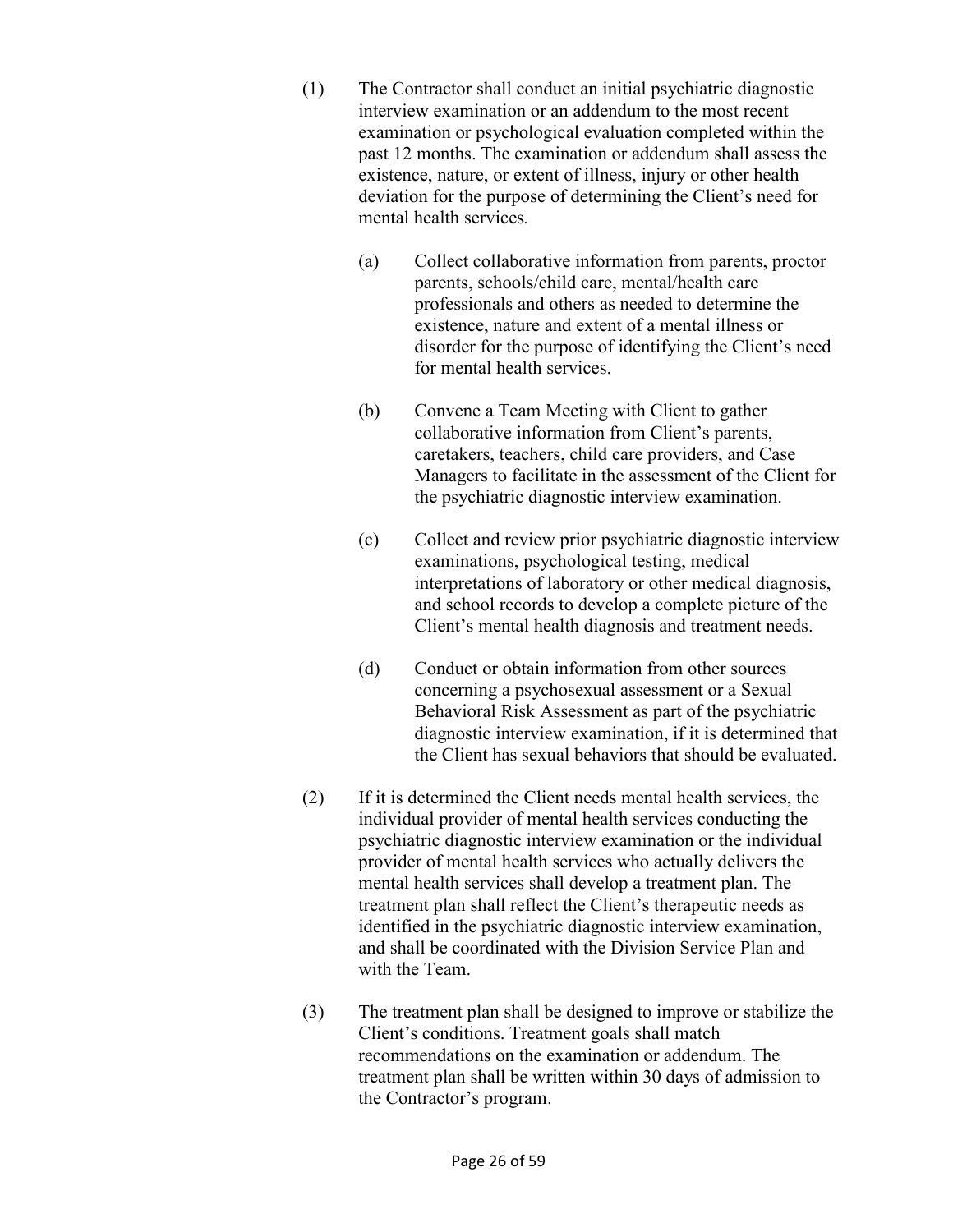- (4) The Contractor shall use the "What Works" principles when designing a treatment plan for Clients. The Contractor shall use the "Responsivity Principle" when determining suitability for a treatment plan for a Client.
- (5) The Contractor shall incorporate the Client's individual identified risk factors and treatment goals as identified on the Client's Division assessment into the treatment plan. Treatment goals shall be specific, measurable, attainable, realistic and timely (aka SMART Goals for DHS/DJJS). As part of the treatment plan, treatment goals are approved by the Case Manager with treatment team input.

For DHS/DJJS, the Contractor shall:

- (a) Coordinate with the Case Manager to ensure the treatment goals describe the criteria that must be met to reduce identified dynamic risk factors.
- (b) Utilize action steps that are behavior criteria, subtasks, the Client must demonstrate to meet the SMART goal. Actions steps are a behavioral way to measure progress. Action steps are determined by the treatment team.
- (c) Utilize strategies that are behaviors and actions the provider/treatment team perform to support the Client in attaining his/her treatment goals. Strategies are determined by the treatment team.
- (d) Base individualized treatment goals and interventions upon the Division and Contractor assessments of the Client, specifically the PRA
- (6) The Contractor shall incorporate trauma-informed care in the treatment plan.
- (7) **Mental health services shall not be provided and billed until a treatment plan has been written and submitted to the Case Manager.**
- (8) The treatment plan shall include the following:
	- (a) Measurable treatment goals developed in conjunction with the Client, family/legal guardian and Case Manager, including face-to-face participation of the Client in its development. The goals shall address the Client's needs identified in the Psychiatric Diagnostic Interview Examination. For DHS/DJJS, a written, individualized treatment plan will contain SMART goals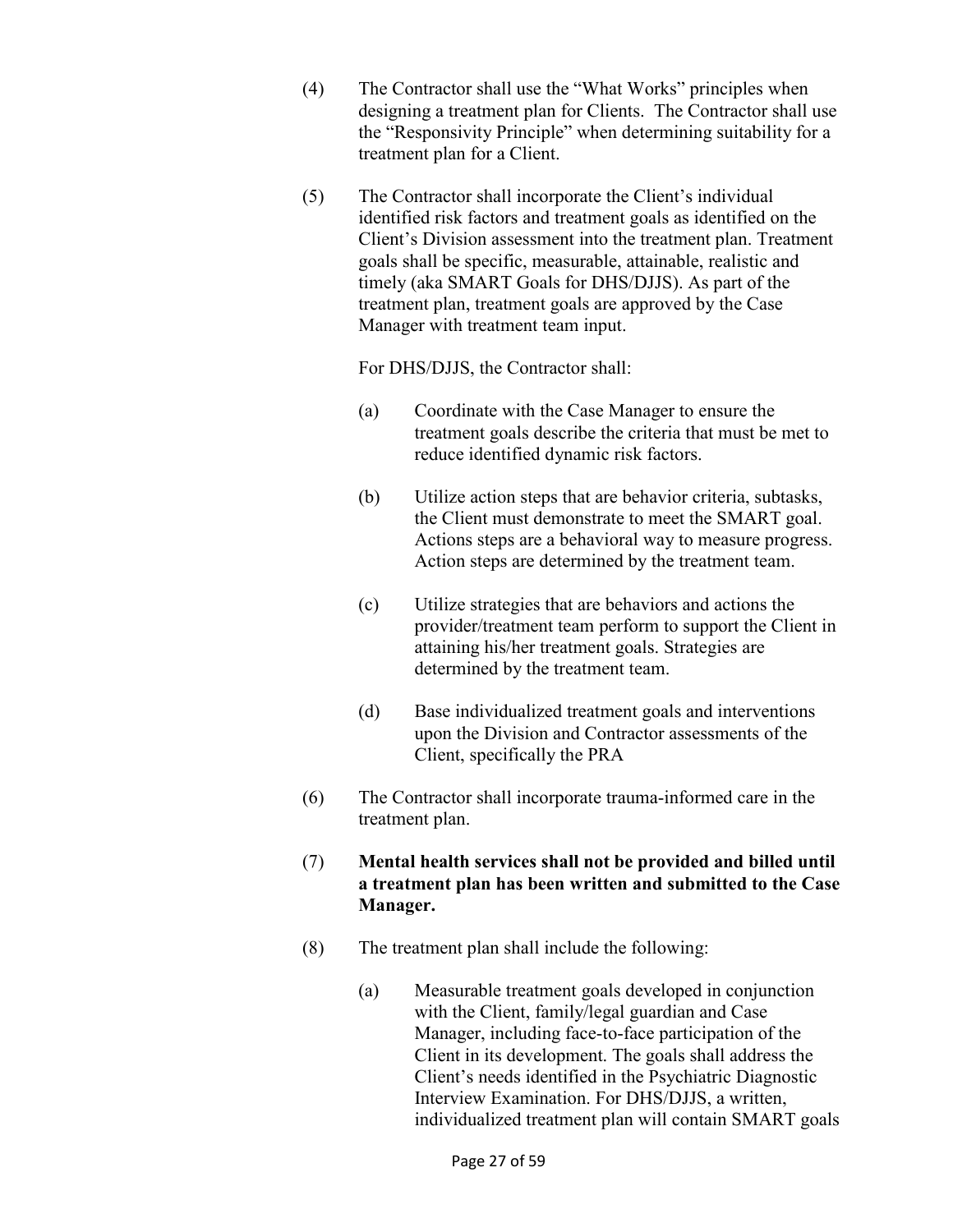and action steps that are derived from identified PRA dynamic risk items. SMART goals will operationalize the PRA dynamic risk item so that it is specific measurable, attainable, realistic and timely.

- (b) Discharge criteria and, at the appropriate time, post discharge plans and coordination of related community services to ensure continuity of care with the Client's family (or others in whose care the Client will be released after discharge), school, and community.
- (c) Signature, printed name, licensure, and date of the individual who developed the treatment plan.
- (9) The Contractor shall bill treatment plan development as part of the psychiatric diagnostic interview examination.
- (10) The Contractor shall provide a copy of the treatment plan to the Case Manager within 15 days of completion. The Contractor shall retain a copy of the treatment plan in the Client file.

#### **d. Treatment Plan Review**

The Contractor shall:

(1) Review the Client's treatment plan at least quarterly, or more often if there is a change in the Client's condition or status.

> The Division reserves the right to have an independent psychiatric diagnostic examination to determine treatment needs if the Team members disagree regarding need for a change in intensity of services.

- (2) Have face-to-face contact with the Client to complete the quarterly review of progress toward each treatment objective, appropriateness of prescribed services, and need for the Client's continued participation in the program. If the licensed mental health therapist provides ongoing services to the Client, then the treatment plan review conducted by this individual may not require an additional face-to-face contact. However, if the licensed mental health therapist who will conduct the review has had only limited or no contact with the Client during the preceding quarter, and therefore, does not have sufficient clinical information to evaluate the treatment prescription, then the Client must be seen face-to-face to conduct the treatment plan review.
- (3) Review the treatment plan quarterly during a face-to-face interview with the Client to review progress toward each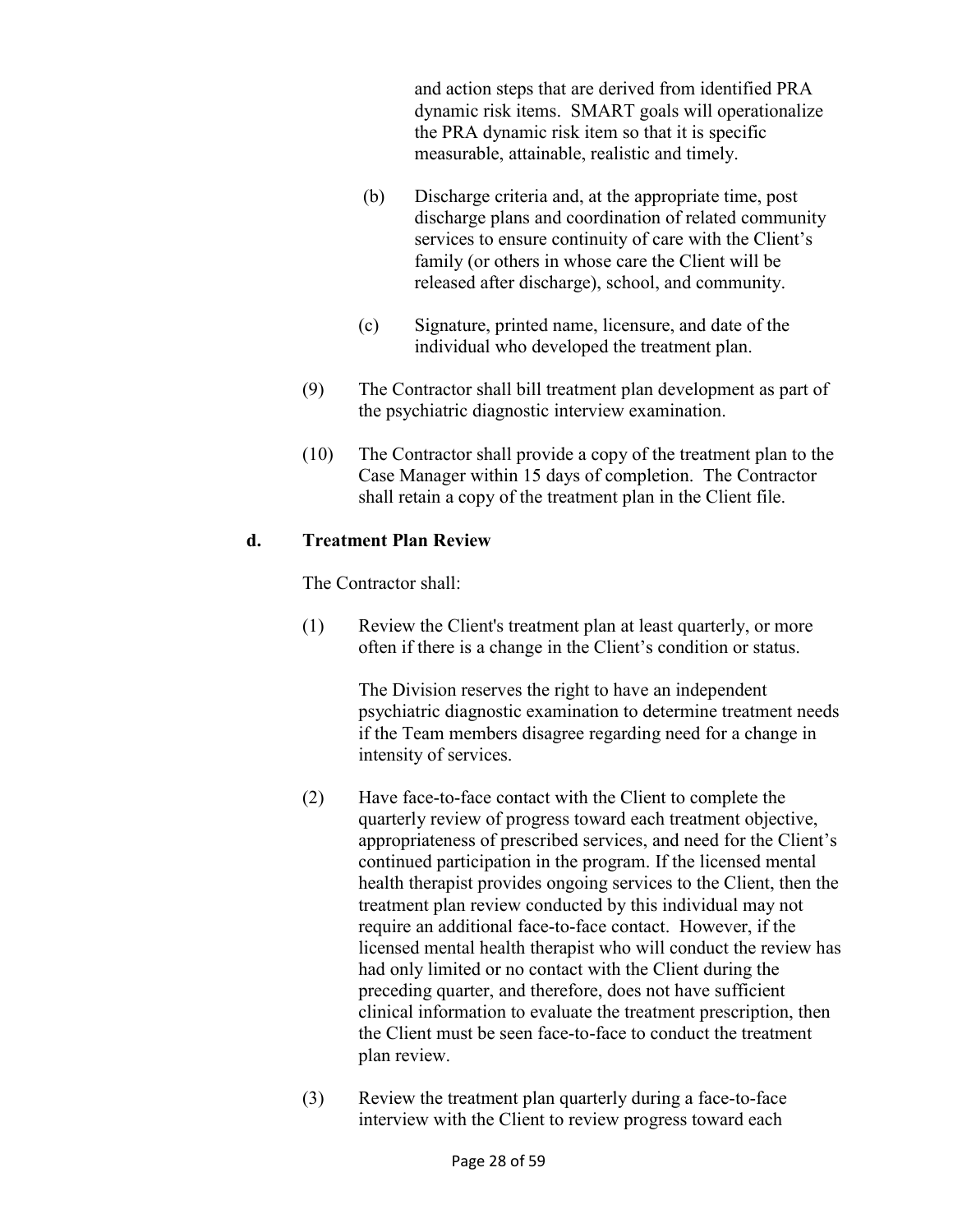treatment objective. The Contractor may also participate in a Team Meeting including the Case Manager, the Client's family, and proctor parents as part of the review process.

- (4) Develop and update the treatment plan if the Contractor determines during a treatment plan review that the treatment plan (e.g., problems, goals, methods, etc.) needs to be modified, then as part of the treatment plan review.
- (5) Document the treatment plan review in the Client's record and shall include:
	- (a) The date, actual time, and duration of the service;
	- (b) The specific service rendered (i.e., treatment plan review);
	- (c) A written update of progress toward established treatment goals, the appropriateness of the services being furnished, and the need for the Client's continued participation in the program; and
	- (d) The signature and licensure of the individual who rendered the service.
- (6) Bill for a treatment plan review as family psychotherapy or individual psychotherapy (if there is a face-to-face interview with the Client), depending on how the treatment plan review is conducted.
- (7) Maintain a copy of the treatment review in the Client's file and shall provide a copy of the treatment review and any updated treatment plan to the Case Manager within 15 days of the end of each review period.

#### **e. Discharge Reports**

The Contractor shall:

- (1) Complete a discharge summary on each Client regardless of length of treatment.
- (2) Include date of discharge, progress on treatment goals, and recommendations for future service or treatment needs.
- (3) Maintain a copy of the discharge summary in the Client's file.
- (4) Maintain a copy of the discharge report in the Client's file and shall provide a copy of the report to the Case Manager within 15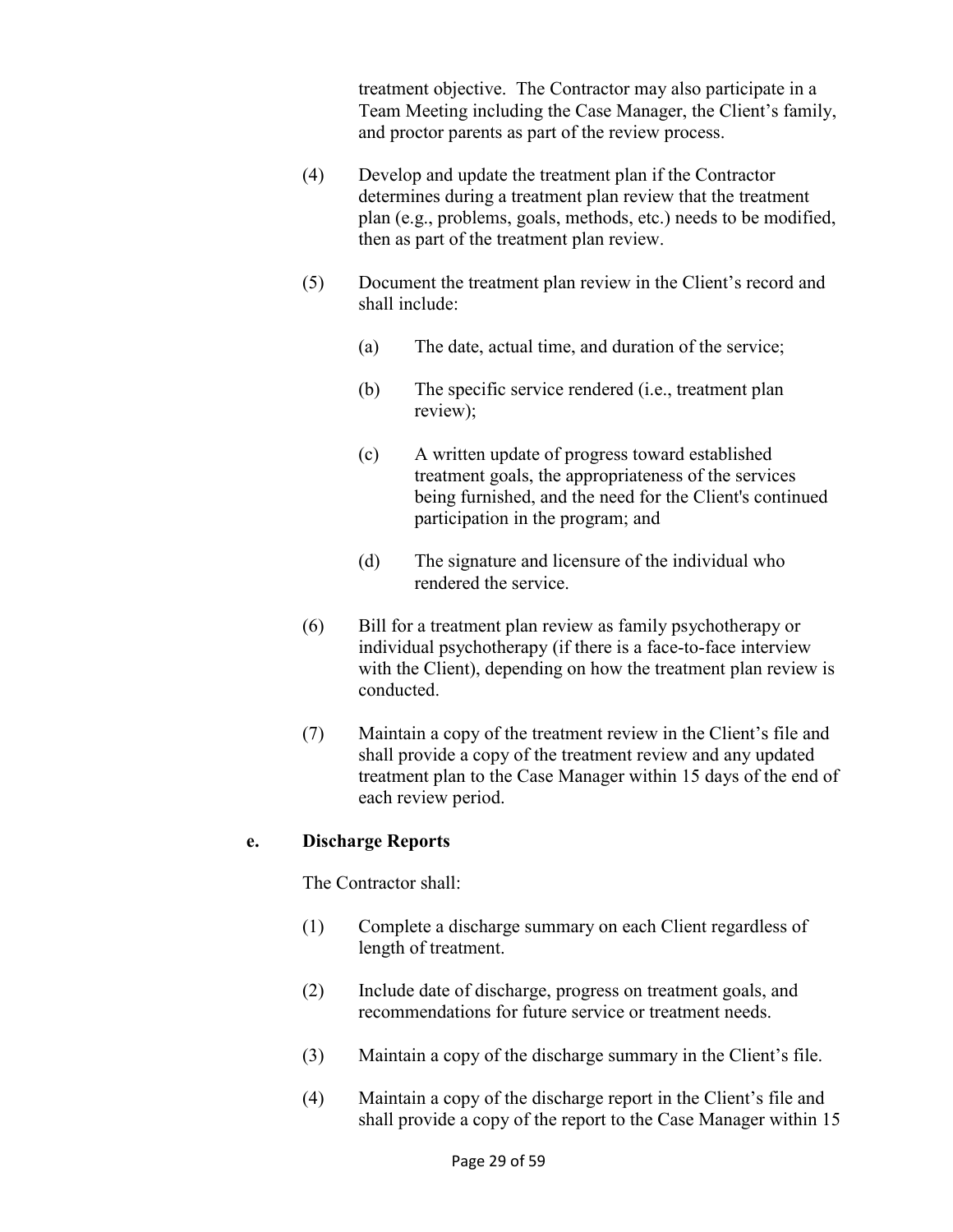days of termination of service.

#### **f. Incident Reporting**

 For both Divisions, the Contractor shall intervene in emergency, nonemergency or crisis situations involving the Client, and shall provide proper documentation as required by current DHS/DJJS Incident Report Reference Guide (http://www.hspolicy.utah.gov, DHS/DJJS Policy Section 5).

Additionally, the Contractor shall:

(1) For DHS/DCFS, maintain a list of phone numbers to report after-hour emergencies/crisis incidents.

> If the emergency/crisis occurs after business hours, and if the Contractor is unable to contact the Case Manager, supervisor or designated Division contact person, the Contractor shall call the Statewide Child Protective Services (CPS) intake 1-855-323- 3237.

- (2) Immediately report the death of a Client to the DHS/DJJS program director or DHS/DCFS regional director and to the local law enforcement. The Contractor shall speak directly to the DHS/DJJS program director or DHS/DCFS regional director. A voice mail or email message is not sufficient notification.
- (3) For both Divisions, document all incidents on an incident report form, maintain the original report in the Client's file, and send a copy to the Case Manager within timeframes required by current DHS/ DJJS Incident Report reference guide.
- (4) Document the date, time and method of notification to DHS/DJJS, DCFS, including when the Incident Report was provided to the Division.

#### **g. Emergency Safety Intervention**

 The Contractor shall comply with safety intervention requirements to prevent injury to Clients, staff, and other individuals, animals, and property during a behavioral crisis in which a Client may be aggressive or assaultive.

- (1) For the purpose of Emergency Safety Intervention the following definitions apply:
	- (a) **Behavioral Intervention:**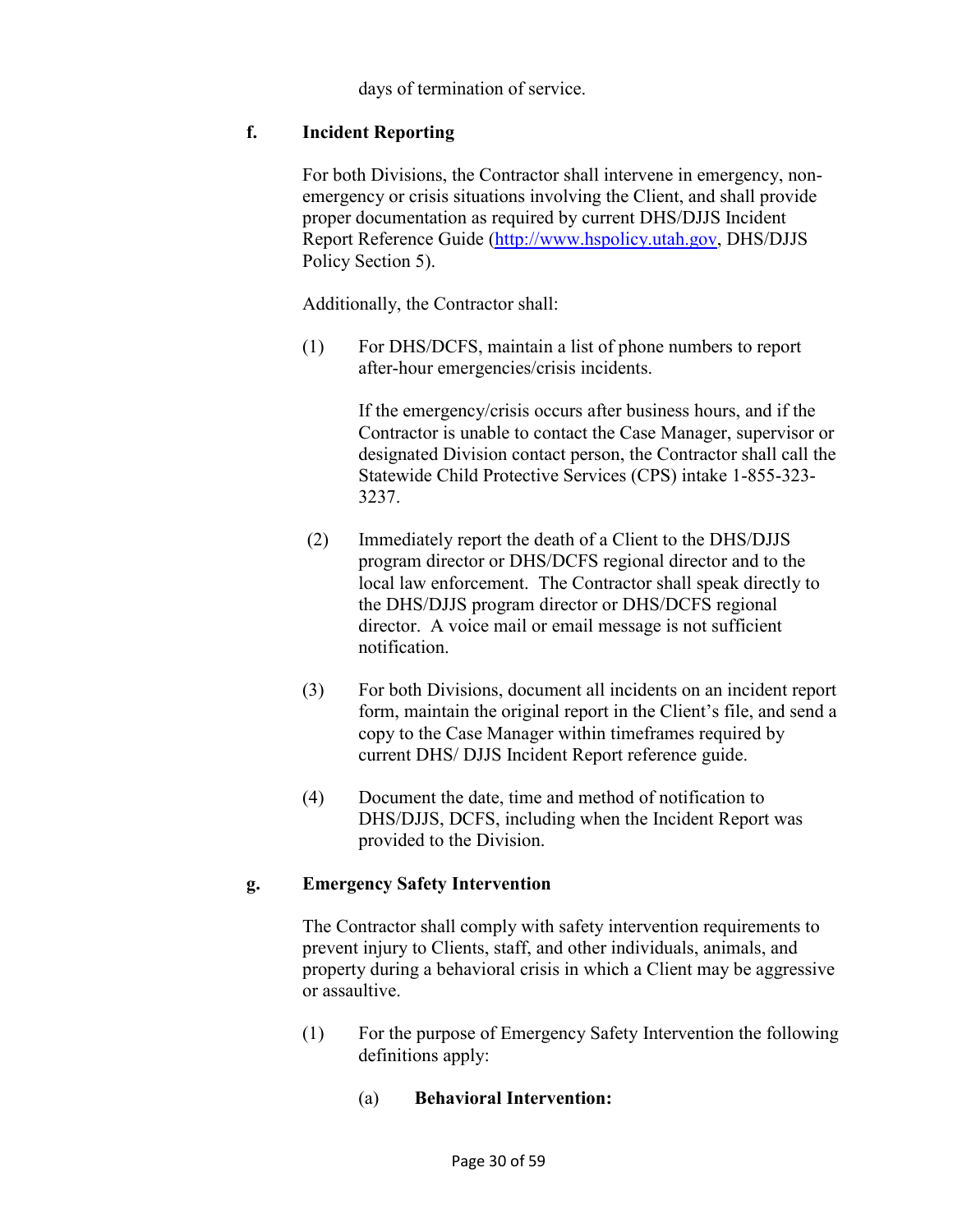The systematic application of any validated procedure (antecedent and/or consequence), which has the potential for changing behavior.

#### (b) **Behavior Management Review Committee:**

 A committee established by the Contractor to review behavioral intervention policies, procedures, and implementation. The committee shall include professional with training in applied behavioral analysis, and direct line staff.

#### (c) **Chemical Restraint:**

 As needed (PRN) medication prescribed by a qualified prescriber used to control the Client's behavior.

#### (d) **Intrusive Behavioral Intervention:**

 A behavioral intervention designed to rapidly decelerate aggressive or assaultive behaviors by physical, mechanical, or chemical restraint.

#### (e) **Passive Physical Restraint:**

 Approved non-violent holding techniques that restrict a Client's free movement, used solely to prevent a Client from harming any person, animal, or property, or to allow the Client to regain physical or emotional control.

## (f) **Physical/Mechanical Restraint:**

 Any manual method or physical or mechanical device, material, or equipment attached or adjacent to the individual's body that the individual cannot remove easily which restricts freedom of movement or normal access to one's body.

## (g) **Seclusion (i.e., Room Confinement and Isolation):**

 The restriction of a Client to a small room with minimal stimulation, to temporarily isolate a Client and to allow the Client to regain physical or emotional control.

#### (h) **Staff-directed time-out:**

 A Client has been instructed by staff to retreat to a quiet room or area for the purpose of allowing the Client to regain physical or emotional control.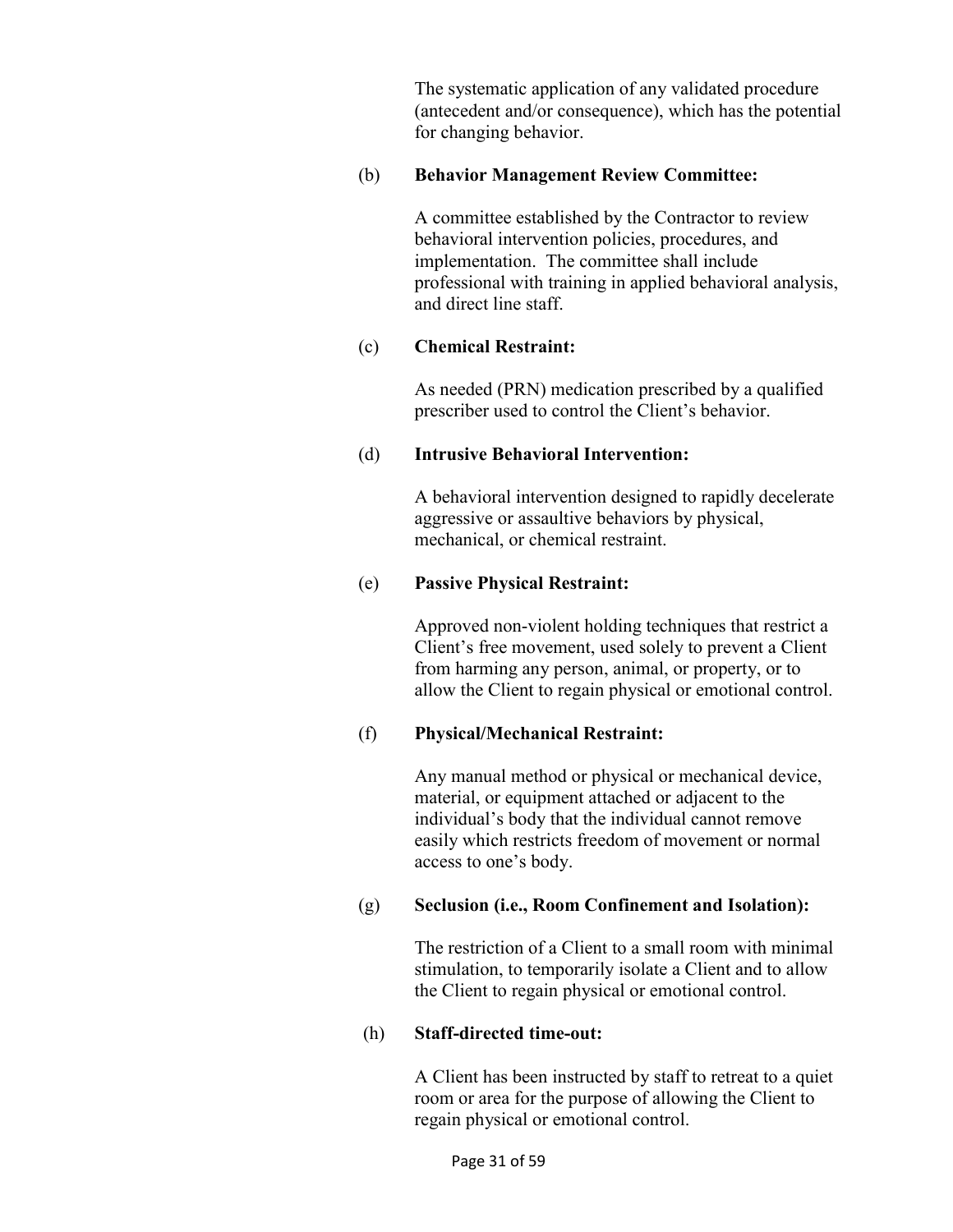- (2) The Contractor shall have written policy and procedures for emergency safety interventions.
- (3) Prior to admission to their program, the Contractor shall inform the Client, parent, and Case Manager of all means that may be used to control Client behavior. The information conveyed shall be consistent with practices in the Contractor's program.
- (4) The Contractor shall only use passive behavioral interventions to control Client behavior in an emergency situation and under the following circumstances:

#### (a) **Danger to others**:

 Physical violence toward others with sufficient force to cause bodily harm,

#### (b) **Danger to self:**

Self-abuse of sufficient force to cause bodily harm, and

#### (c) **Threatened abuse**:

 Threatened abuse towards others or self that may, with evidence of past threats or actions, result in danger to others or self.

- (5) The Contractor shall comply with the following limitations on the use of all passive behavioral interventions:
	- (a) Passive behavioral interventions shall be used only by staff that has completed training on the policy, procedures and implementation of all passive behavioral interventions that may be utilized by the Contractor. Training shall include:
		- i. Needs and behaviors of the population served;
		- ii. Relationship building;
		- iii. Alternatives to restraint and seclusion;
		- iv. De-escalation methods;
		- v. Avoiding power struggles;
		- vi. Thresholds for restraints and seclusion;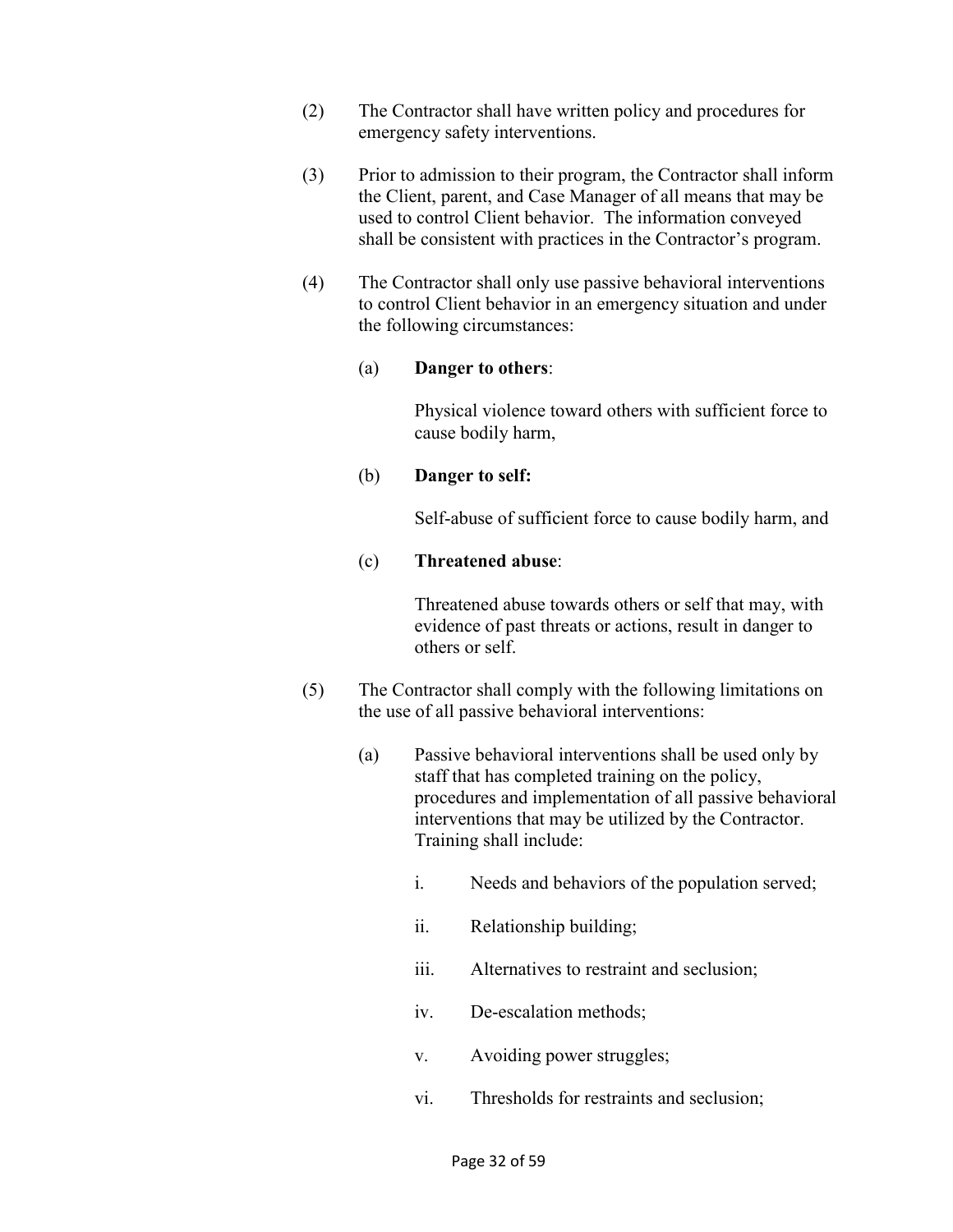- vii. The physiological and psychological impact of restraint and seclusion;
- viii. Monitoring;
- ix. Physical signs of distress and obtaining medical assistance;
- x. Legal issues;
- xi. Positional asphyxia;
- xii. Escape and evasion techniques;
- xiii. Time limits;
- xiv. The process for obtaining continued approval for using restraints;
- xv. Procedures to address problematic restraints;
- xvi. Documentation;
- xvii. Processing with Clients;
- xviii. Follow-up with staff; and
- xix. Investigation of injuries and complaints.
- (b) Passive behavioral interventions shall:
	- i. Only be used after less intrusive interventions have been determined to be ineffective.
	- ii. Not be used in a manner that causes undue physical discomfort, harm or pain to the Client. Interventions that use painful stimuli are prohibited.
	- iii. Be continued only as long as the Client presents a danger to self or others.
	- iv. Not be employed as punishment, for the convenience of staff, or as a substitute for programming.
- (c) Clients or other unauthorized individuals shall not be used to implement or assist with any behavioral intervention involving any other Client.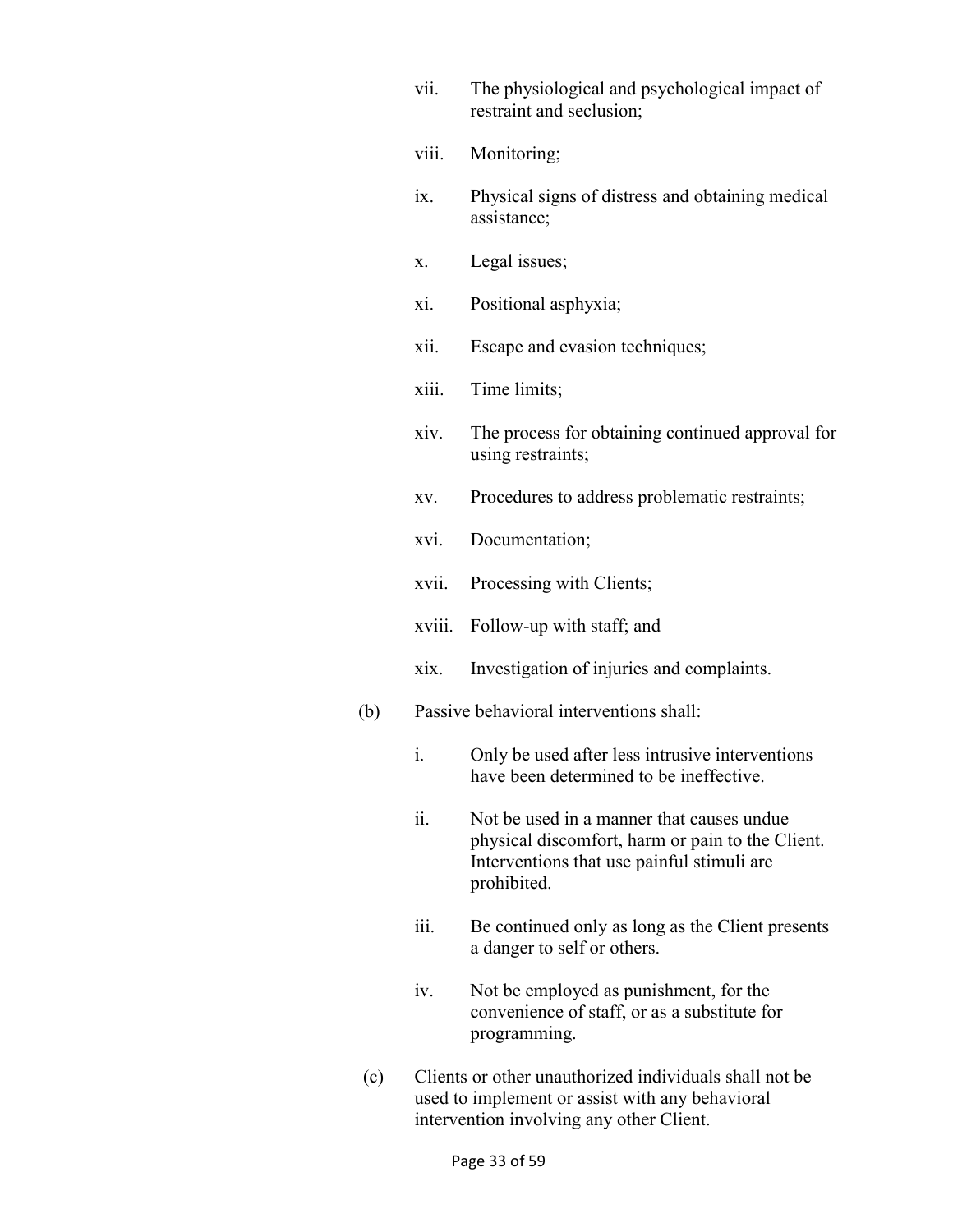(6) The Contractor shall comply with the following limitations on the use of the following specific behavioral interventions:

#### (a) **Staff Directed Time Out:**

Staff directed time-out shall be a primary intervention used by a Contractor when addressing behavioral issues. Application of time-out includes:

- i. A Client in time-out shall not be physically prevented from leaving the time out area;
- ii. Time-out may take place away from the area of activity or from other Clients, or in the area of activity with other Clients; and
- iii. Staff shall monitor the Client while he or she is in time-out.

#### (b) **Seclusion:**

The use of seclusion is prohibited.

#### (c) **Mechanical or Chemical Restraints:**

The use of mechanical and chemical restraints is prohibited.

- (7) When any behavioral intervention results in physical injury to any person, the Division shall be notified within one hour.
- (8) Within one hour after the use of a behavioral intervention, the staff person who implemented the procedure shall complete a written incident report as required by current DHS/DJJS Incident Report Reference Guide (http://www.hspolicy.utah.gov, DHS/DJJS Policy Section 5). The report should be reviewed and approved or acted upon by the Contractor's program director or designee. A copy of the report shall be sent to the Case Manager within 24 hours of the incident. The report shall contain, at a minimum, the following information:
	- (a) Description of the intervention employed, including beginning and ending times;
	- (b) Description of the Client's behavior necessitating the use of the intervention;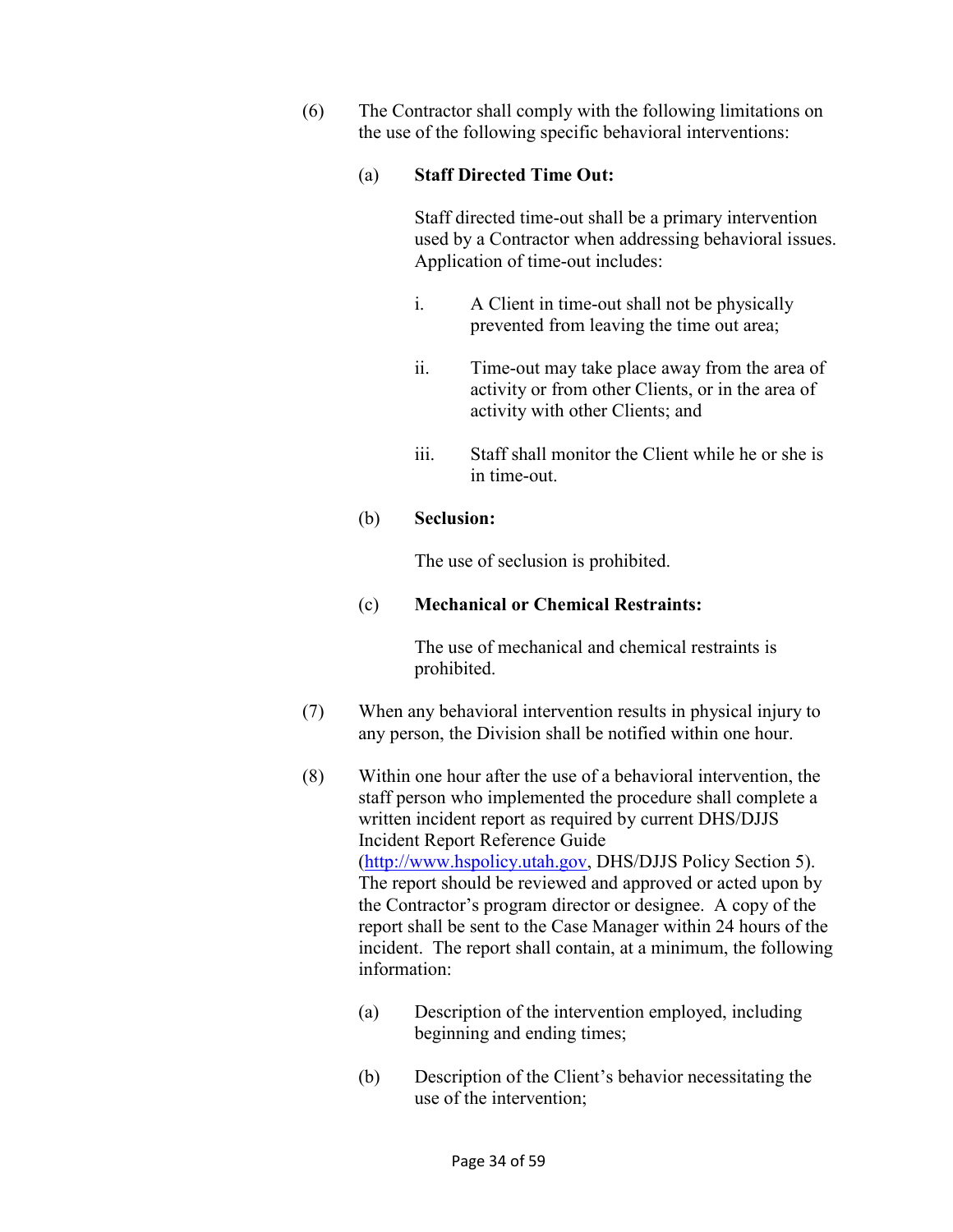- (c) Description of any less intrusive interventions used to resolve the behavioral crisis;
- (d) Why the procedure was judged necessary;
- (e) Assessment of the likelihood the behavior necessitating the intervention shall reoccur; and
- (f) Description of any injury to any person, animal, or property.
- (9) Notification of Emergency Safety Intervention.

The Contractor shall:

- (a) Notify the Case Manager within 24 hours after the initiation of each emergency safety intervention;
- (b) Document in the Client's record that the Division has been notified of the emergency safety intervention, including the date and time of notification, the name of the Division staff receiving the notification, and the name of the Contractor's staff person providing the notification; and
- (c) Complete a written incident report regarding the use of all behavioral interventions, which shall be kept in the Client's file and the Home-to-Home Packet/Traveling File.
- (10) Post Intervention Debriefings:

Within 72 hours after a behavioral intervention, the Contractor shall ensure the following occurs:

(a) Staff involved in the intervention, the Client and, if available the Case Manager shall have a face-to-face discussion. This discussion shall include all staff involved in the intervention except when the presence of a particular staff person may jeopardize the well-being of the Client. Other staff and the Client's parent(s) may participate in the discussion when it is deemed appropriate by DHS or the Contractor. The Contractor shall provide both the Client and staff the opportunity to discuss the circumstances resulting in the use of emergency safety interventions and strategies to be used by the staff, the Client, or others that could prevent the future use of a behavioral intervention. The Contractor shall apply trauma informed care when processing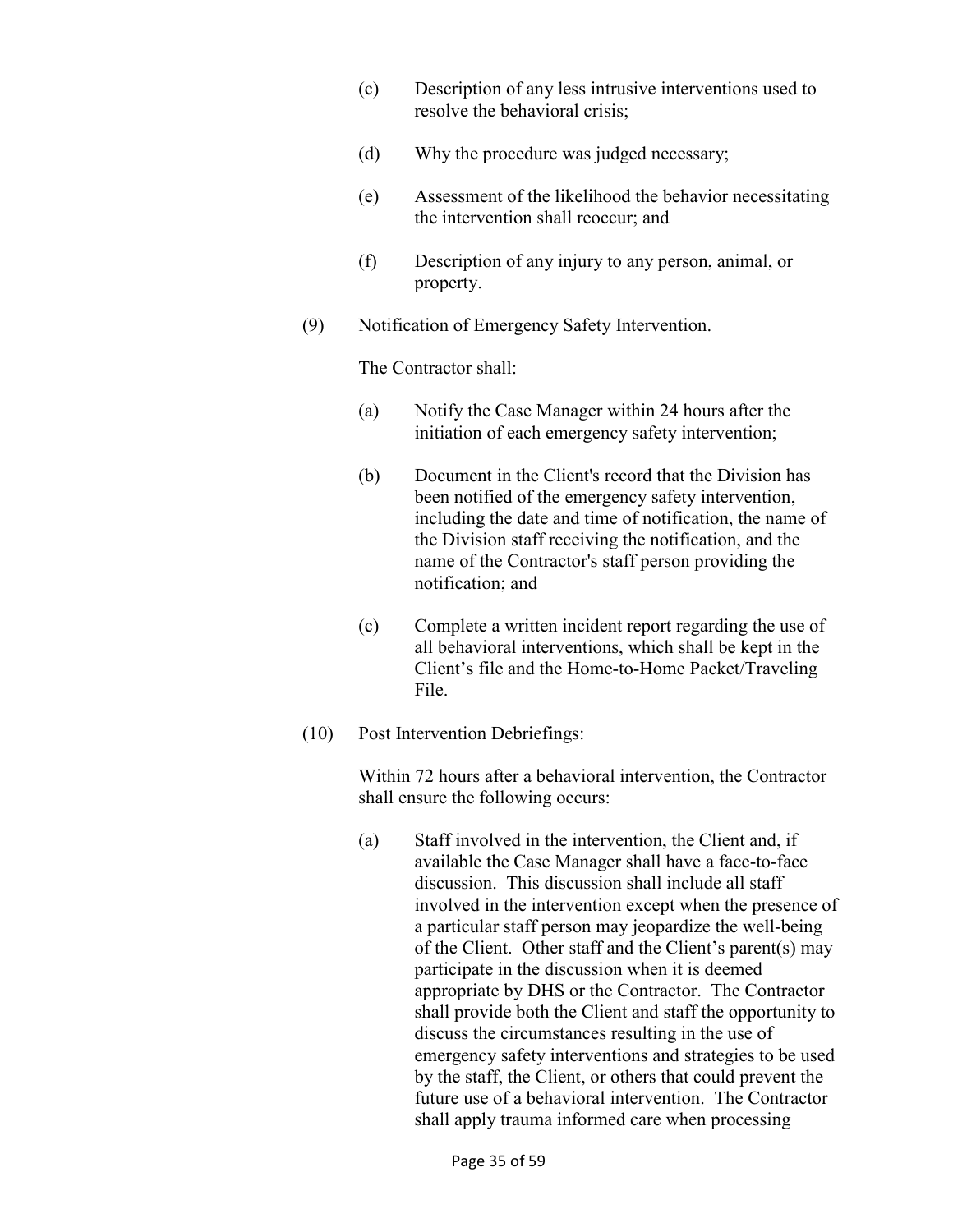information with the Client.

- (b) A debriefing session to include all staff involved in the intervention, and appropriate supervisory and administrative staff, shall include, at a minimum, a review and discussion of:
	- i. The emergency safety situation that required the intervention, including a discussion of the precipitating factors that led up to the intervention;
	- ii. Alternative techniques that might have prevented the intervention; and
	- iii. The outcome of the intervention, including any injuries that may have resulted from the intervention.
- (11) The Contractor shall ensure the Behavioral Management Review Committee convenes as follows:
	- (a) When behavioral intervention procedures are used two times or more within 30 days, the Contractor shall convene the Committee within five days of the second incident. The Case Manager and Contract Monitor(s) shall be invited to attend the meeting.
	- (b) When any behavioral intervention results in physical injury to the Client or staff, the Contractor shall convene the Committee within five days. The Case Manager and Contract Monitor shall be invited to attend the meeting.
	- (c) Upon request of the Case Manager or Contract Monitors.
	- (d) A Contractor that is a sole practitioner shall notify the Contract Monitor when behavioral intervention procedures are used two times or more within 30 days, but is not required to convene a Behavioral Management Review Committee.
- (12) Behavioral Management Review Committee response requirements:
	- (a) Develop a written program of positive reinforcement addressing competing positive behaviors or alternatives;
	- (b) Develop specific written protocols for the restrictive intervention;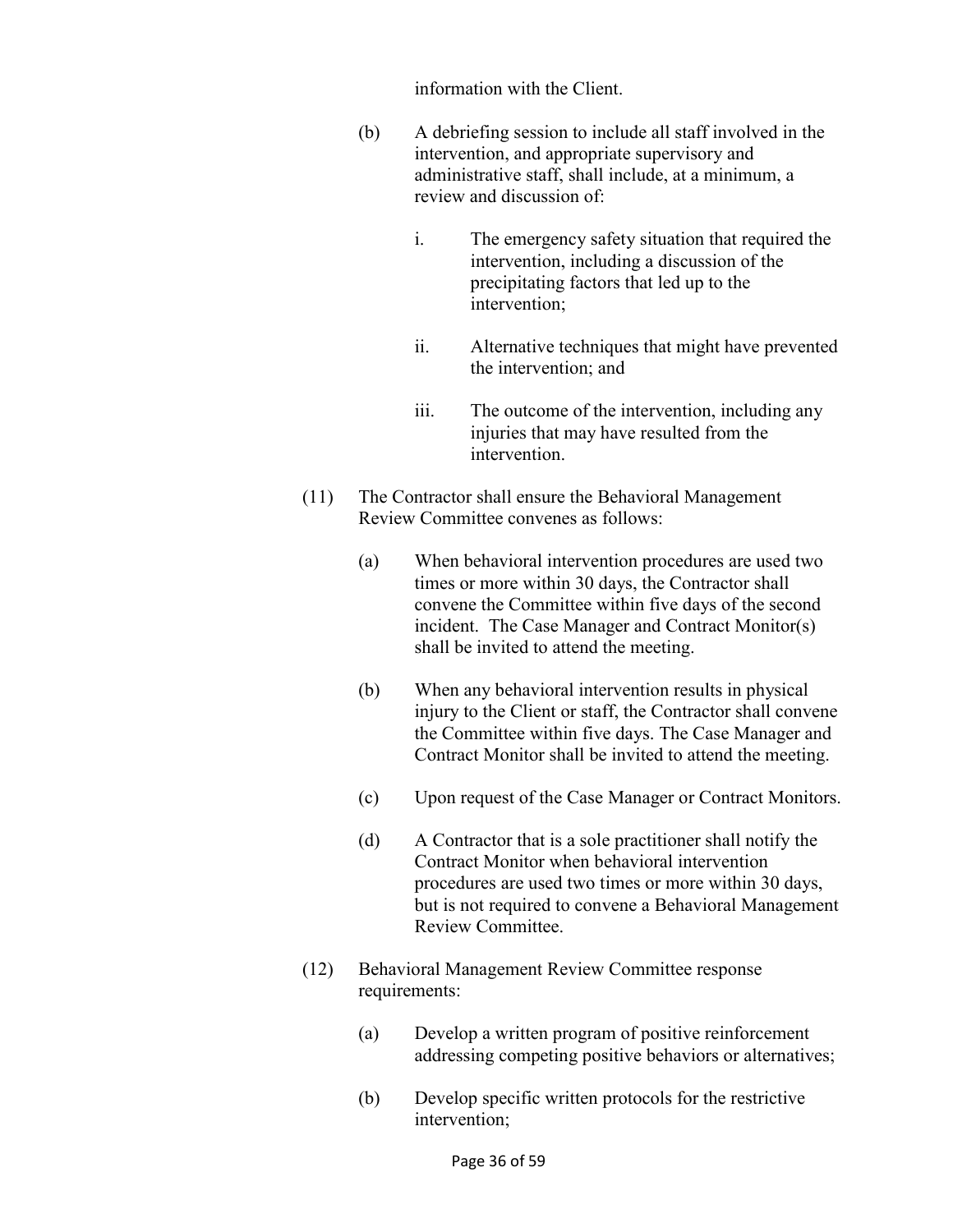- (c) Identify antecedents and vulnerability factors that contribute to the behavior; and
- (d) Consider the use of trauma informed care in understanding the Client's behavior.

#### **h. Prohibited Therapy Techniques**

The following are not allowed under any circumstances:

- 1. Services where the therapist or others use coercive techniques (e.g., coercive physical restraints, including interference with bodily functions such as vision, breathing, and movement, or noxious stimulation) to evoke an emotional response in the Client such as rage or to cause the Client to undergo a rebirth experience. Coercive techniques are sometimes also referred to as holding therapy, rage therapy, rage reduction therapy, or rebirthing therapy.
- 2. Services wherein the therapist instructs and directs parents, proctor parents, or others in the use of coercive techniques that are to be used with the Client.

#### **i. Child Protective Services (CPS) Investigations**

The Contractor shall:

- (1) Follow mandatory reporting laws when child abuse or neglect is suspected.
- (2) Cooperate with investigators conducting the CPS investigation when an allegation of child abuse or neglect is made against the Contractor or any of the Contractor's staff, volunteers or subcontractors.
- (3) Keep knowledge of a CPS investigation confidential.
- (4) If the Contractor is aware that an allegation of child abuse or neglect has been supported against the Contractor or any of the Contractor's staff, volunteers or subcontractors, the Contractor shall send a written notification within one business day to DHS/OL and the DHS/DCFS Background Screening **Coordinator**

#### **j. Quality Assurance**

The Contractor shall maintain a working internal quality assurance process for their program that includes, at a minimum, the following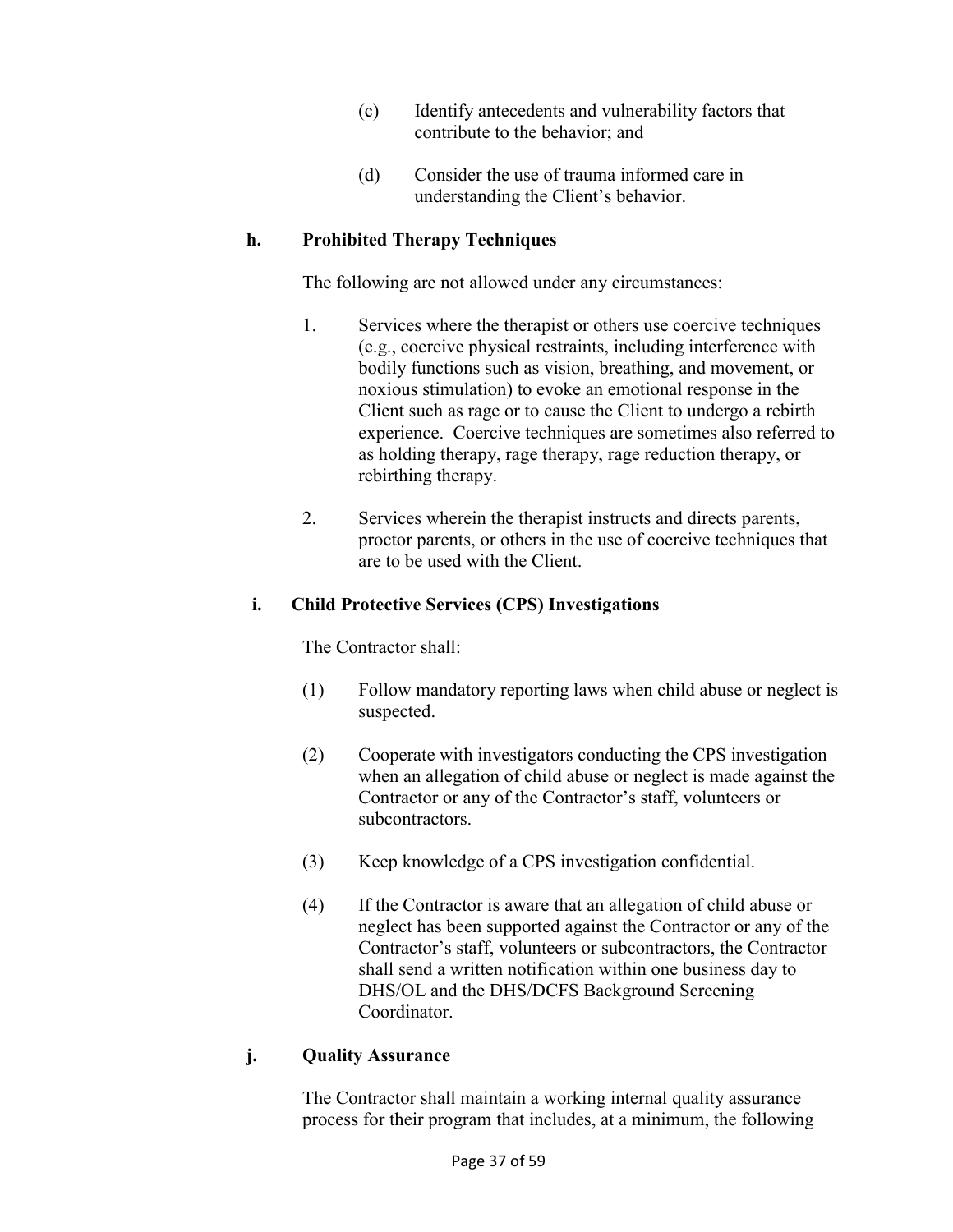elements:

- (1) An interdisciplinary committee that evaluates all aspects of the Contractor's organization as well as the quality of services delivered to ensure continuous quality improvement.
- (2) An interdisciplinary committee that meets at least quarterly and has the authority to make needed changes or to report its recommendations directly to the Contractor's executive director.
- (3) A systematic data collection of service performance and Client results and a systematic process to evaluate the data and results. This may include Client satisfaction surveys.
- (4) A process to implement changes as a result of the quality assurance data analysis, recommendations of the quality assurance committee, or recommendations of the Division based on program or contract audits or reviews.

#### **k. Grievance Procedures**

 In addition to Part I, "Grievance Procedures for Clients and Applicants", the Contractor shall ensure:

- (1) Grievances are made in writing. Grievance forms and a secure drop box shall be accessible to Clients in a designated area. The drop box shall be checked daily by the program administration or designee.
- (2) When requested by the Client, Division staff assist in the process of filing and resolving a grievance.
- (3) All grievances are documented and scanned/faxed/emailed to the Case Manager within 3 business days of receiving a written allegation. Case Managers or Division designee shall be permitted to inquire regarding how the grievance was addressed and resolved.
- (4) If the grievance cannot be resolved with the Contractor's representative, the Client is entitled to present the grievance to the Contractor's program director.
- (5) The Contractor's program director, or their designee, investigates grievances within three business days of receiving a written allegation.
- (6) The Client or witness is protected from harassment or any other form of retaliation, as a result of exercising his or her right of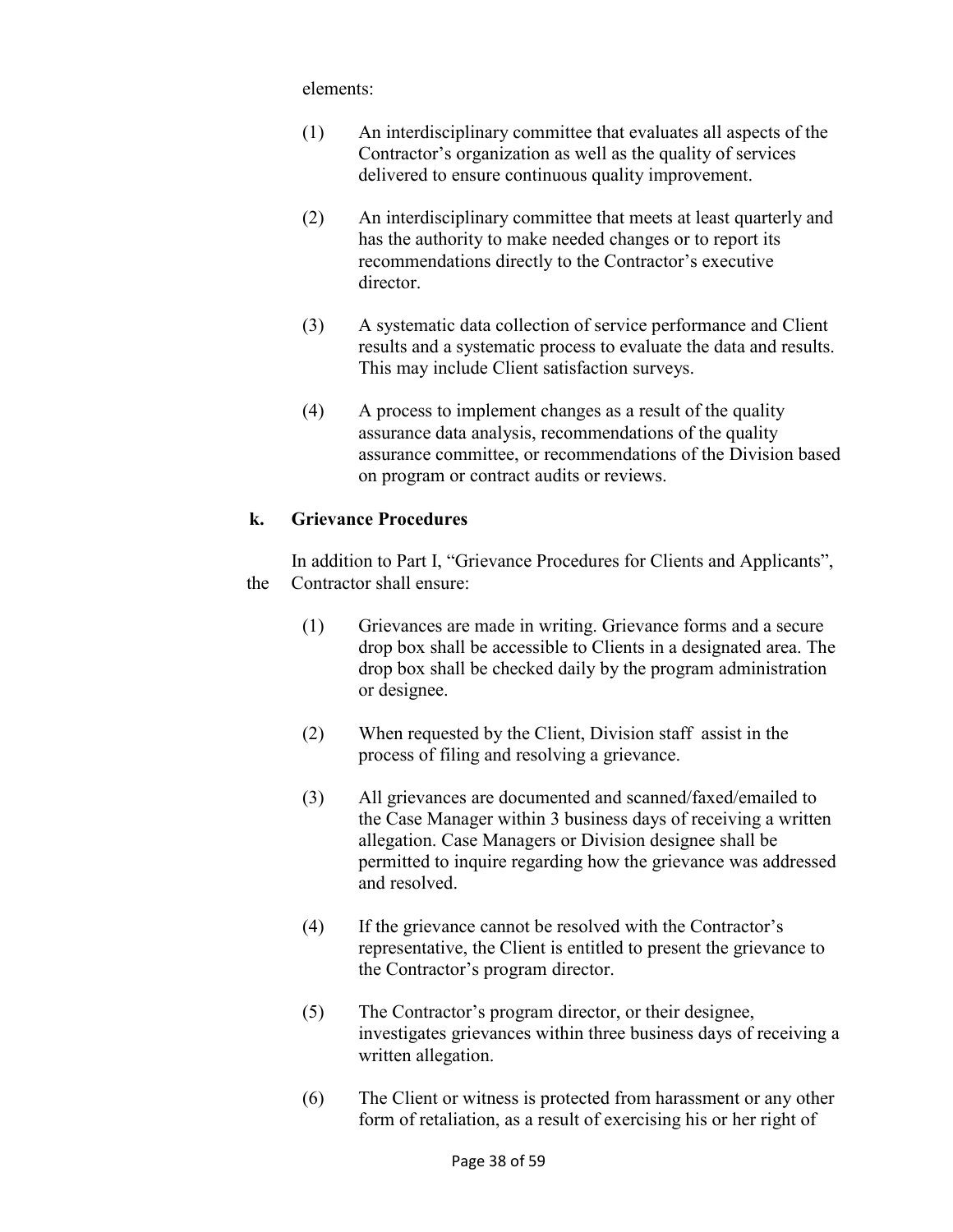grievance.

(7) The Contractor's program director or designee work with the Case Manager to determine what action will be taken. All findings/results shall be discussed with the Client and documented on the grievance form. Forms will be kept confidential and maintained in a designated file in the administration area and Client's file.

#### **k. Abuse and Harassment Prevention, including but not limited to physical, emotional, and sexual abuse and harassment**

- (1) The Contractor shall have a written policy mandating zero tolerance toward all forms of abuse and harassment and outlining the Contractor's approach to preventing and responding to such conduct.
- (2) The Contractor shall implement and enforce a written policy prohibiting staff, volunteers and subcontractors from revealing any information related to an abuse report to anyone except as necessary to provide for treatment for the alleged victim and as required for the CPS or law enforcement investigation.

## **l. Client Education**

The Contractor shall:

- (1) During the intake process, ensure the Client receives information explaining, in an age appropriate fashion, a zero tolerance policy regarding abuse and harassment and how to report incidents or suspicions of abuse or harassment. The Contractor shall explain the Client's rights to be free from abuse and harassment and to be free from retaliation for reporting such incidents, and regarding the Contractor's policies and procedures for responding to such incidents.
- (2) Provide Client education in formats accessible to all Clients.
- (3) Maintain documentation of Client participation in these education sessions.
- (4) In addition to providing such education, ensure that key information is continuously and readily available or visible to Clients.

#### **m. Client Reporting**

The Contractor shall: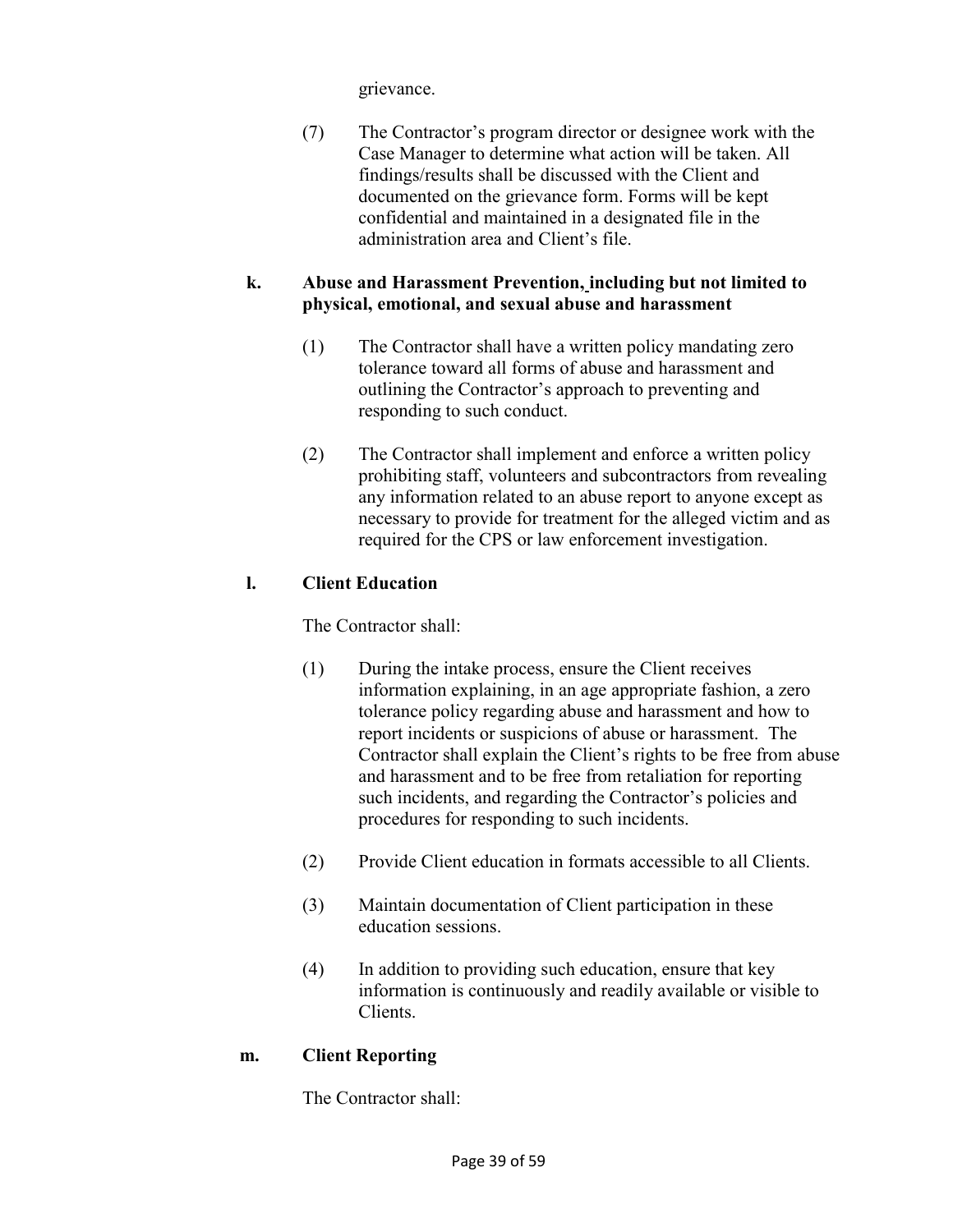- (1) Provide multiple internal ways for Clients to privately report abuse and harassment, retaliation by other Clients or staff for reporting abuse and harassment, and staff neglect or violation of responsibilities that may have contributed to such incidents.
- (2) Ensure the Contractor's staff accepts reports made verbally, in writing, anonymously, and from third parties and shall promptly document any verbal reports.
- (3) Provide Clients with access to tools necessary to make a written report.
- (4) Provide a method for staff to privately report abuse and harassment of Clients.

#### **n. Contractor Reporting Duties**

The Contractor shall:

- (1) Require all staff to report immediately any knowledge, suspicion, or information they receive regarding an incident of abuse or harassment.
- (2) Require all staff, volunteers and subcontractors to comply with mandatory child abuse reporting laws.
- (3) For both Divisions, ensure staff complies with the DHS/DJJS Incident Reporting policy when reporting incidents or allegations of abuse or harassment

#### **o. Telehealth**

Telehealth is the practice of mental health care delivery through interactive video communications when distance or other hardships create difficulty with consistent access to services. Telehealth occurs in real-time or near real-time. The use of Telehealth for the delivery of mental health services shall be considered a face-to-face, in-person encounter between the mental health practitioner and the Client and/or family.

- (1) Telehealth may only be used for delivery of the following services:
	- (a) Family Psychotherapy with Client Present;
	- (b) Family Psychotherapy without Client Present; and
	- (c) Pharmacological Management.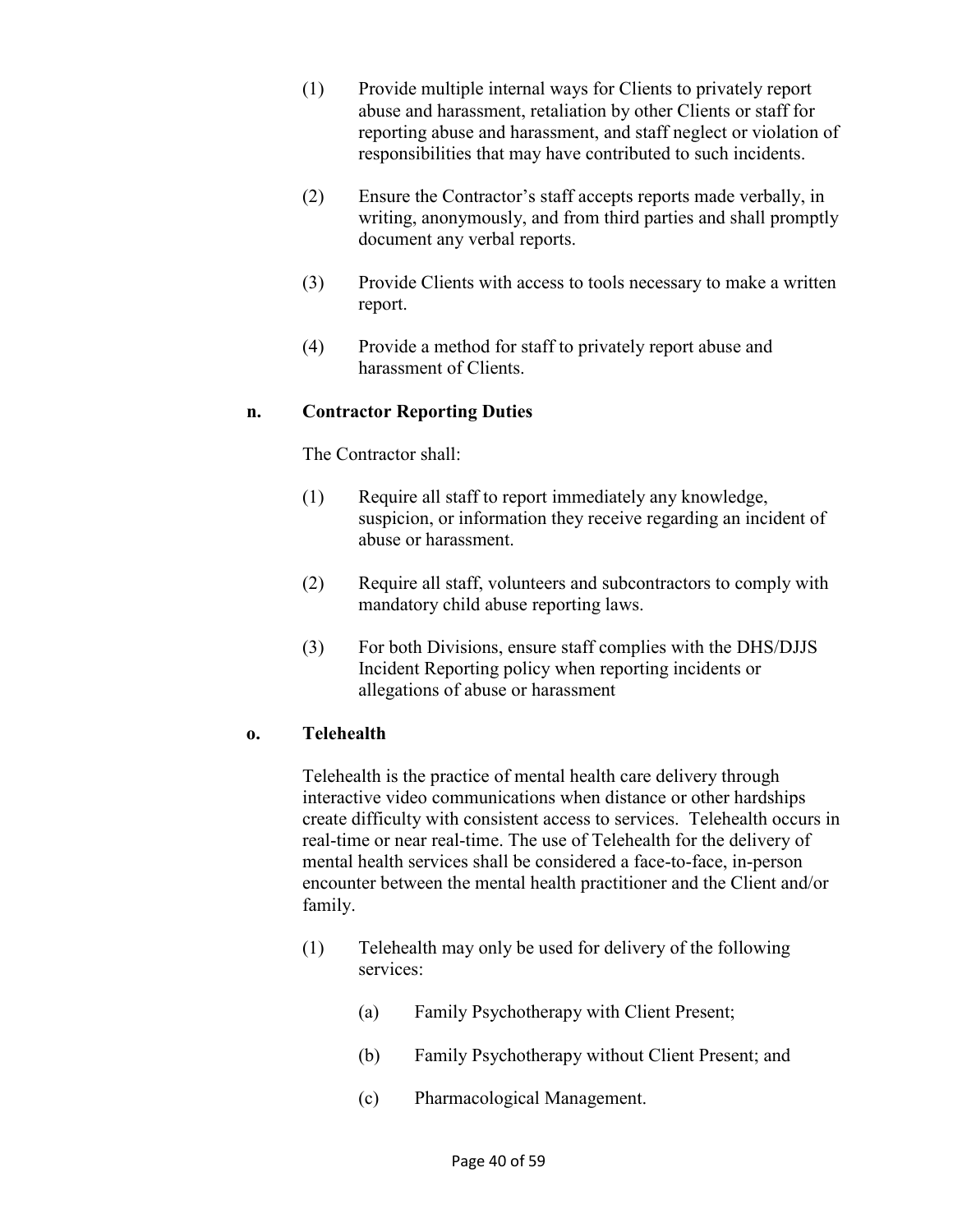- 2. Telehealth shall only be used when circumstances indicate that face-to-face interaction would be a hardship for the family or Client (e.g. extreme distances to the mental health practitioner's office).
- 3. Prior written approval by the Case Manager is required for Telehealth to be used.
- 4. As a condition of using Telehealth, an interactive visual telecommunications system is required that permits real-time communication between the licensed mental health practitioner and the Client or the Client's family when one of the parties is at another site. Equipment streaming at both sites is the preferred method to be used, such as Skype.
- 5. Telehealth equipment shall have the technological capacity and transmission speed to provide adequate resolution and audio quality for decision-making substantially equivalent to a faceto-face encounter. The Contractor shall ensure its staff involved in Telehealth visits are trained in the use of the Telehealth equipment and are competent in its operation.
- 6. The following shall not be considered Telehealth:
	- (a) Telephone conversations;
	- (b) Text messaging;
	- (c) Electronic mail messaging; e.g., email or instant messaging;
	- (d) Facsimile (fax); and
	- (e) Store and forward.
- 7. The Contractor shall ensure that physical surroundings for all parties are private, quiet, free of any interruptions and conducive to a confidential mental health session that would normally take place in a mental health practitioner's office.
- 8. When providing Telehealth services, the Contractor shall be held to the same standards of quality care and confidentiality as required by state and federal law.
- 9. The Contractor shall ensure that all individuals involved in the Telehealth session identify themselves and that therapy progress notes document those in attendance.
- 10. All costs associated with the Telehealth service are the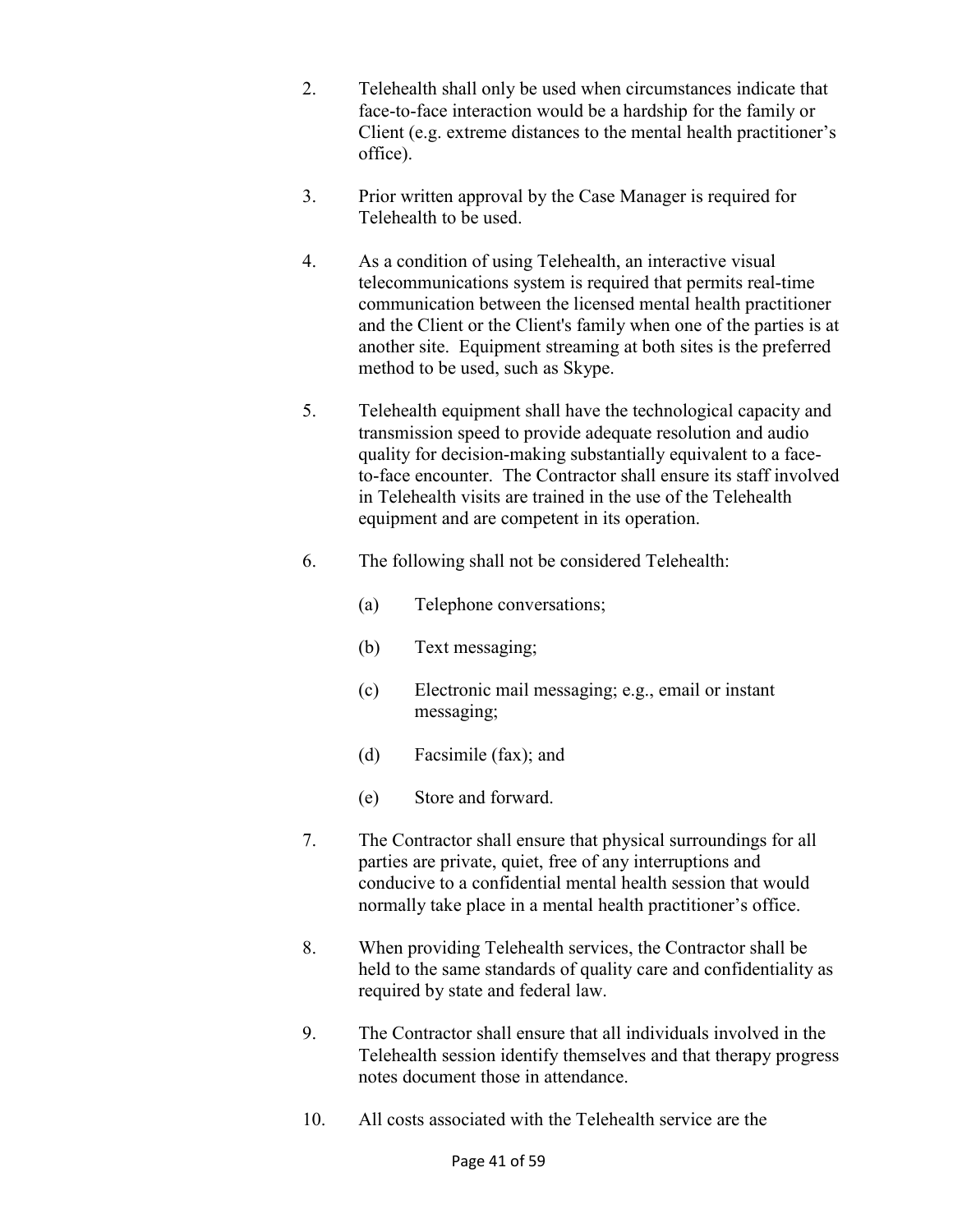responsibility of the Contractor.

11. Telehealth services shall be reimbursed at the same rate as a standard face-to-face, in-person encounter**.** 

#### **6. DOCUMENTATION**

#### **A. CONTRACTOR ADMINISTRATIVE RECORDS**

 The Contractor shall develop and maintain written documentation to support the following:

- 1. General liability insurance including indemnification.
- 2. Current program, DHS/OL facility or program license, and business licenses.
- 3. Staff background screening approvals.
- 4. DHS Provider Code of Conduct signed and placed in each individual personnel file.
- 5. Staff training documentation, including training curriculum.
- 6. Copies of applicable individual clinician licenses.
- 7. Staff attendance and time sheets.
- 8. Incident reports.

## **B. INDIVIDUAL CLIENT RECORDS**

 The Contractor shall develop and maintain written documentation for the following:

- 1. Purchase Service Authorization.
- 2. Client-specific information provided by the Division.
- 3. Client's evaluations and assessments, treatment plan; educational, vocational, employment, and/or adult living and basic life skills training plan; and progress toward goals.
- 4. Client-specific incident reports.

## **F. REQUIREMENTS FOR WRAP SERVICES (Non-Mental Health/Non-Medicaid)**

Wrap services supplement the care of Clients in proctor homes or transition to adult living settings which are provided by Direct Care Staff. For DHS/DCFS Clients, this may include foster homes or trial home placements where custody remains with DHS/DCFS. Services must be provided in a manner consistent with public safety and that promotes Clients' ability to achieve their highest level of functioning, selfsufficiency, and safety, and to systematically reduce the Client's reliance on additional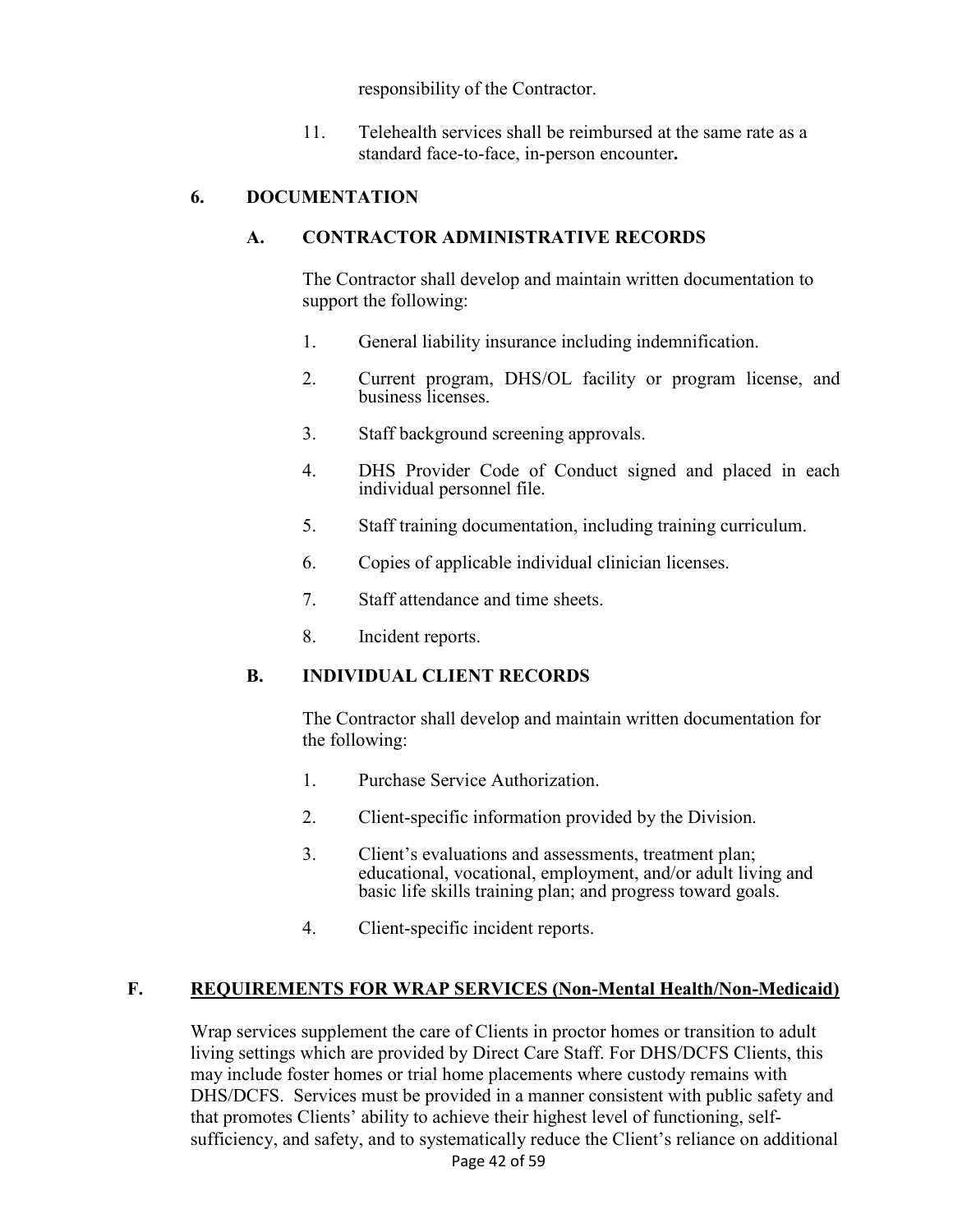formal support systems. Wrap services shall be provided in collaboration with the Clients' families, both the family of origin and the caregiver family, in such a way that promotes the Clients' stability and long term permanence.

A Contractor that provides Mental Health Services may provide Wrap Services when included in the Contract.

## **1. WRAP SERVICES GENERAL REQUIREMENTS**

## **a. Team Meetings:**

The Contractor shall actively participate in all Team Meetings as requested by the Case Manager.

## **b. Prior Approval:**

The Contractor shall obtain prior written approval from the Case Manager for wrap services.

#### **2. WRAP SERVICES DESCRIPTIONS** (Non-Mental Health/Non-Medicaid)

#### **Intensive Supervision - Mentoring (YIS)**

#### a. **General Description of Service:**

Intensive Supervision – Mentoring is a non-residential intensive oneon-one supervision/mentoring service provided by trained individuals. It is the intent that an intensive supervisor/mentor be one staff member assigned to a Client to develop a trusting consistent relationship.

#### **b. Service Requirements:**

Client services include:

- (1) Assisting the Case Manager with the coordination of needed community services such as therapy, educational/vocational programs, employment, and recreational services;
- (2) Monitoring the quality and need for continued service;
- (3) Monitoring of the Clients' behavior while in the community;
- (4) Teaching of basic living skills;
- (5) Advocacy;
- (6) Crisis intervention;
- (7) Behavioral guidance and intervention;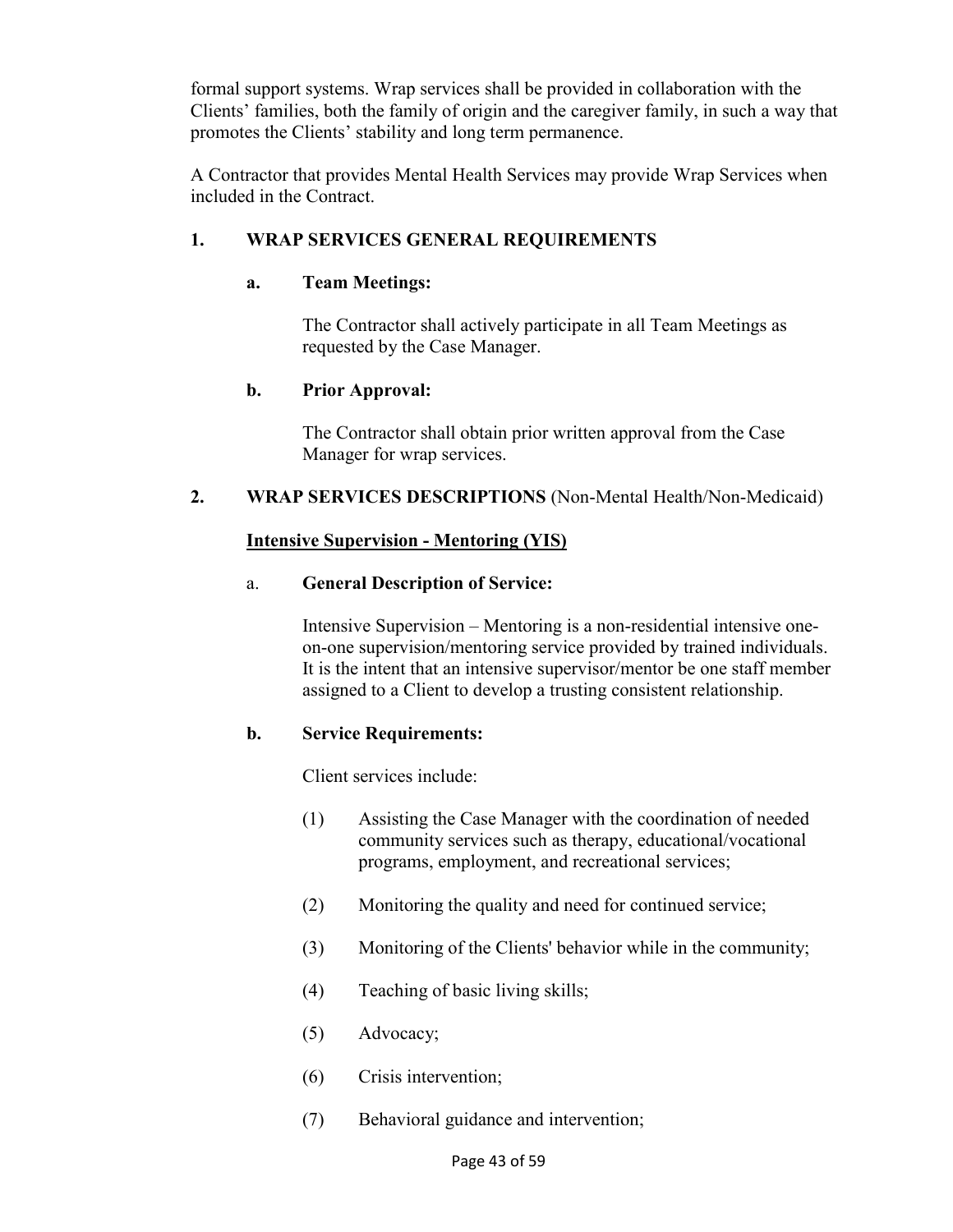- (8) Coordination with the Client's parents/guardians/foster/proctor parents;
- (9) Consultation between the Contractor and the Team members that may occur when the Client is present or not present;
- (10) Assisting the Case Manager in coordination of visitation; and
- (11) Other intensive Supervision or Mentoring Client services that are approved by the Case Manager.

#### **c. Limitations:**

- (1) Staff providing Intensive Supervision Mentoring are not merely transporting the Client. Contractor shall not be reimbursed for time spent transporting Clients unless actively engaged in the above supervision - mentoring activities.
- (2) If a circumstance arises where it is appropriate for more than one Client under the supervision of a single staff to be together for an activity, prior written approval from the Case Manager shall be obtained and billing shall be for one Client only or divided among the various Clients.
- (3) Intensive Supervision Mentor services shall not be reimbursed when provided by the person(s) with whom the Client is residing.
- (4) Intensive Supervision Mentoring services provided in a residential facility require prior written Division administrative approval.

## **d. Contractor Qualifications:**

- (1) The Contractor shall be licensed by the DHS/OL to provide child placing, residential or outpatient services.
- (2) The Contractor's staff providing intensive supervision/mentoring shall meet the following requirements prior to providing services:
	- (a) Be 21 years of age or older;
	- (b) Have three positive written references from persons not related to the staff member applying to provide intensive supervision - mentoring services.
	- (c) Possess and maintain a valid driver license, verified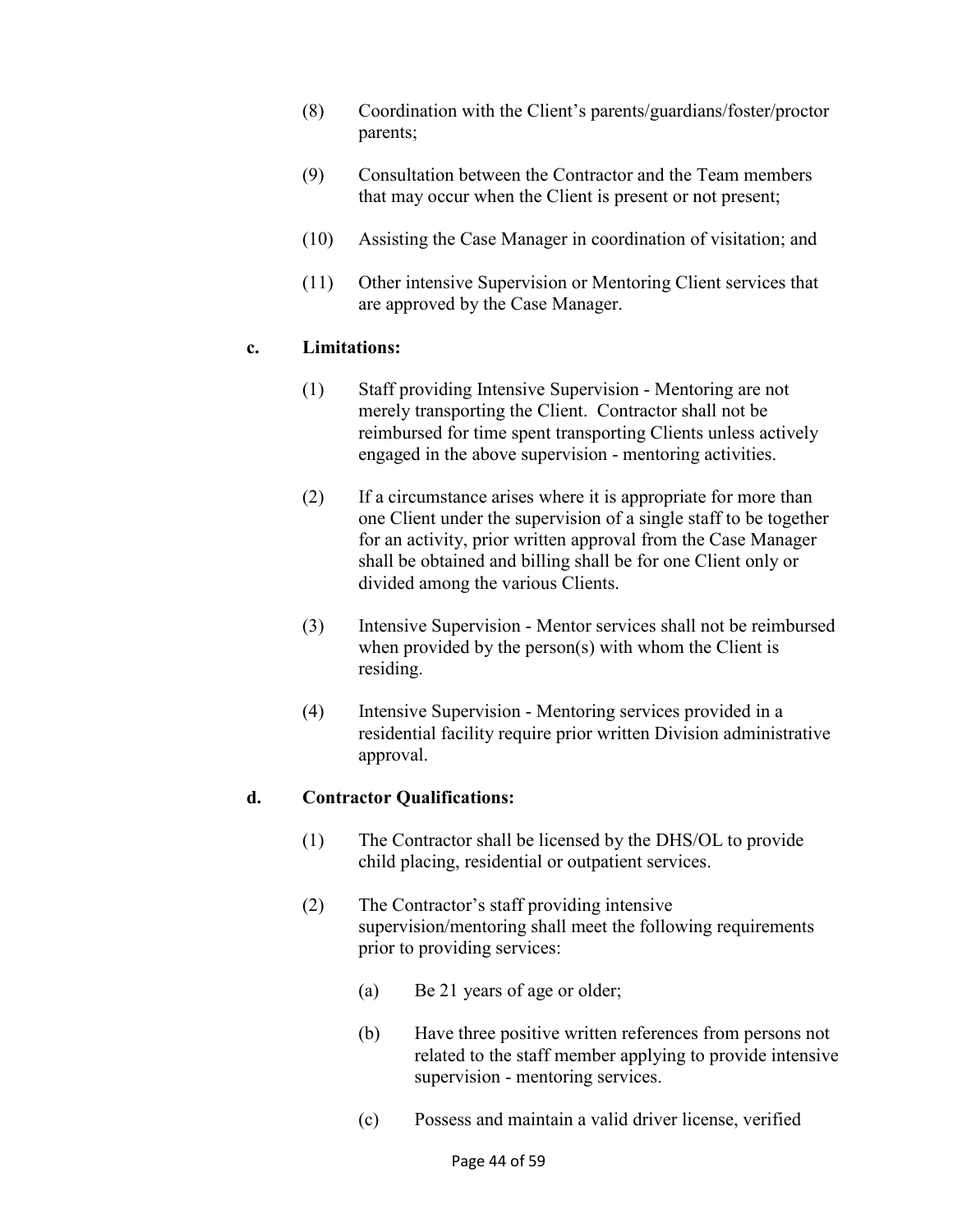annually by the agency; and

(d) Maintain automobile insurance consistent with the requirements pursuant to this Contract.

#### **e. Training Requirements:**

Staff providing Intensive Supervision - Mentoring shall complete training requirements for direct care staff as specified under General Training Requirements

#### **f. Documentation**

 The Contractor shall develop and maintain a written activity log for each Client that includes the following:

- (1) Dates of services and activities;
- (2) Duration of services and activities, including start and end time;
- (3) Detailed description of specific services and activities provided including, but not limited to, conversations that took place, goals discussed, upcoming activities; and
- (4) Name of individual who provided the services and activities.

The Contractor shall provide a copy of a Client's activity logs to the Case Manager within three working days after the end of each month.

#### **Day Group Skills Support Services, DGS**

#### a. **General Description of Service:**

Day Group Skills Support Services means non-clinical rehabilitative support and supervision services provided to a group of Clients in a day treatment setting. This service supplements mental health services billable to Medicaid that are provided in a day treatment setting.

#### **b. Service Requirements:**

The Contractor shall:

- (1) Assist Clients to develop competence in basic skills such as grooming, personal hygiene and maintenance of the living environment;
- (2) Support the goals that are in each Client's day treatment clinical and educational plan;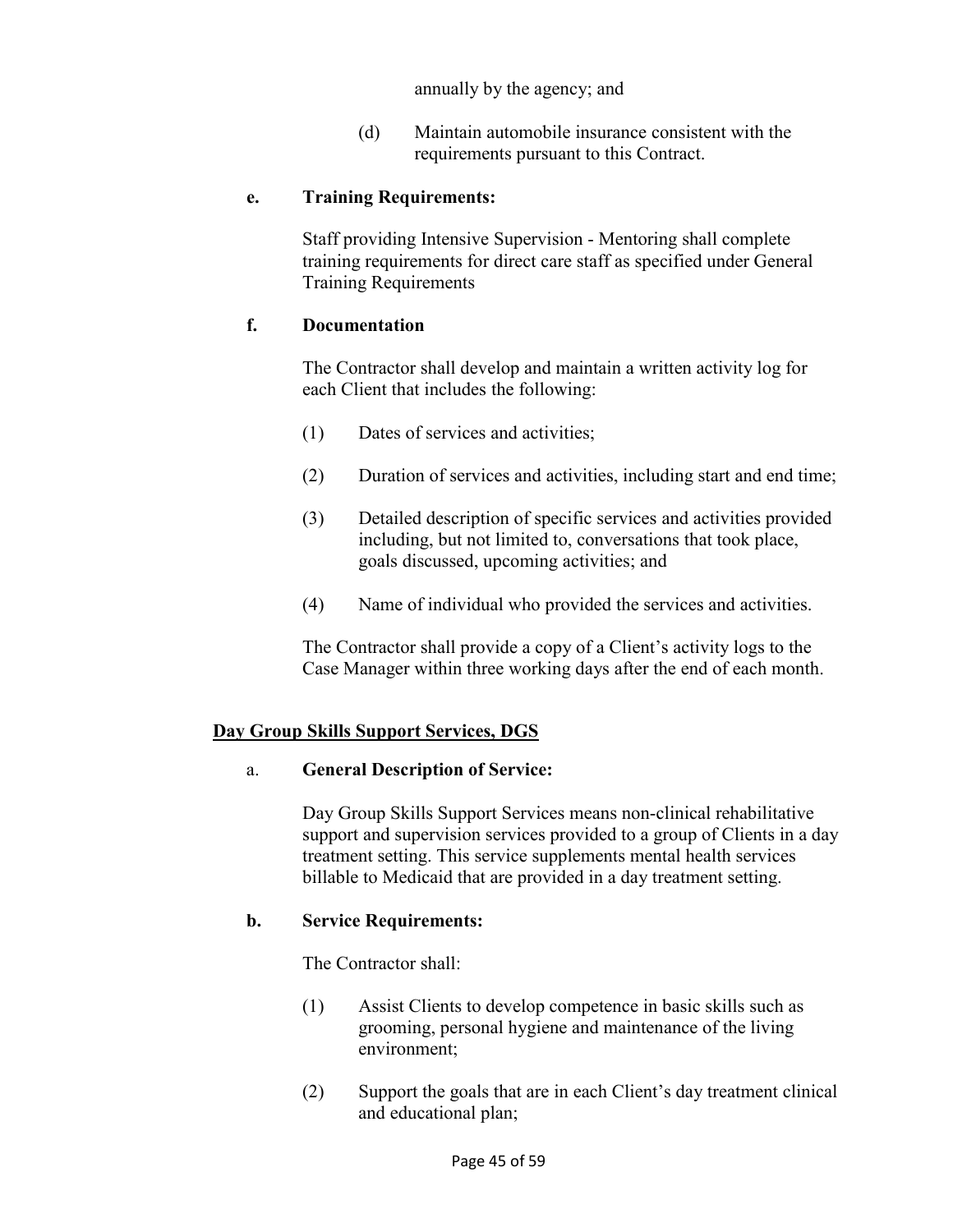- (3) Assist Clients in eliminating behaviors that inhibit Client social functioning;
- (4) Assist Clients in developing community awareness through recreational and service activities;
- (5) Provide Client supervision to maintain personal and group safety; and
- (6) Educate parents and caregivers in ways to support the skills and behaviors taught in the day treatment setting.

## **c. Staff-to-Client Ratio:**

The Contractor shall maintain a ratio of no more than five Clients per staff member for Clients that are ages zero through 12 years and a ratio of no more than eight Clients per staff member for Clients ages 13 to 18 years. The Contractor shall obtain a DHS/OL variance to serve Clients ages 19 to 21 years.

#### **d. Contractor Qualifications:**

- (1) The Contractor shall be licensed by the DHS/OL to provide day treatment services.
- (2) The Contractor's staff providing day group skills support services must meet the following requirements prior to providing services:
	- (a) Be 21 years of age or older;
	- (b) Have three positive written references from persons not related to the staff member applying to provide day group skills support services.
	- (c) Possess and maintain a valid driver license, verified annually by the agency; and
	- (d) Maintain automobile insurance consistent with the requirements pursuant to this Contract.

## **e. Training Requirements:**

Day Group Skills Support Services staff are considered non-clinical direct care staff and must complete training requirements for direct care staff as specified under General Training Requirements.

#### **f. Documentation:**

(1) The Contractor shall develop and maintain a written activity log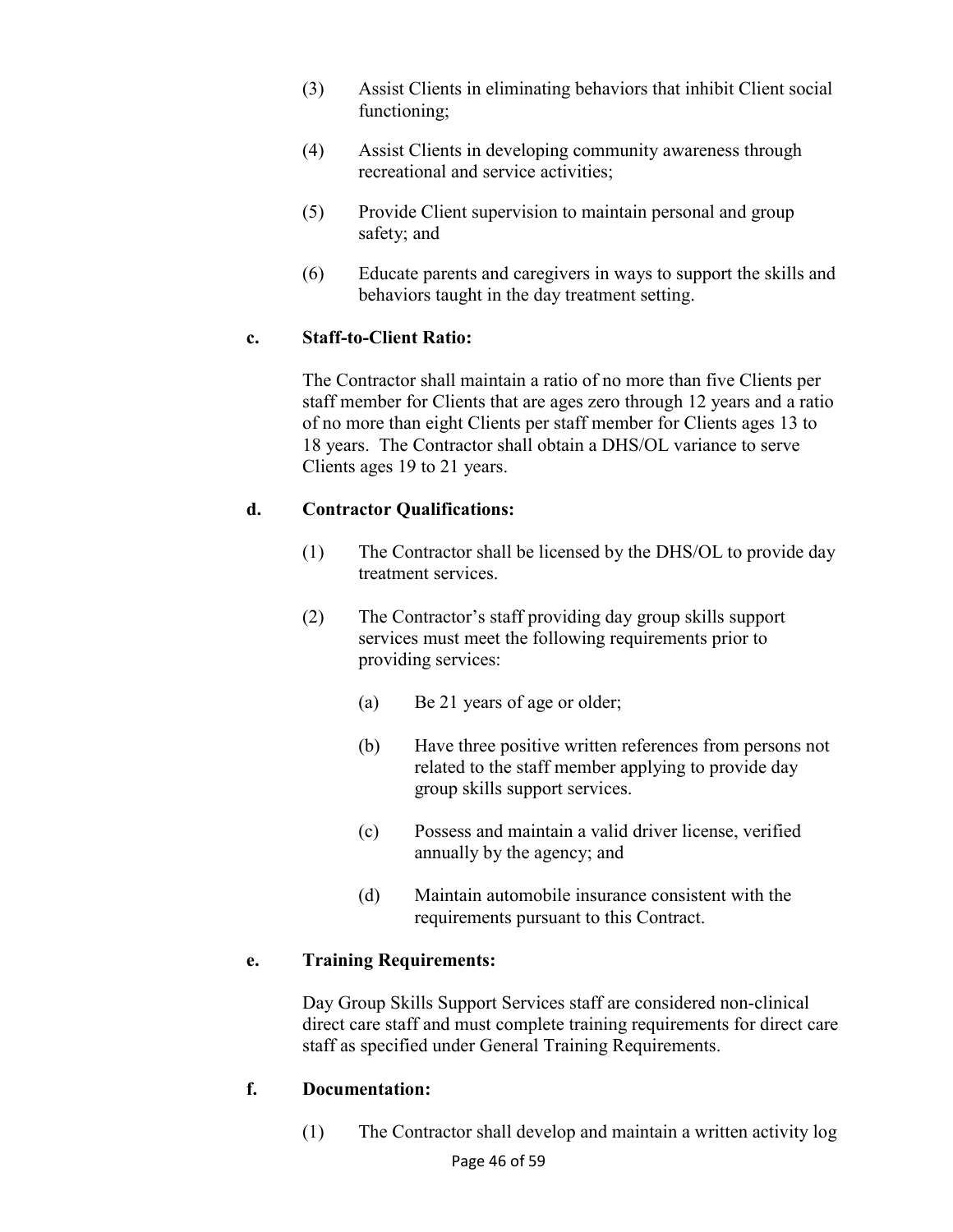for each Client that includes the following:

- (a) Dates of services and activities;
- (b) Duration of services and activities, including start and end time;
- (c) Detailed description of specific services and activities provided including, but not limited to, conversations that took place, goals discussed, upcoming activities; and
- (d) Name of individual who provided the services and activities.
- (2) The Contractor shall provide a copy of a Client's activity logs to the Case Manager within three working days after the end of each month.

| <b>Service</b>                                       |            | Service Code Unit of Service Rate |        |
|------------------------------------------------------|------------|-----------------------------------|--------|
| <b>Intensive Supervision/Mentoring</b><br>(Tracking) | YIS.       | 15 minutes                        | \$3.31 |
| Day Group Skills Support Services                    | <b>DGS</b> | 15 minutes                        | \$1.26 |

#### **WRAP SERVICES RATE TABLE**

## **DHS MEDICAID SERVICES RATE TABLE**

| <b>Service</b>                                                                                         | <b>Medicaid</b><br><b>Billing Code</b> | <b>Unit of</b><br><b>Service</b> | Rate     |
|--------------------------------------------------------------------------------------------------------|----------------------------------------|----------------------------------|----------|
| Psychiatric Diagnostic Evaluation by Licensed Mental Health<br>Therapist                               | 90791                                  | 15<br>minutes                    | \$28.85  |
| Psychiatric Diagnostic Evaluation by MD/APRN                                                           | 90792                                  | 15<br>minutes                    | \$31.15  |
| Mental Health Assessment (Psychosocial Portion) by Non-<br>Mental Health Therapist                     | H0031                                  | 15<br>minutes                    | \$11.78  |
| <b>Psychological Testing</b>                                                                           | 96101                                  | Hour                             | \$115.19 |
| Neuropsychological Testing Battery (Limit of 8 hours per<br>year.)                                     | 96118                                  | Hour                             | \$115.19 |
| Developmental Testing: Extended                                                                        | 96111                                  | Hour                             | \$115.19 |
| Neurobehavioral Status Examination (Limit of 8 hours per<br>year.)                                     | 96116                                  | Hour                             | \$115.19 |
| Individual Psychotherapy<br>$(16$ through 37 minutes face to face with Client and/or family<br>member) | 90832                                  | Session                          | \$47.30  |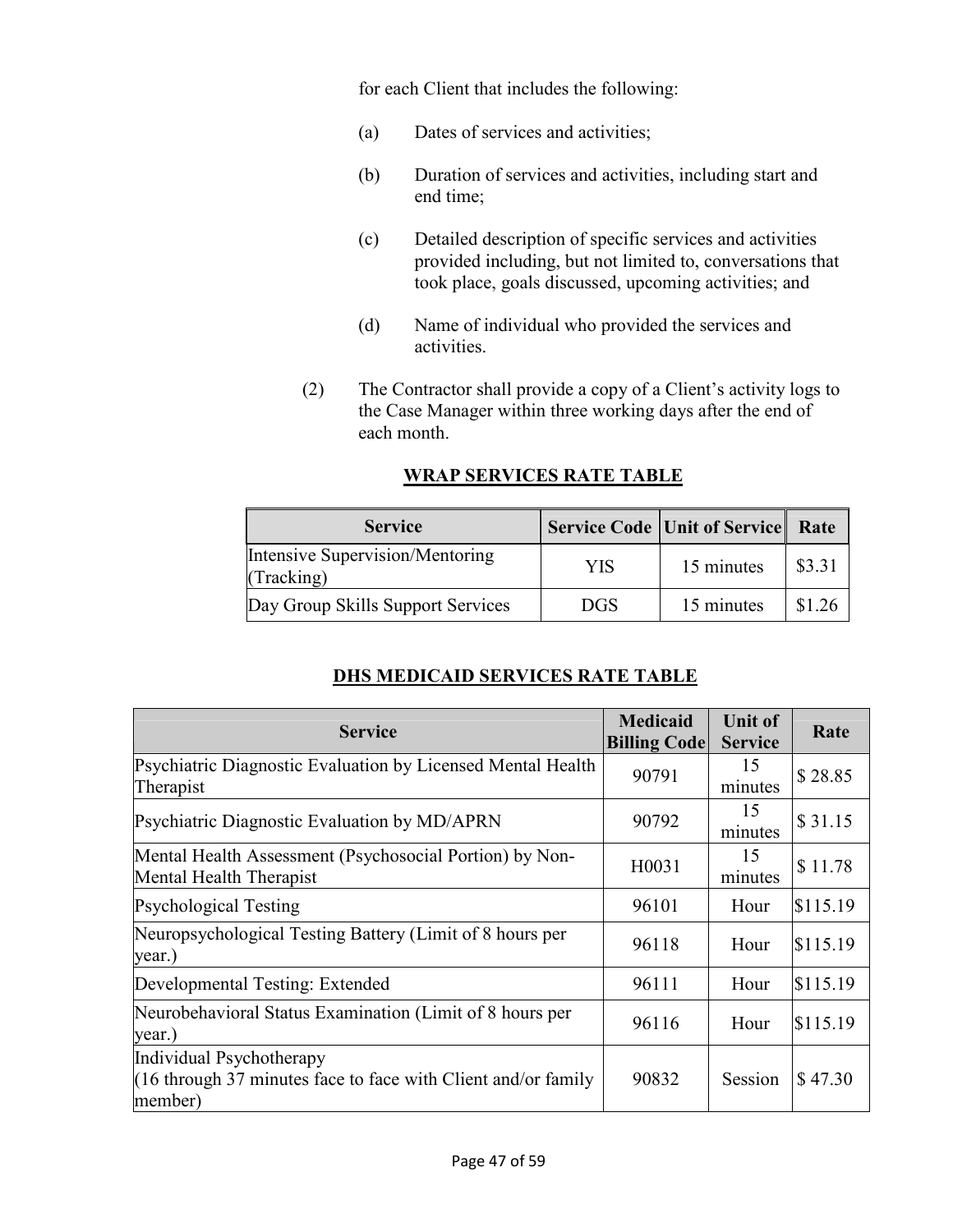| <b>Service</b>                                                                                                                                                                                                | <b>Medicaid</b><br><b>Billing Code</b> | <b>Unit of</b><br><b>Service</b> | Rate    |
|---------------------------------------------------------------------------------------------------------------------------------------------------------------------------------------------------------------|----------------------------------------|----------------------------------|---------|
| Individual Psychotherapy<br>$(38$ through 52 minutes face to face with Client and<br>/or family member)                                                                                                       | 90834                                  | Session                          | \$70.96 |
| Individual Psychotherapy<br>$(53$ through 89 minutes face to face with Client and/or family<br>member)                                                                                                        | 90837                                  | Session                          | \$94.61 |
| Individual Psychotherapy add-on<br>(Additional time between 90 minutes through 134 minutes<br>face to face with Client)                                                                                       | 99354                                  | Session                          | \$57.70 |
| Individual Psychotherapy add-on<br>(Additional time between 135 minutes through 164 minutes<br>face to face with Client)                                                                                      | 99355                                  | Session                          | \$57.70 |
| Individual Psychotherapy for Crisis (Assessment &<br>Treatment) – Case Manager Notification (16 through 30<br>minutes)                                                                                        | 90832                                  | Session                          | \$47.30 |
| Individual Psychotherapy for Crisis (Assessment &<br>Treatment) – Case Manager Notification (31 through 75<br>minutes)                                                                                        | 90839                                  | Session                          | \$94.61 |
| Individual Psychotherapy for Crisis (Assessment &<br>Treatment) – Case Manager Notification (Time exceeding 75<br>minutes, in 30 minute increments. Rate is for each 30 minute<br>increment above 75 minutes. | 90840                                  | Session                          | \$47.30 |
| Family Psychotherapy with Client Present                                                                                                                                                                      | 90847                                  | 15<br>minutes                    | \$23.65 |
| Family Psychotherapy without Client Present                                                                                                                                                                   | 90846                                  | 15<br>minutes                    | \$23.65 |
| Group Psychotherapy – Multi-Family                                                                                                                                                                            | 90849                                  | 15<br>minutes                    | \$5.51  |
| Group Psychotherapy - Other Than Multi-Family                                                                                                                                                                 | 90853                                  | 15<br>minutes                    | \$5.51  |
| Group Psychosocial Rehabilitative Services - Per Client                                                                                                                                                       | H2017                                  | 15<br>minutes                    | \$3.16  |
| Group Psychosocial Rehabilitation Services - Intensive<br>Children's Ages 0 to 12 (DCFS Only) – Per Client                                                                                                    | H2017 with<br>U1 modifier              | 15<br>minutes                    | \$3.85  |
| Individual Skills Training and Development                                                                                                                                                                    | H <sub>2014</sub>                      | 15<br>minutes                    | \$12.94 |
| EVALUATION & MANAGEMENT (E & M Codes)                                                                                                                                                                         |                                        |                                  |         |
| Pharmacologic Management, Prescriber (MD/APRN)<br>(outpatient face to face w/ Client)                                                                                                                         | 99211 with<br>CG modifier              | 5 minutes                        | \$11.70 |
| Pharmacologic Management, Prescriber (MD/APRN)<br>(outpatient face to face w/ Client)                                                                                                                         | 99212 with<br>CG modifier              | 10<br>minutes                    | \$25.45 |
| Pharmacologic Management, Prescriber (MD/APRN)<br>(outpatient face to face w/ Client)                                                                                                                         | 99213 with<br>CG modifier              | 15<br>minutes                    | \$81.01 |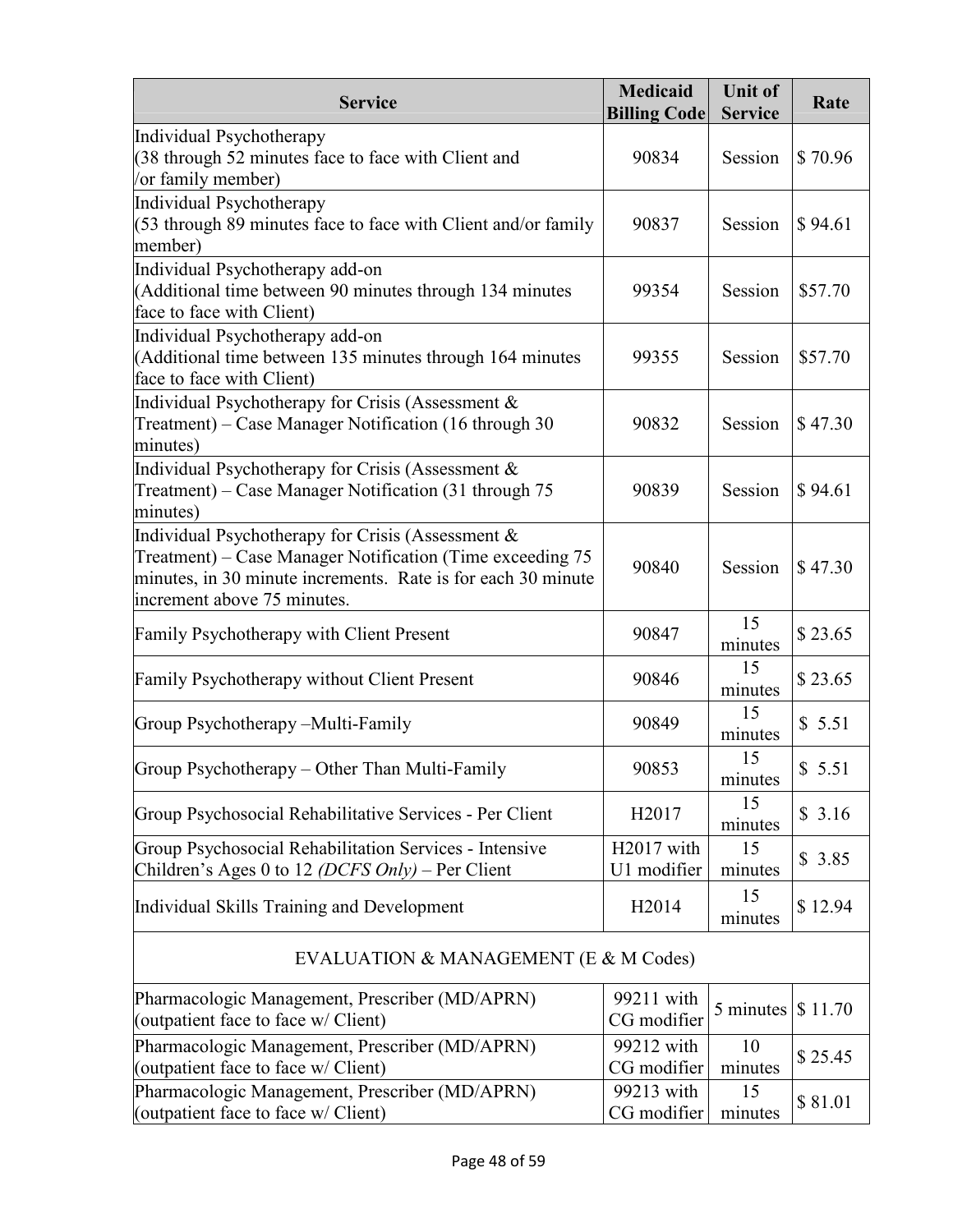| <b>Service</b>                                     | <b>Medicaid</b><br><b>Billing Code</b> | <b>Unit of</b><br><b>Service</b> | Rate    |  |
|----------------------------------------------------|----------------------------------------|----------------------------------|---------|--|
| Pharmacologic Management, Prescriber               | 99214 with                             | 25                               | \$81.01 |  |
| $(MD/APRN$ (outpatient face to face w/ Client)     | CG modifier                            | minutes                          |         |  |
| Pharmacologic Management, Prescriber (MD/APRN)     | 99215 with                             | 40                               | \$84.65 |  |
| (outpatient face to face w/ Client)                | CG modifier                            | minutes                          |         |  |
| Pharmacologic Management, Prescriber (MD/APRN)     | 99307 with                             | 10                               | \$25.45 |  |
| (psychiatric residential face to face $w/C$ lient) | CG modifier                            | minutes                          |         |  |
| Pharmacologic Management, Prescriber (MD/APRN)     | 99308 with                             | 15                               | \$81.01 |  |
| (psychiatric residential face to face $w/$ Client) | CG modifier                            | minutes                          |         |  |
| Pharmacologic Management, Prescriber (MD/APRN)     | 99309 with                             | 25                               | \$81.01 |  |
| (psychiatric residential face to face $w/C$ lient) | CG modifier                            | minutes                          |         |  |
| Pharmacologic Management, Prescriber (MD/APRN)     | 99310 with                             | 35                               | \$78.83 |  |
| (psychiatric residential face to face $w/C$ lient) | CG modifier                            | minutes                          |         |  |
| Pharmacologic Management, Registered Nurse         | M0064                                  | Encounter $\frac{1}{3}$ 35.41    |         |  |

#### **IV. FORMAT AND CONTENT REQUIREMENTS**

This section specifies the requirements for the Offeror's Response. The purpose of the requirements is to obtain information from the Offeror that will allow the Requesting Agency to determine whether the Offeror has the qualifications and ability to provide the requested services. Given this objective, Offerors should not simply repeat the information and/or service requirements identified in the Scope of Work section of this REQUEST when responding to the requirements in Paragraph B below. Any. information provided that exceeds what is requested below will be discarded and will not be considered in evaluating the Response.

#### A. FORMAT

The Response shall be organized as specified in this Section IV and shall be prepared in a manner that is easy to read and to find the documents and information requested. The Response shall be printed on 8½" X 11" paper on one side of the page using at least 11-point font and 1" margins. A table of contents inserted after the DHS Data Sheet is preferred. If procurement requires, narrative text may be single-spaced, with double-spacing between paragraphs. Pages should be consecutively numbered at the bottom of each page. The completed Response shall be clipped together with a document clip.

#### B. SUBMISSION REQUIREMENTS

Responses shall include the following information and/or documents organized in the order shown below: **Any information submitted by the Offeror that is not requested below will not be considered in evaluating the Offeror's Response.** 

- 1. If the Offeror has identified protected information in its Response, items 1, 2, and 3 as required by Part II, M. Protected Information. (If the Offeror has not identified protected information in its Response, these items are not required.)
- 2. If the Offeror cannot meet any requirements in the REQUEST, a signed statement identifying the specific requirements the Offeror cannot meet. (If the Offeror can meet all requirements of the REQUEST, this statement is not required.)
- 3. Documentation: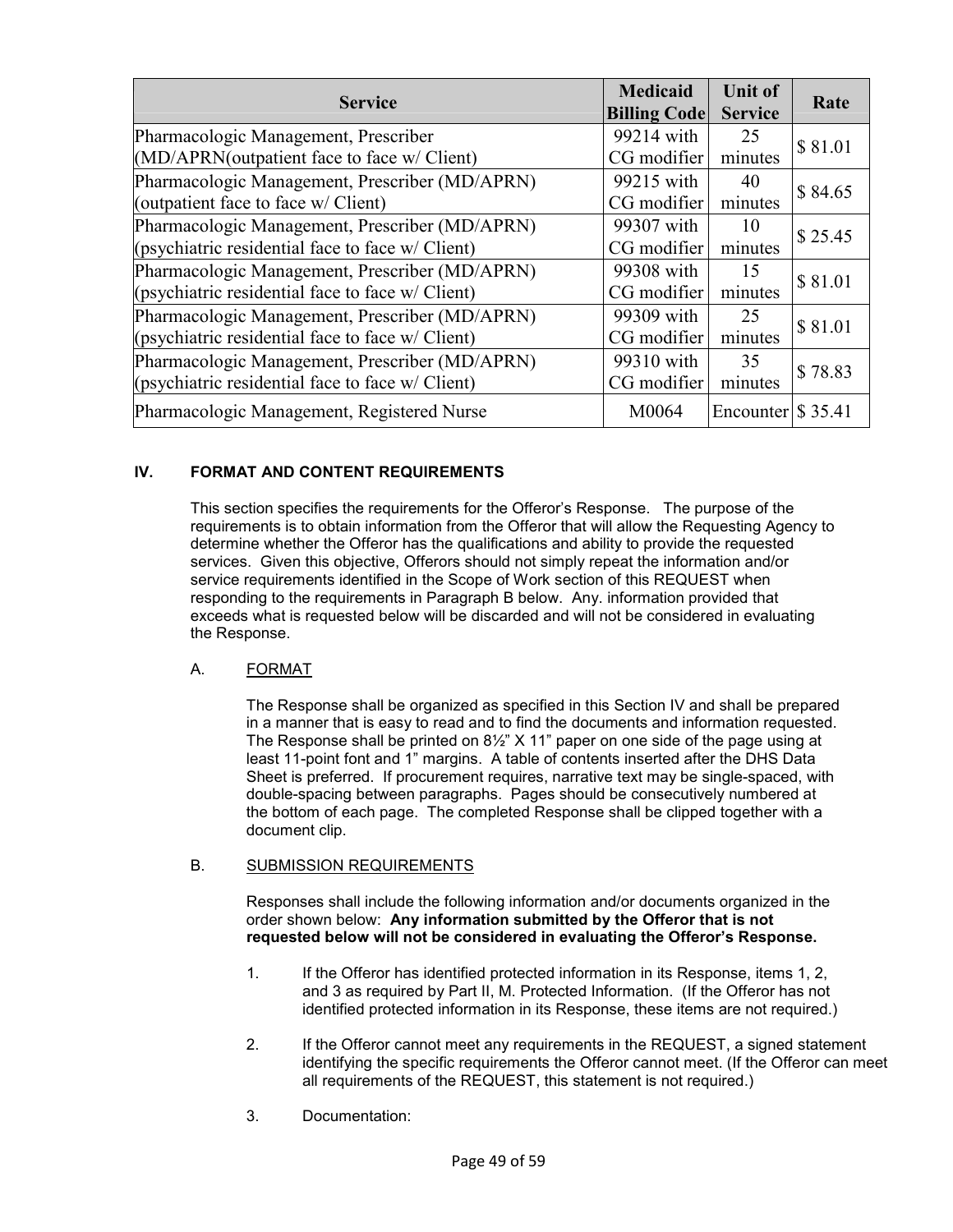- a. **DHS Data Sheet** completed and signed.
- b. A completed and signed **Conflict of Interest Disclosure Statement** (Attachment A-1) OR for Government Entities a completed and sign a Conflict of Interest Certification (Attachment A-2).
- c. A completed and recently signed (within the last 6 months) **W-9**  (Attachment B). (W-9 forms can also be obtained at the IRS web site: http://www.irs.gov/pub/irs-pdf/fw9.pdf or a local Internal Revenue Service office)
- d. A completed and signed **Statement of Intent to Comply with DHS Insurance Requirements** (Attachment C).
- e. A copy of the Offeror's current **business license** with the local municipality OR a statement that a business license is not required for the Offeror's local municipality.
- f. A copy of the Offeror's **current registration with the Utah State Department of Commerce**, authorizing the Offeror to conduct business in the State. A printout from the State of Utah Department of Commerce, Business Entity Search website showing the status as active is sufficient documentation. This is not required for a sole proprietor conducting business in his/her given name under his/her personal social security number.
- g. A **current organizational chart** that includes the Offeror's company organizational structure and the names and titles of employees within organizational units that will oversee or provide direct services to Clients. This is not required for sole proprietors.
- h. A **current copy of the Offeror's DHS/OL Outpatient Treatment license**. This is not required for sole proprietors who do not employ two or more employees.
- i. If the Offeror is applying to provide Day Group Skills Support Services (DGS), **a current copy of its DHS/OL Day Treatment license**.
- j. A completed **Staff, Licenses, and Checklist** form (Attachment D) with copies of all **required licenses** attached.
- k. A completed **Services Selection and Offeror Supplemental Information** form (Attachment E).
- l. A completed and signed **Step 2 Assurances** (Attachment F).

#### **V. EVALUATION CRITERIA**

Responses will be evaluated and scored using the criteria identified in the Score Sheet(s) attached to this REQUEST.

#### **VI. ATTACHMENTS TO THE REQUEST**

A. ATTACHMENT A-1 -- Conflict of Interest Disclosure Statement ATTACHMENT A-2 -- Conflict of Interest Certification *(May only be submitted by GovernmentalEntities)*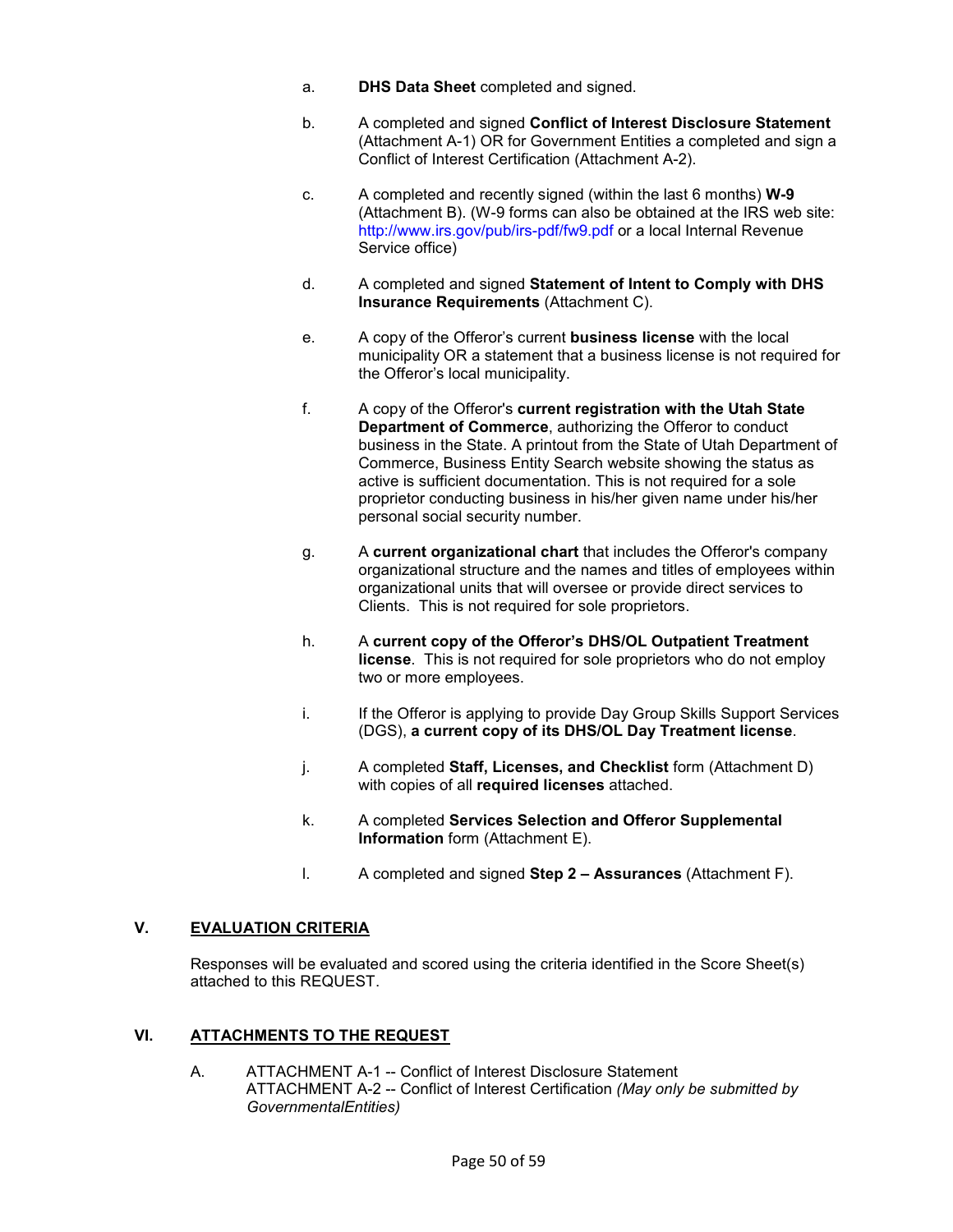- B. ATTACHMENT B -- W-9 Request for Taxpayer Identification Number (TIN) and Certification (W-9 forms can be obtained at the IRS web site: http://www.irs.gov/pub/irs-pdf/fw9.pdf or a local Internal Revenue Service office)
- C. ATTACHMENT C Statement of Intent to Comply with DHS Insurance Requirements
- D. ATTACHMENT D Staff, Licenses, And Checklist
- E. ATTACHMENT E - Services Selection and Offeror Supplemental Information
- F. ATTACHMENT F - Step 2 - Assurances
- G. ATTACHMENT G Step 1 Technical Qualification Score Sheet *(OFFEROR does NOT complete)*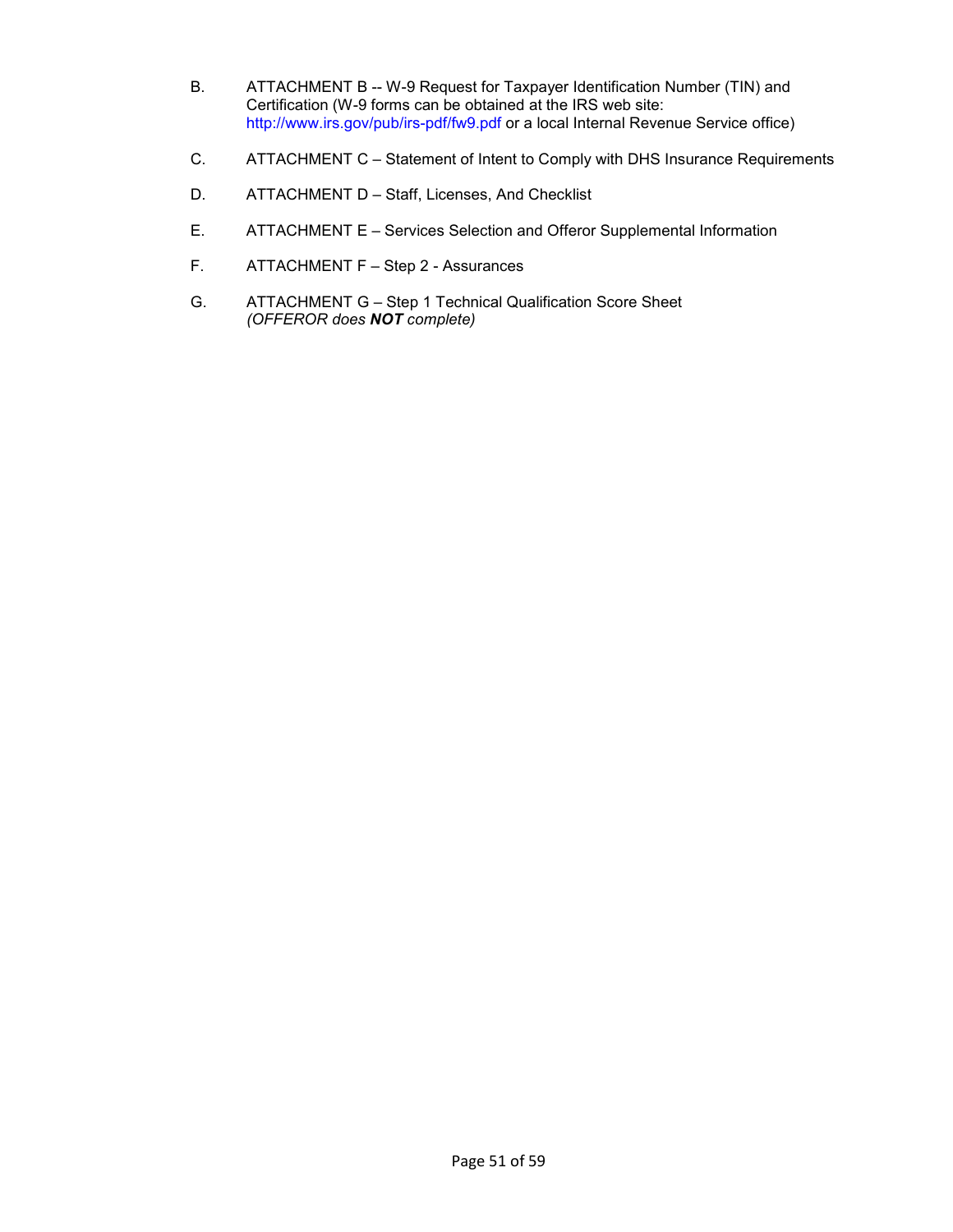## **Attachment A – 1**

| <b>Name of Contractor/Offeror:</b>                                                                                                                                                                                                                                                                                                                                                                                                                                                                                                                                                                                                                                                                                                                                                                                                                                                          |                                                                    |  |                |                                                                                                                                                                                                                                                                                                                                                                                                                                                                                        |  |
|---------------------------------------------------------------------------------------------------------------------------------------------------------------------------------------------------------------------------------------------------------------------------------------------------------------------------------------------------------------------------------------------------------------------------------------------------------------------------------------------------------------------------------------------------------------------------------------------------------------------------------------------------------------------------------------------------------------------------------------------------------------------------------------------------------------------------------------------------------------------------------------------|--------------------------------------------------------------------|--|----------------|----------------------------------------------------------------------------------------------------------------------------------------------------------------------------------------------------------------------------------------------------------------------------------------------------------------------------------------------------------------------------------------------------------------------------------------------------------------------------------------|--|
|                                                                                                                                                                                                                                                                                                                                                                                                                                                                                                                                                                                                                                                                                                                                                                                                                                                                                             |                                                                    |  |                | <b>CONFLICT OF INTEREST - DISCLOSURE STATEMENT</b>                                                                                                                                                                                                                                                                                                                                                                                                                                     |  |
| Department of Human Services                                                                                                                                                                                                                                                                                                                                                                                                                                                                                                                                                                                                                                                                                                                                                                                                                                                                | Does any employee<br>in your organization<br>have a conflict of    |  | <b>YES</b>     | (Please use a separate form for each employee with<br>a conflict or potential conflict, and complete all<br>applicable portions of the form. Attach additional<br>sheets as needed.)                                                                                                                                                                                                                                                                                                   |  |
| 195 North 1950 West<br>Salt Lake City, UT 84116                                                                                                                                                                                                                                                                                                                                                                                                                                                                                                                                                                                                                                                                                                                                                                                                                                             | interest or potential<br>conflict of interest?                     |  | N <sub>O</sub> | (Please complete the signature section below.)                                                                                                                                                                                                                                                                                                                                                                                                                                         |  |
|                                                                                                                                                                                                                                                                                                                                                                                                                                                                                                                                                                                                                                                                                                                                                                                                                                                                                             |                                                                    |  |                | <b>Dual Employment</b> (The notary section of this form must be completed for all dual employment conflicts of interest.)                                                                                                                                                                                                                                                                                                                                                              |  |
| Name of individual with dual employment:                                                                                                                                                                                                                                                                                                                                                                                                                                                                                                                                                                                                                                                                                                                                                                                                                                                    |                                                                    |  |                |                                                                                                                                                                                                                                                                                                                                                                                                                                                                                        |  |
| Title or position with the State of Utah or political subdivision:                                                                                                                                                                                                                                                                                                                                                                                                                                                                                                                                                                                                                                                                                                                                                                                                                          |                                                                    |  |                |                                                                                                                                                                                                                                                                                                                                                                                                                                                                                        |  |
| Title or position with the Contractor/Offeror:                                                                                                                                                                                                                                                                                                                                                                                                                                                                                                                                                                                                                                                                                                                                                                                                                                              |                                                                    |  |                |                                                                                                                                                                                                                                                                                                                                                                                                                                                                                        |  |
| Nature and value of the individual's interest in<br>Contractor/Offeror's business entity:                                                                                                                                                                                                                                                                                                                                                                                                                                                                                                                                                                                                                                                                                                                                                                                                   |                                                                    |  |                |                                                                                                                                                                                                                                                                                                                                                                                                                                                                                        |  |
| Individual's decision-making authority with the<br>Contractor/Offeror and with the State:                                                                                                                                                                                                                                                                                                                                                                                                                                                                                                                                                                                                                                                                                                                                                                                                   |                                                                    |  |                |                                                                                                                                                                                                                                                                                                                                                                                                                                                                                        |  |
| How does the Contractor/Offeror protect DHS from potentially<br>adverse effects resulting from this individual's Conflict of<br>Interest?                                                                                                                                                                                                                                                                                                                                                                                                                                                                                                                                                                                                                                                                                                                                                   |                                                                    |  |                |                                                                                                                                                                                                                                                                                                                                                                                                                                                                                        |  |
|                                                                                                                                                                                                                                                                                                                                                                                                                                                                                                                                                                                                                                                                                                                                                                                                                                                                                             | <b>Related-Party Transactions or Independent Judgment Impaired</b> |  |                |                                                                                                                                                                                                                                                                                                                                                                                                                                                                                        |  |
| Name and position or title of<br>individual with Conflict of Interest:                                                                                                                                                                                                                                                                                                                                                                                                                                                                                                                                                                                                                                                                                                                                                                                                                      | (individual associated with<br>Contractor/Offeror):                |  |                |                                                                                                                                                                                                                                                                                                                                                                                                                                                                                        |  |
|                                                                                                                                                                                                                                                                                                                                                                                                                                                                                                                                                                                                                                                                                                                                                                                                                                                                                             | (individual associated with<br>other party):                       |  |                |                                                                                                                                                                                                                                                                                                                                                                                                                                                                                        |  |
| Relationship between identified individuals:                                                                                                                                                                                                                                                                                                                                                                                                                                                                                                                                                                                                                                                                                                                                                                                                                                                |                                                                    |  |                |                                                                                                                                                                                                                                                                                                                                                                                                                                                                                        |  |
| Description of transaction involving identified individuals and dollar<br>amount (if any):                                                                                                                                                                                                                                                                                                                                                                                                                                                                                                                                                                                                                                                                                                                                                                                                  |                                                                    |  |                |                                                                                                                                                                                                                                                                                                                                                                                                                                                                                        |  |
| Decision-making authority of individuals with respect to that<br>transaction:                                                                                                                                                                                                                                                                                                                                                                                                                                                                                                                                                                                                                                                                                                                                                                                                               |                                                                    |  |                |                                                                                                                                                                                                                                                                                                                                                                                                                                                                                        |  |
| Potential effect on Contract with DHS:                                                                                                                                                                                                                                                                                                                                                                                                                                                                                                                                                                                                                                                                                                                                                                                                                                                      |                                                                    |  |                |                                                                                                                                                                                                                                                                                                                                                                                                                                                                                        |  |
| How does the Contractor/Offeror protect DHS from potentially adverse<br>effects resulting from this identified Conflict of Interest?                                                                                                                                                                                                                                                                                                                                                                                                                                                                                                                                                                                                                                                                                                                                                        |                                                                    |  |                |                                                                                                                                                                                                                                                                                                                                                                                                                                                                                        |  |
| Notary: (Must be completed for all dual employment conflicts of interest)<br>Signature:<br>I hereby certify that the information I have given is true and complete<br>$\begin{minipage}{.4\linewidth} \textbf{STATE OF} \begin{minipage}{.4\linewidth} \begin{minipage}{.4\linewidth} \textbf{STATE OF} \end{minipage} \end{minipage} \end{minipage} \begin{minipage}{.4\linewidth} \begin{minipage}{.4\linewidth} \begin{minipage}{.4\linewidth} \begin{minipage}{.4\linewidth} \begin{minipage}{.4\linewidth} \textbf{CFT} \end{minipage} \end{minipage} \end{minipage} \begin{minipage}{.4\linewidth} \begin{minipage}{.4\linewidth} \begin{minipage}{.4\linewidth} \begin{minipage}{.4\linewidth} \begin{minipage}{.4\linewidth} \$<br>to the best of my knowledge.<br>$\therefore$ SS.<br>COUNTY OF $\frac{1}{\text{SUBSCRIBED to before me this } \_ \text{day of } \_ \text{axis.}}$ |                                                                    |  |                |                                                                                                                                                                                                                                                                                                                                                                                                                                                                                        |  |
| (Name and Title of Person Completing Form)                                                                                                                                                                                                                                                                                                                                                                                                                                                                                                                                                                                                                                                                                                                                                                                                                                                  |                                                                    |  | (Seal)         | NOTARY PUBLIC                                                                                                                                                                                                                                                                                                                                                                                                                                                                          |  |
| (Signature)<br>Date:                                                                                                                                                                                                                                                                                                                                                                                                                                                                                                                                                                                                                                                                                                                                                                                                                                                                        |                                                                    |  |                |                                                                                                                                                                                                                                                                                                                                                                                                                                                                                        |  |
| DHS/                                                                                                                                                                                                                                                                                                                                                                                                                                                                                                                                                                                                                                                                                                                                                                                                                                                                                        |                                                                    |  |                | Action: *□ Approve □ Deny **□ Refer to BIRA Agency Signature:<br>Date:                                                                                                                                                                                                                                                                                                                                                                                                                 |  |
| <b>BIRA Action Upon DHS/ Referral:</b> □ Approve                                                                                                                                                                                                                                                                                                                                                                                                                                                                                                                                                                                                                                                                                                                                                                                                                                            |                                                                    |  |                | *"Approve" means the Agency has no reason to question the accuracy of a "no conflicts" declaration or, in those situations where a conflict has been<br>declared, that the Agency has taken sufficient action to determine the facts declared by the Contractor do not constitute a prohibited conflict of interest.<br>** DHS may refer any questions regarding potential Conflicts of Interest to the DHS Bureau of Internal Review and Audit ("BIRA").<br>$\Box$ Deny $\Box$ Other: |  |
|                                                                                                                                                                                                                                                                                                                                                                                                                                                                                                                                                                                                                                                                                                                                                                                                                                                                                             |                                                                    |  |                | Revision Date: April 23, 2004                                                                                                                                                                                                                                                                                                                                                                                                                                                          |  |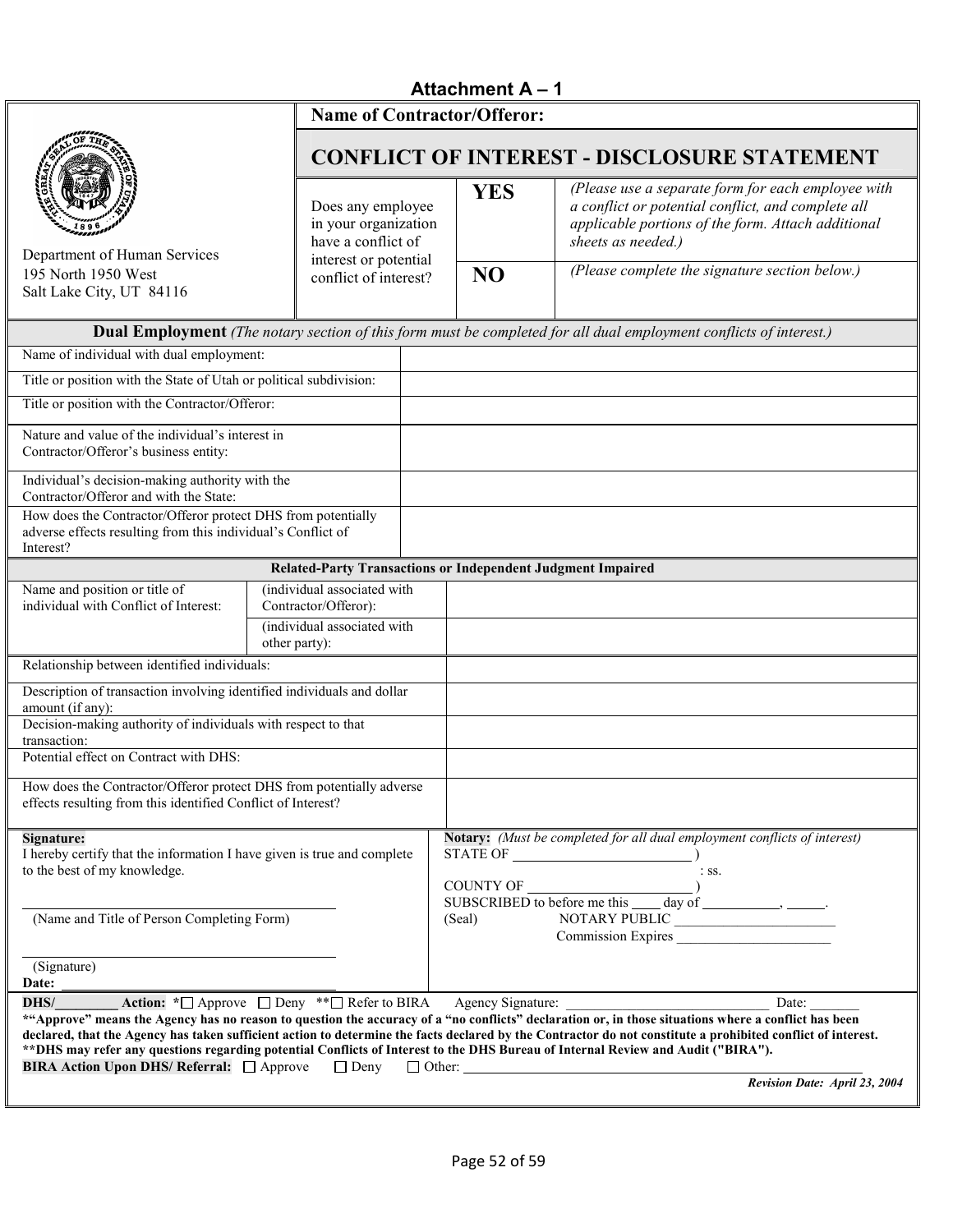

Department of Human Services 195 North 1950 West Salt Lake City, UT 84116

## **Conflict of Interest Certification**

(Governmental Entities Only)

**Name of Offeror/Contractor: \_\_\_\_\_\_\_\_\_\_\_\_\_\_\_\_\_\_\_\_\_\_\_\_\_\_\_\_\_\_\_\_\_\_\_\_\_** 

**Address: \_\_\_\_\_\_\_\_\_\_\_\_\_\_\_\_\_\_\_\_\_\_\_\_\_\_\_\_\_\_\_\_\_\_\_\_\_\_\_\_\_\_\_\_\_\_\_\_\_\_\_\_\_** 

The Offeror/Contractor certifies that:

1. It is a political subdivision, agency or municipality of the State of Utah;

2. It maintains a written policy requiring the Offeror/Contractor's Representatives to disclose their Conflicts of Interest (*See* definition of "Representative" and "Conflict of Interest" in the DHS Contract for Services, Part I, Section C, Paragraph 6");

3. The Offeror/Contractor's policy provides the Offeror/Contractor with the information it needs to satisfy the provisions of its contract with the Department of Human Services (DHS), and

4. The Offeror/Contractor will monitor its operations for compliance with the Conflict of Interest provisions of its contract with DHS, and the Offeror/Contractor can reasonably assure DHS that any of the Offeror/Contractor's Representatives with a potential Conflict of Interest do not:

(a) Make or influence decisions or set policies that affect its contract with DHS:

(b) Monitor the performance of its contract with DHS; or

\_\_\_\_\_\_\_\_\_\_\_\_\_\_\_\_\_\_\_\_\_\_\_\_\_\_\_\_\_\_\_\_\_\_\_\_\_\_\_\_\_\_\_\_\_\_\_\_\_\_\_\_\_

\_\_\_\_\_\_\_\_\_\_\_\_\_\_\_\_\_\_\_\_\_\_\_\_\_\_\_\_\_\_\_\_\_\_\_\_\_\_\_\_\_\_\_\_\_\_\_\_\_\_\_\_\_

(c) Become involved in or otherwise benefit from the performance of its contract with DHS.

Dated this of the set of the set of the set of the set of the set of the set of the set of the set of the set of the set of the set of the set of the set of the set of the set of the set of the set of the set of the set of

(Name and Title of Person Completing Form)

(Signature)

Revision Date: June 25, 2002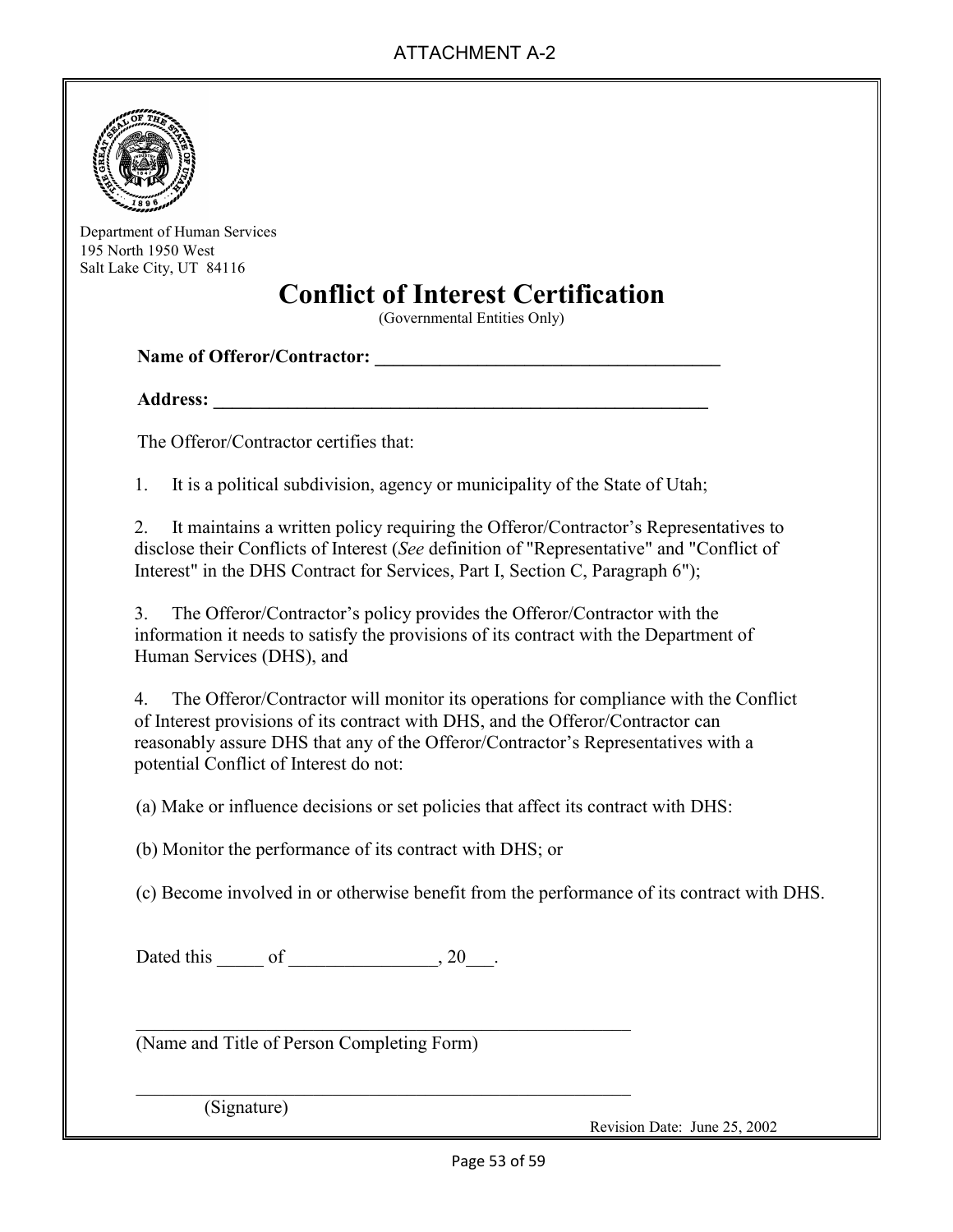#### **ATTACHMENT B**

|                                         | <b>Request for Taxpayer</b> |  |
|-----------------------------------------|-----------------------------|--|
| identification Number and Certification |                             |  |

**Give Form to the** requester. Do not send to the IRS.

| Business name/disregarded entity name, if different from above<br>$\ddot{\text{o}}$<br>Print or type<br>Instructions on page<br>Check appropriate box for federal tax<br>S Corporation<br>C Corporation<br>Partnorship Trust/cetato<br>classification (required): Individual/sole proprietor<br>Limited lability company. Enter the tax classification (C=C corporation, S=S corporation, P=partnership)><br><b>COLLEGE</b><br>Other (see instructions)<br>M.<br>ecific<br>Address (number, street, and apt. or suite no.)<br>Requester's name and address (optional) |              |
|-----------------------------------------------------------------------------------------------------------------------------------------------------------------------------------------------------------------------------------------------------------------------------------------------------------------------------------------------------------------------------------------------------------------------------------------------------------------------------------------------------------------------------------------------------------------------|--------------|
|                                                                                                                                                                                                                                                                                                                                                                                                                                                                                                                                                                       |              |
|                                                                                                                                                                                                                                                                                                                                                                                                                                                                                                                                                                       | Exampt payee |
| å<br>City, state, and ZIP code<br>S <sub>8</sub>                                                                                                                                                                                                                                                                                                                                                                                                                                                                                                                      |              |
| List account number(s) here (optional)<br>Part I<br><b>Taxpaver Identification Number (TIN)</b>                                                                                                                                                                                                                                                                                                                                                                                                                                                                       |              |
| Social security number<br>Enter your TIN In the appropriate box. The TIN provided must match the name given on the "Name" line<br>to avoid backup withholding. For individuals, this is your social security number (SSN). However, for a<br>resident allen, sole proprietor, or disregarded entity, see the Part I instructions on page 3. For other<br>entities, it is your employer identification number (EIN). If you do not have a number, see How to get a<br>TIN on page 3.                                                                                   |              |
| Employer Identification number<br>Note. If the account is in more than one name, see the chart on page 4 for guidelines on whose<br>number to enter.                                                                                                                                                                                                                                                                                                                                                                                                                  |              |

#### Part II **Certification**

(Rov. January 2011)

**Donartmont of the Tru** 

Under penalties of perjury, I certify that:

1. The number shown on this form is my correct taxpayer identification number (or I am walting for a number to be issued to me), and

- 2. I am not subject to backup withholding because: (a) I am exempt from backup withholding, or (b) I have not been notified by the internal Revenue<br>Service (IRS) that I am subject to backup withholding as a result of a fai no longer subject to backup withholding, and
- 3. I am a U.S. citizen or other U.S. person (defined below).

Certification Instructions. You must cross out item 2 above if you have been notified by the IRS that you are currently subject to backup withholding<br>because you have failed to report all interest and dividends on your tax Interest paid, acquisition or abandonment of secured property, cancellation of debt, contributions to an individual retirement arrangement (IRA), and generally, payments other than interest and dividends, you are not required to sign the certification, but you must provide your correct TIN. See the instructions on page 4.

| Sign<br>Here | <b>Signature of</b> |
|--------------|---------------------|
|              | U.S. person         |

#### **General Instructions**

Section references are to the Internal Revenue Code unless otherwise noted.

#### **Purpose of Form**

A person who is required to file an information return with the IRS must obtain your correct taxpayer identification number (TIN) to report, for example, income paid to you, real estate transactions, mortgage interest<br>you paid, acquisition or abandonment of secured property, cancellation of debt, or contributions you made to an IRA.

Use Form W-9 only if you are a U.S. person (Including a resident allen), to provide your correct TIN to the person requesting it (the<br>requester) and, when applicable, to:

1. Certify that the TIN you are giving is correct (or you are waiting for a number to be issued).

2. Certify that you are not subject to backup withholding, or

3. Claim exemption from backup withholding if you are a U.S. exempt payee. If applicable, you are also certifying that as a U.S. person, your<br>allocable share of any partnership income from a U.S. trade or business<br>is not subject to the withholding tax on foreign partners' share of effectively connected income.

Note. If a requester gives you a form other than Form W-9 to request

your TIN, you must use the requester's form if it is substantially similar to this Form W-9.

Definition of a U.S. person. For federal tax purposes, you are considered a U.S. person if you are:

- . An individual who is a U.S. citizen or U.S. resident alien.
- 

. A partnership, corporation, company, or association created or<br>organized in the United States or under the laws of the United States,

· An estate (other than a foreign estate), or

Data h

· A domestic trust (as defined in Regulations section 301.7701-7). Special rules for partnerships. Partnerships that conduct a trade or business in the United States are generally required to pay a withholding<br>tax on any foreign partners' share of income from such business. Further, in certain cases where a Form W-9 has not been received, a partnership is required to presume that a partner is a foreign person, and pay the withholding tax. Therefore, if you are a U.S. person that is a partner in a partnership conducting a trade or business in the United States, provide Form W-9 to the partnership to establish your U.S.<br>status and avoid withholding on your share of partnership income.

Cat. No. 10231X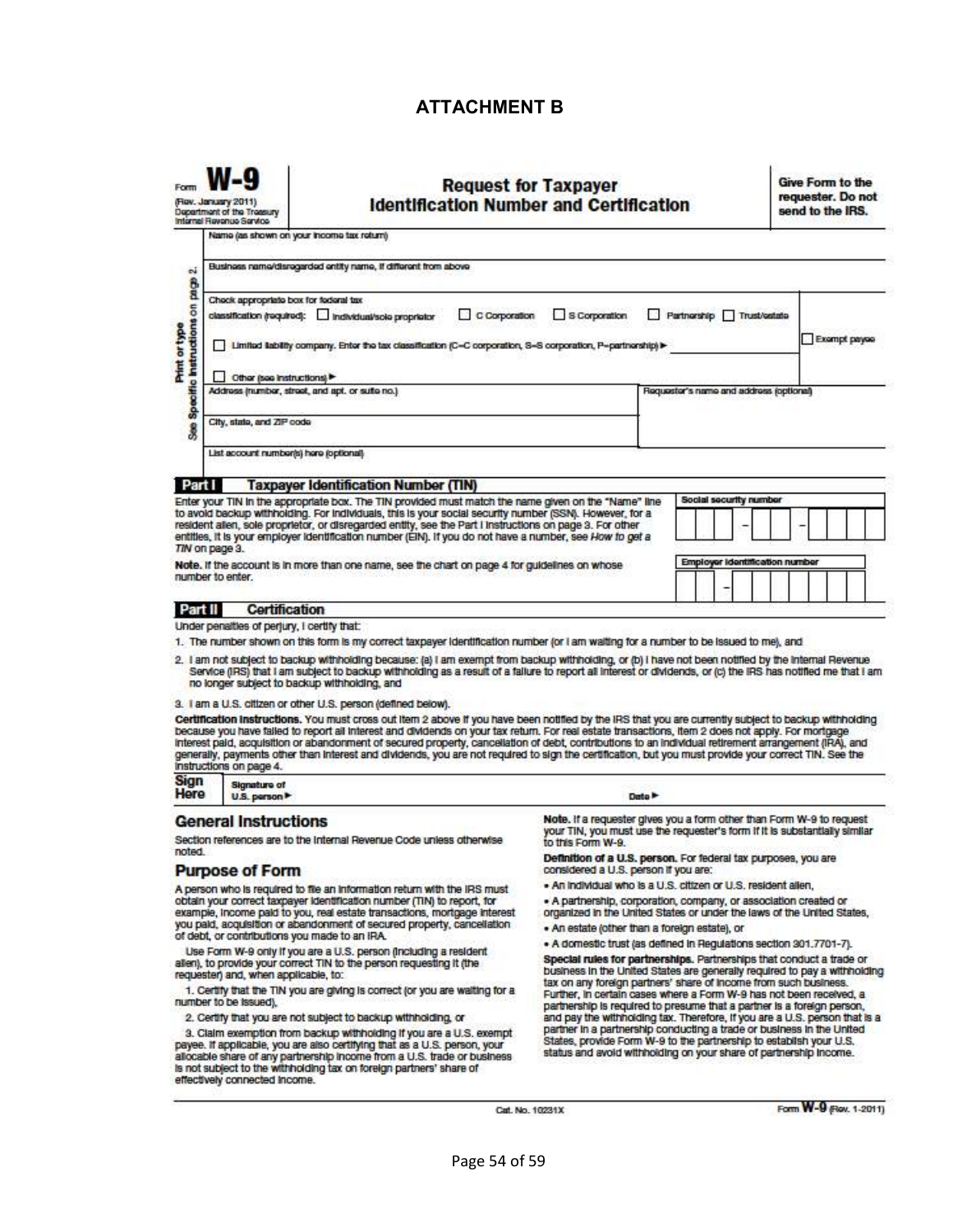#### **ATTACHMENT C Statement of Intent to Comply with DHS Insurance Requirements**

#### **OFFEROR NAME:**

#### **Insurance Requirements**

Offerors awarded a contract under this REQUEST shall be required to comply with the insurance requirements of the current DHS/DCFS/DJJS Contract for Services template. A copy of the template can be found by copying and pasting the following URL into your web browser:

http://www.hsofo.utah.gov/services\_contract\_forms.htm

Then select "DHS/DCFS/DJJS Contract for Services" template from the list of Contract Forms. The specific citation in the template for insurance requirements is Part I, Section B, #4 "Contractor Must Provide Insurance and Indemnification".

Additional instructions regarding the insurance requirements can be found by copying and pasting the following URL into your web browser:

http://www.hsofo.utah.gov/services\_contract\_info.htm

Then select "Checklist of Required Commercial Insurance Coverage" from the list of Contract Information. The insurance needs to meet the requirements on the check sheet and the endorsement language needs to be exactly what is listed on the check sheet.

#### **By Signing Below the Offeror:**

1. Agrees to comply with and will provide documentation of compliance with the applicable insurance requirements of the DHS/DCFS/DJJS Contract for Services template should it be awarded a contract;

#### **AND**

2. Acknowledges that if it is awarded a contract and it fails or is unable to obtain and provide documentation of compliance with the applicable insurance requirements within **14 calendar days** of the date of the intent to award letter, the Offeror's award may be rescinded and the Offeror may be required to reapply.

#### **REQUIRED SIGNATURE**

| Signature:                     | Date: |
|--------------------------------|-------|
| Name/Title (typed or printed): |       |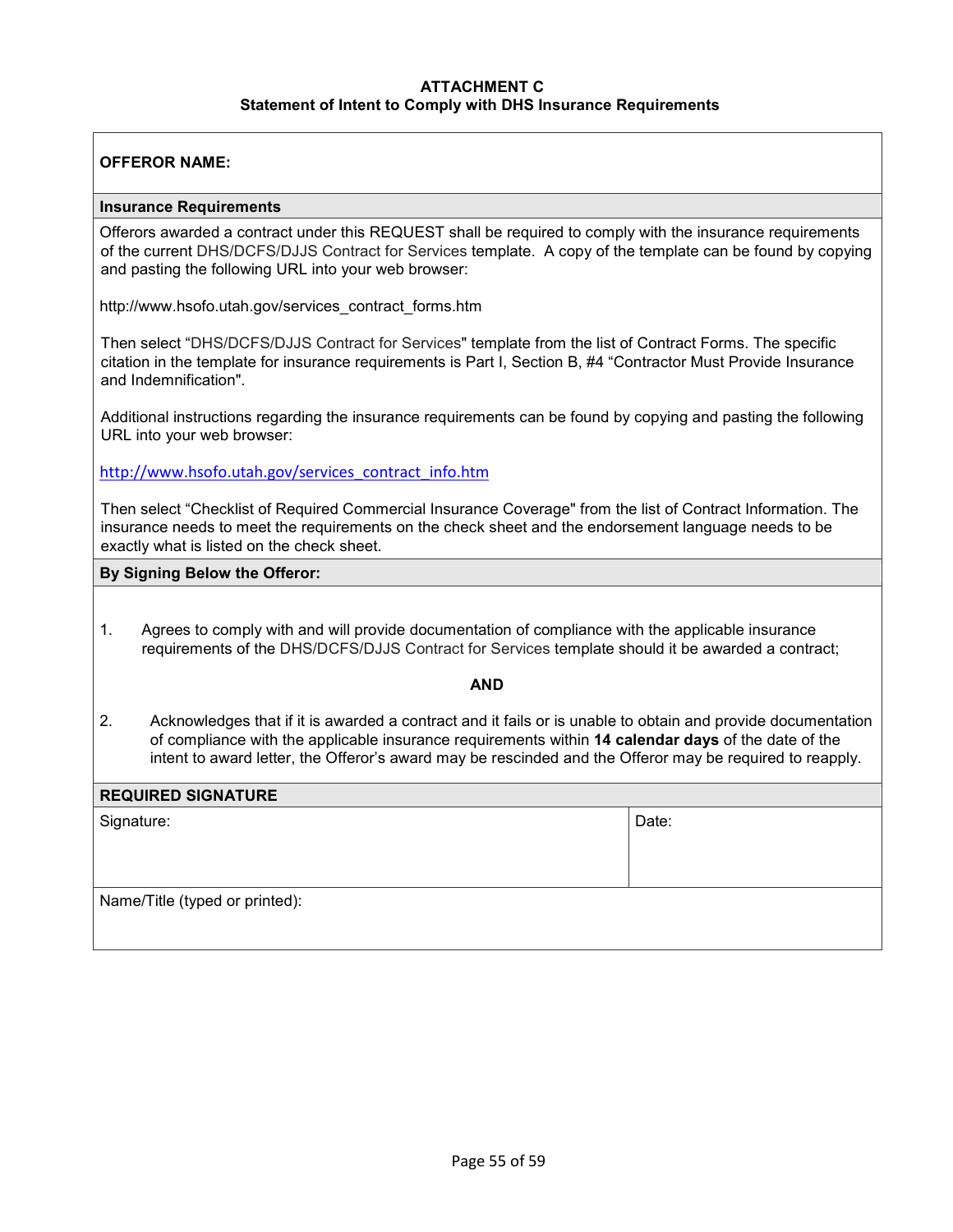# **ATTACHMENT D STAFF, LICENSES, AND CHECKLIST**

| <b>Contractor:</b>                                                                                                                                                                                                                        |                                                                                                                                                                |                                     |                    |                                                                                      |                          |
|-------------------------------------------------------------------------------------------------------------------------------------------------------------------------------------------------------------------------------------------|----------------------------------------------------------------------------------------------------------------------------------------------------------------|-------------------------------------|--------------------|--------------------------------------------------------------------------------------|--------------------------|
| The Offeror will:<br>1) List each staff providing services;<br>2) List their license type (or training completion date);<br>3) Attach a copy of their professional license; and<br>4) Check the specific services they will be providing. |                                                                                                                                                                | <b>Check Each Box That Applies:</b> |                    |                                                                                      |                          |
| <b>Staff Providing Service</b>                                                                                                                                                                                                            | <b>Professional License Type</b><br>or training completion date for<br>Psychosocial Rehab or Skills Training<br>only.<br>(Attach copy of professional license) | Evaluation<br>and/or<br>Testing     | Psycho-<br>therapy | Psychosocial<br>Rehab and/or<br>Individual<br>Skills,<br>Training and<br>Development | Medication<br>Management |
|                                                                                                                                                                                                                                           |                                                                                                                                                                |                                     |                    |                                                                                      |                          |
|                                                                                                                                                                                                                                           |                                                                                                                                                                |                                     |                    |                                                                                      |                          |
|                                                                                                                                                                                                                                           |                                                                                                                                                                |                                     |                    |                                                                                      |                          |
|                                                                                                                                                                                                                                           |                                                                                                                                                                |                                     |                    |                                                                                      |                          |
|                                                                                                                                                                                                                                           |                                                                                                                                                                |                                     |                    |                                                                                      |                          |
|                                                                                                                                                                                                                                           |                                                                                                                                                                |                                     |                    |                                                                                      |                          |
|                                                                                                                                                                                                                                           |                                                                                                                                                                |                                     |                    |                                                                                      |                          |
|                                                                                                                                                                                                                                           |                                                                                                                                                                |                                     |                    |                                                                                      |                          |
|                                                                                                                                                                                                                                           |                                                                                                                                                                |                                     |                    |                                                                                      |                          |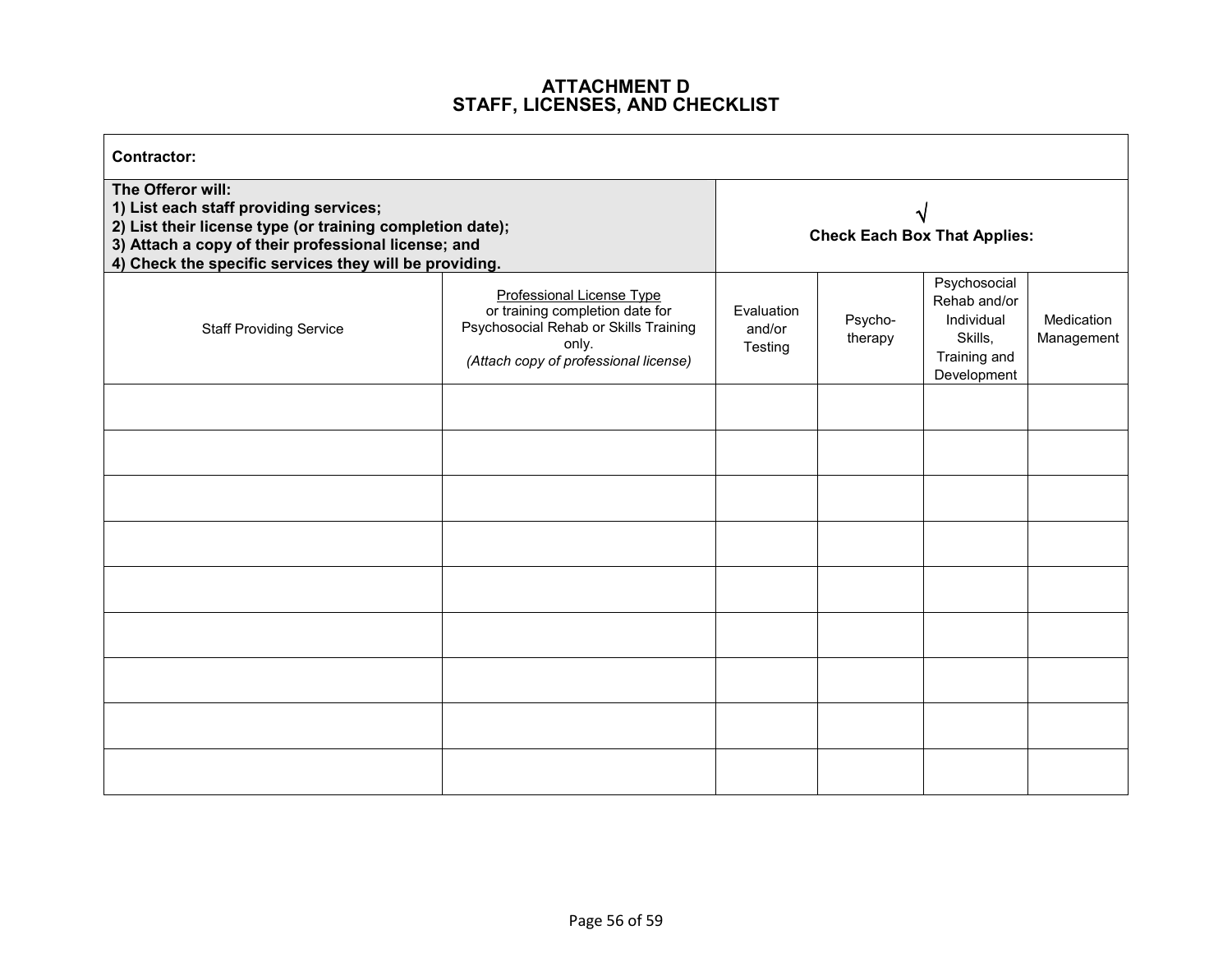#### **ATTACHMENT E DHS90589 SERVICES SELECTION AND OFFEROR SUPPLEMENTAL INFORMATION**

| <b>OFFEROR:</b>                                                                                                                                                                                                                     |
|-------------------------------------------------------------------------------------------------------------------------------------------------------------------------------------------------------------------------------------|
| <b>Basic Information</b>                                                                                                                                                                                                            |
|                                                                                                                                                                                                                                     |
|                                                                                                                                                                                                                                     |
| <b>DIVISION(S) APPLIED FOR:</b> Check one of the following boxes:                                                                                                                                                                   |
|                                                                                                                                                                                                                                     |
| CHILD AND FAMILY SERVICES (DHS/DCFS)                                                                                                                                                                                                |
| JUVENILE JUSTICE SERVICES (DHS/DJJS)                                                                                                                                                                                                |
| <b>BOTH DIVISIONS</b>                                                                                                                                                                                                               |
| <b>SERVICES APPLIED FOR:</b> Check one or more of the following boxes:                                                                                                                                                              |
|                                                                                                                                                                                                                                     |
| DIAGNOSTIC MENTAL HEALTH SERVICES (Medicaid Services)<br>REHABILITATIVE MENTAL HEALTH SERVICES (Medicaid Services)                                                                                                                  |
| DAY GROUP SKILLS SUPPORT SERVICES*, DGS (Wrap Service/Non-Medicaid/Non-Mental Health)                                                                                                                                               |
| INTENSIVE SUPERVISION/MONITORING*, YIS (Wrap Service/Non-Medicaid/Non-Mental Health)                                                                                                                                                |
| *Only allowable if also providing mental health services                                                                                                                                                                            |
| Remittance address for non-Medicaid contract payments if awarded a contract:                                                                                                                                                        |
|                                                                                                                                                                                                                                     |
|                                                                                                                                                                                                                                     |
|                                                                                                                                                                                                                                     |
| <b>Contact information for individual submitting billings:</b>                                                                                                                                                                      |
|                                                                                                                                                                                                                                     |
| Name: Name and the state of the state of the state of the state of the state of the state of the state of the state of the state of the state of the state of the state of the state of the state of the state of the state of      |
| Address: <u>Address:</u> Address: Address: Address: Address: Address: Address: Address: Address: Address: Address: Address: Address: Address: Address: Address: Address: Address: Address: Address: Address: Address: Address: Addr |
|                                                                                                                                                                                                                                     |
|                                                                                                                                                                                                                                     |
| Contact information for individual/entity preparing annual independent audit reports or financial statements:                                                                                                                       |
| (This is not applicable for a Sole Practitioner.)                                                                                                                                                                                   |
|                                                                                                                                                                                                                                     |
|                                                                                                                                                                                                                                     |
|                                                                                                                                                                                                                                     |
|                                                                                                                                                                                                                                     |
|                                                                                                                                                                                                                                     |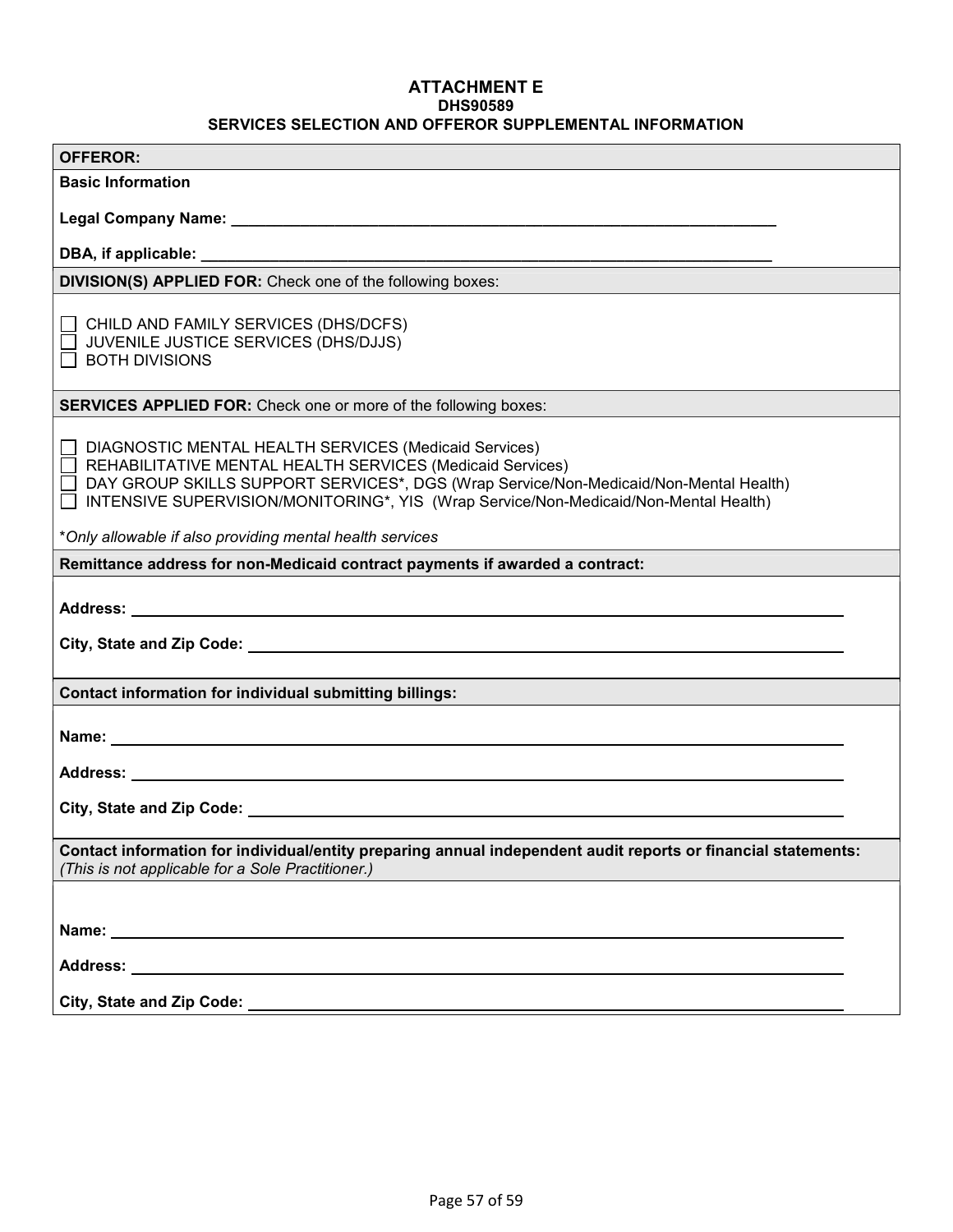#### **ATTACHMENT F DHS90589 STEP 2 - ASSURANCES**

|                           | <b>OFFEROR:</b>                                                                                                                                                                                    |  |  |  |
|---------------------------|----------------------------------------------------------------------------------------------------------------------------------------------------------------------------------------------------|--|--|--|
|                           |                                                                                                                                                                                                    |  |  |  |
|                           | <b>MEDICAID SERVICES:</b>                                                                                                                                                                          |  |  |  |
|                           | The Offeror agrees to each of the following:                                                                                                                                                       |  |  |  |
|                           | To enroll the organization and each individual provider of services as a Medicaid provider for Diagnostic and<br>Rehabilitation Services for Clients in the custody of DHS/DCFS, DHS/DJJS, or DHS. |  |  |  |
|                           | To provide services at the rates specified in the DHS Medicaid Services Rate Table specified in this REQUEST.                                                                                      |  |  |  |
|                           | To bill Utah Medicaid directly for Diagnostic and Rehabilitative Mental Health Services for Clients in the custody of<br>DHS/DCFS, DHS/DJJS, or DHS.                                               |  |  |  |
|                           | <b>EVIDENCED-BASED / EVIDENCED-INFORMED PRACTICE:</b>                                                                                                                                              |  |  |  |
|                           | The Offeror agrees to use evidenced-based / evidenced-informed treatment modalities to address individualized<br>needs of Clients served through this contract.                                    |  |  |  |
|                           | <b>MEDICAID COMPLIANCE:</b><br>The Offeror has read the following sections of the Utah Medicaid Provider Manual and agrees to comply with<br>requirements.                                         |  |  |  |
|                           | Section 1, "General Information,"                                                                                                                                                                  |  |  |  |
|                           | Section 2, "Diagnostic and Rehabilitative Mental Health Services by DHS Contractors," and                                                                                                          |  |  |  |
|                           | "General Attachments."                                                                                                                                                                             |  |  |  |
| <b>REQUIRED SIGNATURE</b> |                                                                                                                                                                                                    |  |  |  |
| Date:<br>Signature:       |                                                                                                                                                                                                    |  |  |  |
|                           |                                                                                                                                                                                                    |  |  |  |
|                           |                                                                                                                                                                                                    |  |  |  |
|                           | Name/Title (typed):                                                                                                                                                                                |  |  |  |
|                           |                                                                                                                                                                                                    |  |  |  |
|                           |                                                                                                                                                                                                    |  |  |  |